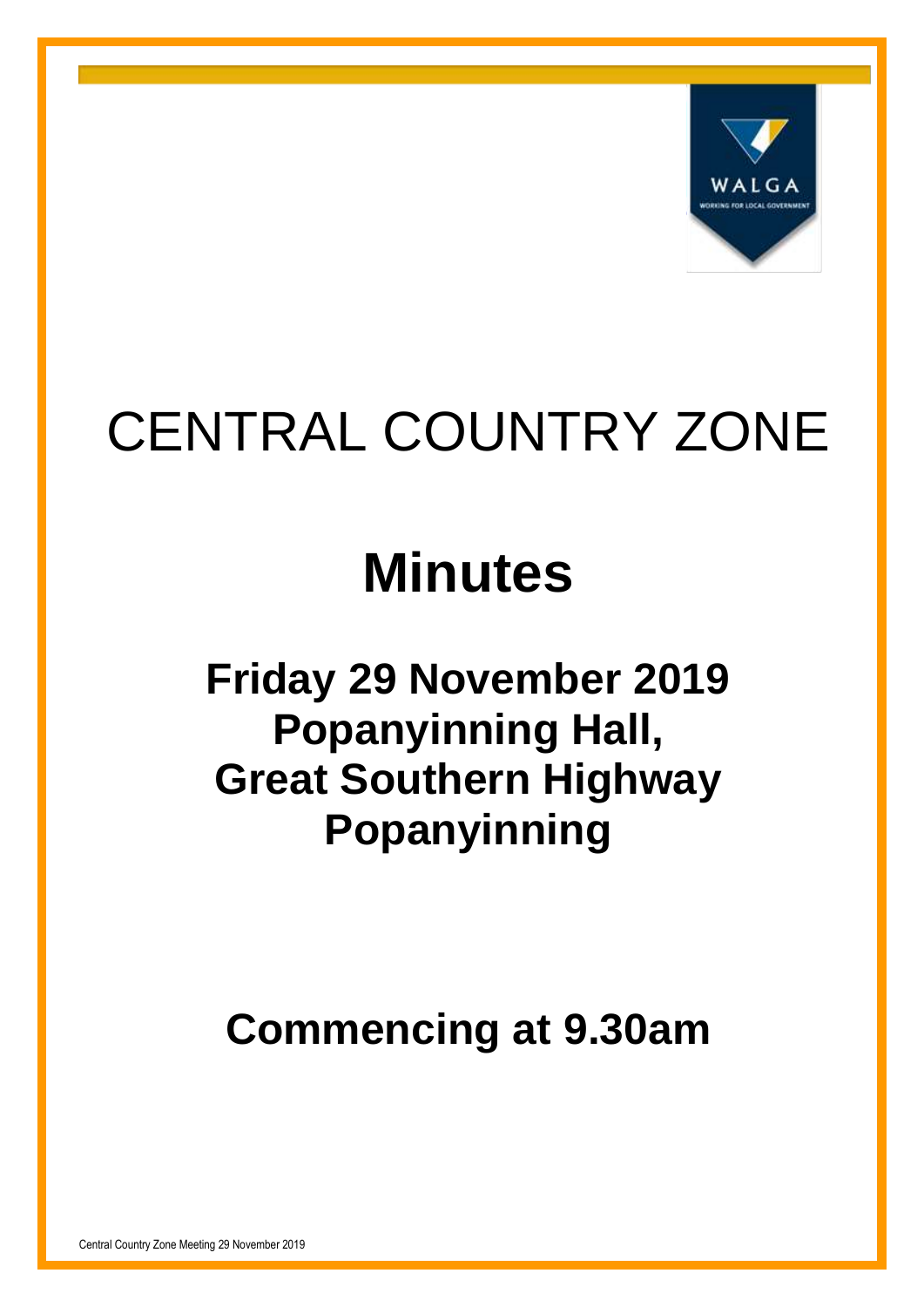## **Table of Contents**

| 1.0  |                                                                                                                                                                                                                     |  |  |
|------|---------------------------------------------------------------------------------------------------------------------------------------------------------------------------------------------------------------------|--|--|
|      | 1.1                                                                                                                                                                                                                 |  |  |
| 2.0  |                                                                                                                                                                                                                     |  |  |
| 3.0  |                                                                                                                                                                                                                     |  |  |
| 4.0  | ANNOUNCEMENTS AND ELECTION OF STATE COUNCIL REPRESENTATIVES  5                                                                                                                                                      |  |  |
|      | 4.1                                                                                                                                                                                                                 |  |  |
|      | Election of WA Local Government Association State Council Representative and Deputy State Council<br>4.2                                                                                                            |  |  |
|      | Election of Zone President, Zone Deputy President and up to Three Zone Executive Committee Members 7<br>4.3<br>Election of Zone Representatives to the Local Government Agricultural Freight Group and Great<br>4.4 |  |  |
| 5.0  |                                                                                                                                                                                                                     |  |  |
|      | Presentation and Update on Local Government Auditing - Mr Jordan Langford-Smith A/Assistant<br>5.1                                                                                                                  |  |  |
|      | 5.2                                                                                                                                                                                                                 |  |  |
|      | 5.3<br>Ms Dorte Hansen, Senior Project Officer, Public Health Advocacy Institute of WA - Developing and                                                                                                             |  |  |
| 6.0  |                                                                                                                                                                                                                     |  |  |
|      | 6.1                                                                                                                                                                                                                 |  |  |
|      | 6.2                                                                                                                                                                                                                 |  |  |
|      | 6.2.1                                                                                                                                                                                                               |  |  |
|      | Item 10.2 - State Government Consultation within the Wheatbelt - 30 August 2019 (Attachment)13<br>6.2.2                                                                                                             |  |  |
|      | 6.2.3<br>Item 10.6 - Lack of Respect and Responsiveness to Local Government and Managing Unwarranted,                                                                                                               |  |  |
|      | Minutes of the Executive Committee Meeting - Wednesday 16 October 2019 (Attachment)14<br>6.3                                                                                                                        |  |  |
|      |                                                                                                                                                                                                                     |  |  |
| 7.0  | <b>WESTERN AUSTRALIAN LOCAL GOVERNMENT ASSOCIATION (WALGA)</b><br><b>BUSINESS.</b>                                                                                                                                  |  |  |
|      | 7.1                                                                                                                                                                                                                 |  |  |
|      | 7.2                                                                                                                                                                                                                 |  |  |
|      | 7.3                                                                                                                                                                                                                 |  |  |
|      | 7.4                                                                                                                                                                                                                 |  |  |
|      | 7.5                                                                                                                                                                                                                 |  |  |
|      | 7.6<br>7.7                                                                                                                                                                                                          |  |  |
|      |                                                                                                                                                                                                                     |  |  |
| 0.8  | <b>FINANCE</b>                                                                                                                                                                                                      |  |  |
|      | 8.1                                                                                                                                                                                                                 |  |  |
|      | 8.2                                                                                                                                                                                                                 |  |  |
| 9.0  |                                                                                                                                                                                                                     |  |  |
|      | 9.1                                                                                                                                                                                                                 |  |  |
|      | 9.2                                                                                                                                                                                                                 |  |  |
|      | Minutes of Local Government Agricultural Freight Group Meeting 11 October 2019 (Attachment)30<br>9.2.1                                                                                                              |  |  |
|      | 9.2.2<br>9.3                                                                                                                                                                                                        |  |  |
|      | 9.4                                                                                                                                                                                                                 |  |  |
|      |                                                                                                                                                                                                                     |  |  |
| 10.0 |                                                                                                                                                                                                                     |  |  |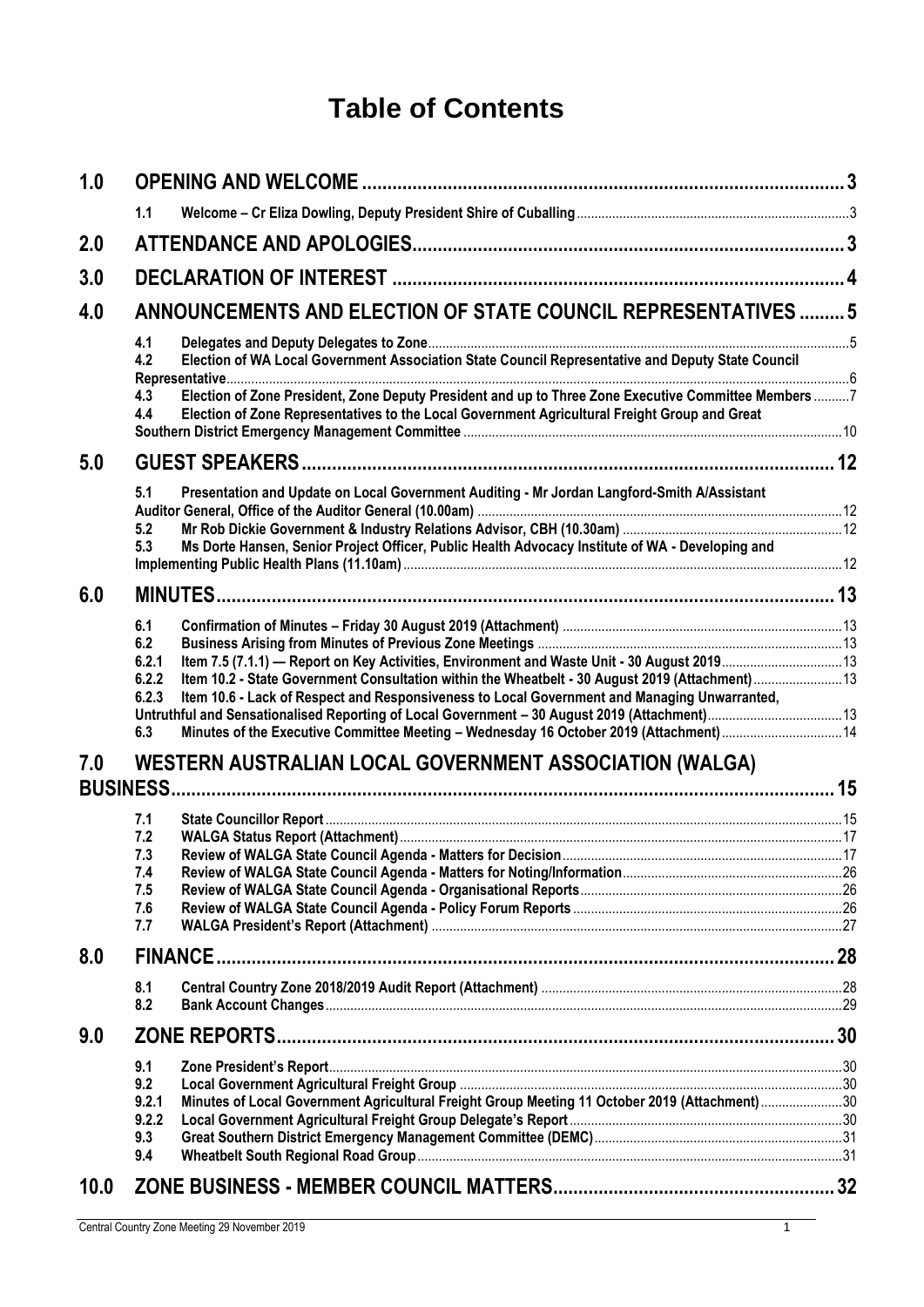|      | 10.1                                                                                                          |  |
|------|---------------------------------------------------------------------------------------------------------------|--|
|      | 10.2                                                                                                          |  |
|      | Partnering Agreement for the Provision of Mutual Aid for Recovery during Emergencies (Attachment) 37<br>10.3  |  |
|      | 10.4                                                                                                          |  |
|      | WALGA Zone Meetings — Department of Local Government, Sport and Cultural Industries (Attachment) 40<br>10.5   |  |
|      | 10.6                                                                                                          |  |
|      | Funding to Support and Mentor Local Governments to Assist in the Development of Public Health Plans43<br>10.7 |  |
|      | 10.8                                                                                                          |  |
| 11.0 |                                                                                                               |  |
| 12.0 |                                                                                                               |  |
| 13.0 |                                                                                                               |  |
| 14.0 |                                                                                                               |  |
|      | 14.1                                                                                                          |  |
|      | 14.2                                                                                                          |  |
|      | 14.3                                                                                                          |  |
|      | 14.4                                                                                                          |  |
| 15.0 |                                                                                                               |  |
| 16.0 |                                                                                                               |  |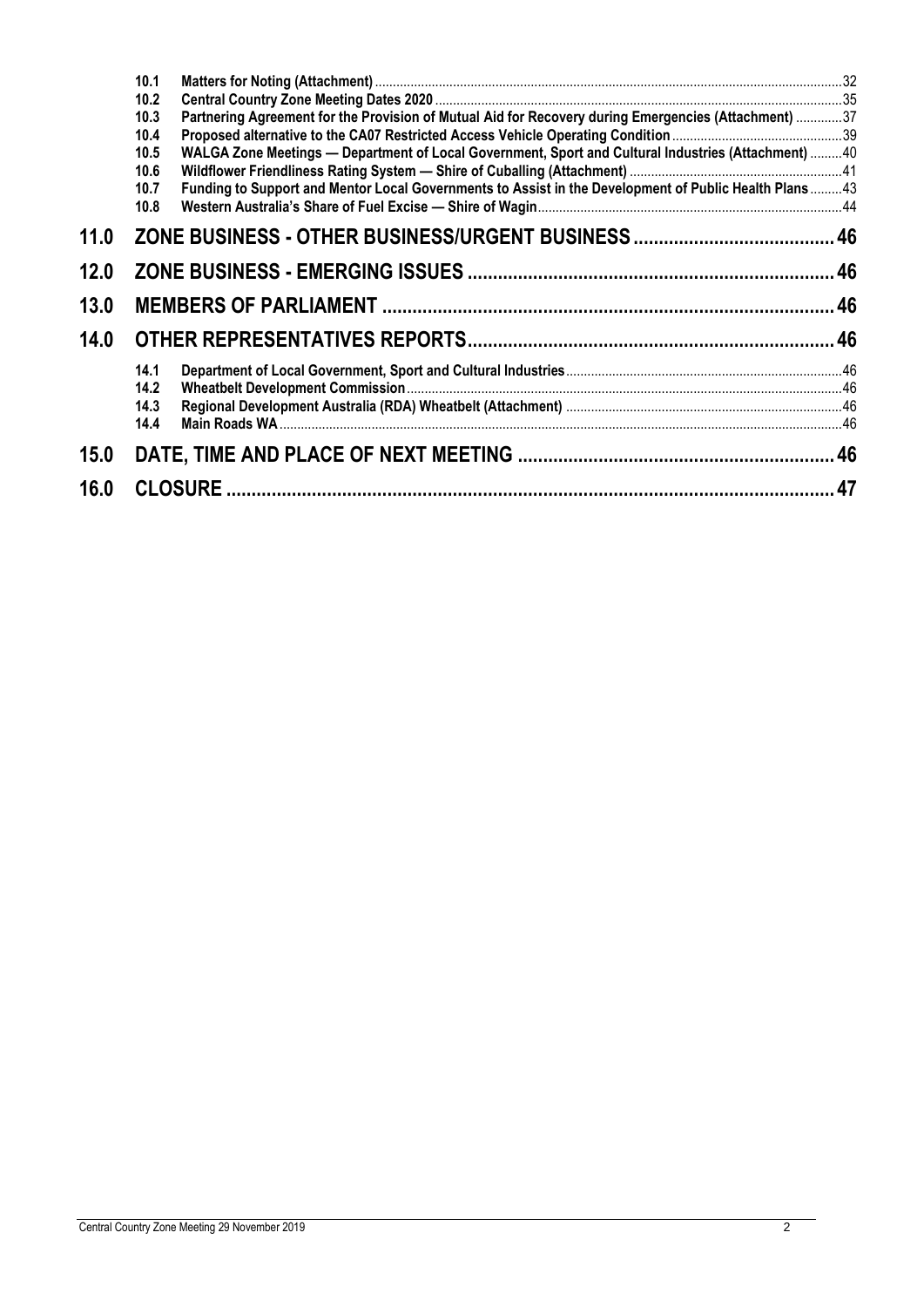## **Minutes**

## **Central Country Zone of WALGA**

## **Friday 29 November 2019, commencing at 9.30am**

## <span id="page-3-0"></span>**1.0 OPENING AND WELCOME**

Due to the elections being conducted at the start of the meeting the Executive Officer opened the meeting at 9.30am and welcomed all delegates in attendance.

#### <span id="page-3-1"></span>**1.1 Welcome – Cr Eliza Dowling, Deputy President Shire of Cuballing**

Cr Eliza Dowling, Deputy President Shire of Cuballing extended a welcome to delegates and guests and in so doing gave an overview of the development of the Dryandra Equestrian complex based in Cuballing.

## <span id="page-3-2"></span>**2.0 ATTENDANCE AND APOLOGIES**

#### **Attendance**

Cr Brett McGuinness (Chair) Councillor, Shire of Quairading Cr Don Davis President, Shire of Beverley Cr Chris Pepper Deputy President, Shire of Beverley Mr Stephen Gollan Ceology CEO, Shire of Beverley Cr Katrina Crute President, Shire of Brookton Cr Neil Walker Deputy President, Shire of Brookton Cr Des Hickey President, Shire of Corrigin Ms Natalie Manton CEO, Shire of Corrigin Cr Mark Conley<br>Cr Eliza Dowling President, Shire of Cuballing<br>Deputy President, Shire of Cuballing Deputy President, Shire of Cuballing Mr Gary Sherry **CEO**, Shire of Cuballing Cr Julie Ramm President, Shire of Dumbleyung Cr Marilyn Hasleby Councillor, Shire of Dumbleyung Mr Peter Crispin CEO, Shire of Dumbleyung Cr Barry West President, Shire of Kulin Councillor, Shire of Kulin Mr Garrick Yandle CEO, Shire of Kulin Cr Jeanette De Landgrafft<br>Cr Peter Stoffberg President, Shire of Lake Grace<br>Deputy President, Shire of Lake Grace Deputy President, Shire of Lake Grace Ms Denise Gobbart CEO, Shire of Lake Grace Mr Dale Stewart CEO, Shire of Narrogin CEO, Shire of Narrogin Cr Bill Mulroney President, Shire of Pingelly Cr Jackie McBurney Deputy President, Shire of Pingelly Ms Julie Barton CEO Shire of Pingelly<br>Cr Jo Haythornthwaite Cr Jo Haythornthwaite Cr Jo Haythornthwaite Deputy President, Shire of Quairading Mr Graeme Fardon CEO, Shire of Quairading Cr Phillip Blight **Cream Critic Cream Cream Cream President**, Shire of Wagin<br>Cr Grea Ball President, Shire of Wagin Cr Greg Ball Cr Greg Ball<br>Mr Peter Webster Network CEO, Shire of Wagin CEO, Shire of Wagin Cr Ian Turton President, Shire of Wandering Cr Brendan Whitely Councillor, Shire of Wandering Ms Belinda Knight CEO Shire of Wandering Cr Julie McFall Councillor, Shire of West Arthur Ms Nicole Wasmann CEO, Shire of West Arthur Cr Julie Russell **President**, Shire of Wickepin Mr Mark Hook **CEO**, Shire of Wickepin Cr Moya Carne Councillor, Shire of Williams

Central Country Zone Meeting 29 November 2019 3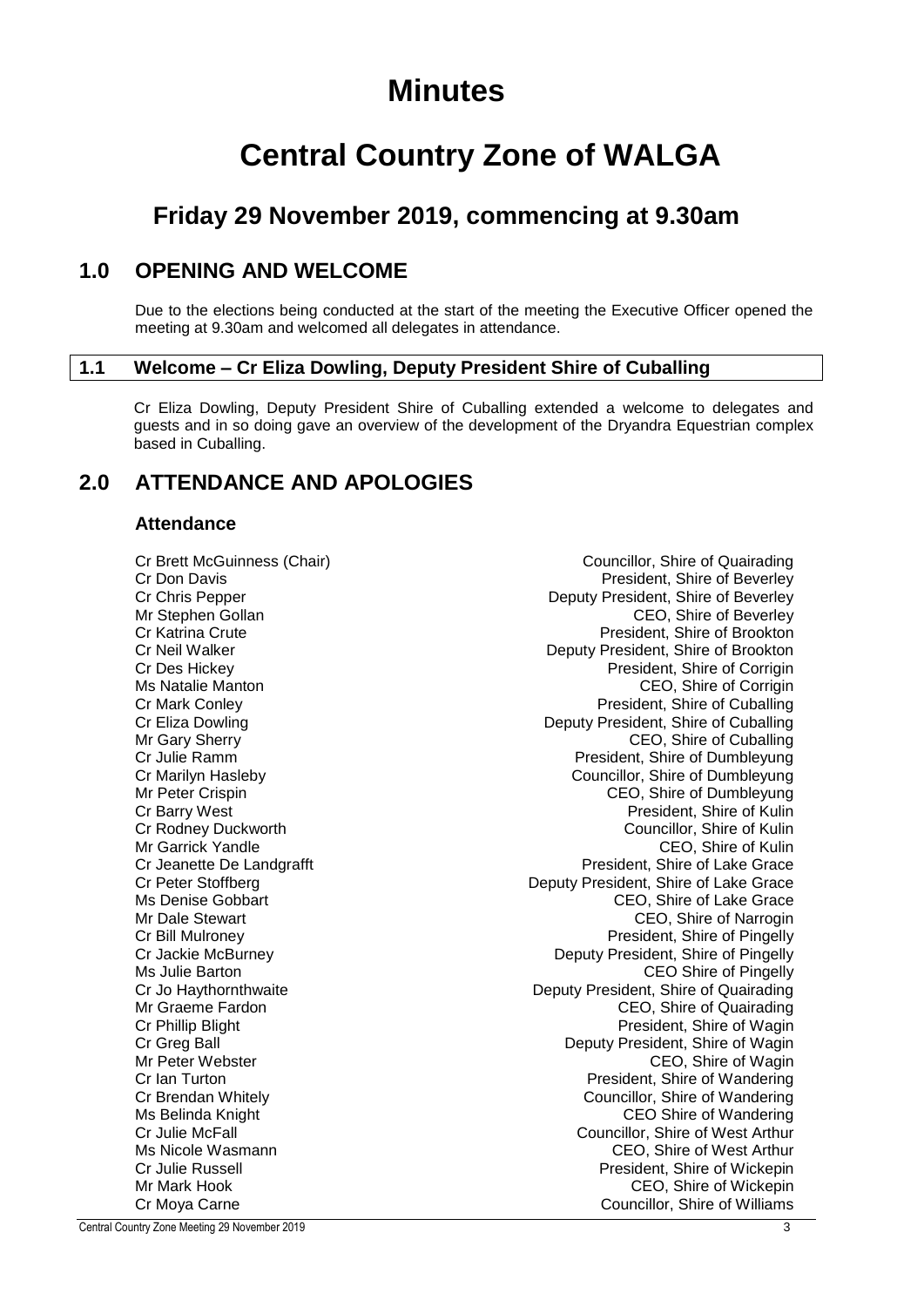Mr Bruce Wittber, Joint Executive Officer Ms Helen Westcott, Joint Executive Officer

#### **WALGA Representatives**

| Mr Ian Duncan | Executive Manager Infrastructure              |
|---------------|-----------------------------------------------|
| Ms Lyn Fogg   | Governance Advisor, Sector Support and Advice |

#### **Guests**

| Ms Jenifer Collins       | Regional Manager Wheatbelt, Department of Local Government,    |
|--------------------------|----------------------------------------------------------------|
|                          | Sport and Cultural Industries                                  |
| Mr Jordan Langford-Smith | A/Assistant Auditor General, Office of the Auditor General     |
| Mr Rob Dickie            | Government & Industry Relations Advisor, CBH                   |
| Ms Dorte Hansen          | Senior Project Officer, Public Health Advocacy Institute of WA |

#### **Apologies**

| Hon Mia Davies MLA             | Member for Central Wheatbelt                     |
|--------------------------------|--------------------------------------------------|
| Mr Peter Rundle MLA            | Member for Roe                                   |
| Hon Martin Aldridge MLC        | Member for Agricultural Region                   |
| Hon Laurie Graham MLC          | Member for Agricultural Region                   |
| Hon Colin de Grussa MLC        | Member for Agricultural Region                   |
| Hon Darren West MLC            | Member for Agricultural Region                   |
| Mr Ian D'Arcy                  | CEO, Shire of Brookton                           |
| <b>Cr Grant Robins</b>         | Deputy President, Shire of Kulin                 |
| <b>President Leigh Ballard</b> | President, Shire of Narrogin                     |
| Cr Tim Weise                   | Deputy President, Shire of Narrogin              |
| Cr Wayne Davies                | President, Shire of Quairading                   |
| Cr Graeme Parsons              | Deputy President, Shire of Wandering             |
| Cr Kevin King                  | President, Shire of West Arthur                  |
| Cr Jarrad Logie                | President, Shire of Williams                     |
| Mr Geoff McKeown               | CEO, Shire of Williams                           |
| Ms Mandy Walker                | Director Regional Development, RDA Wheatbelt Inc |

## <span id="page-4-0"></span>**3.0 DECLARATION OF INTEREST**

Nil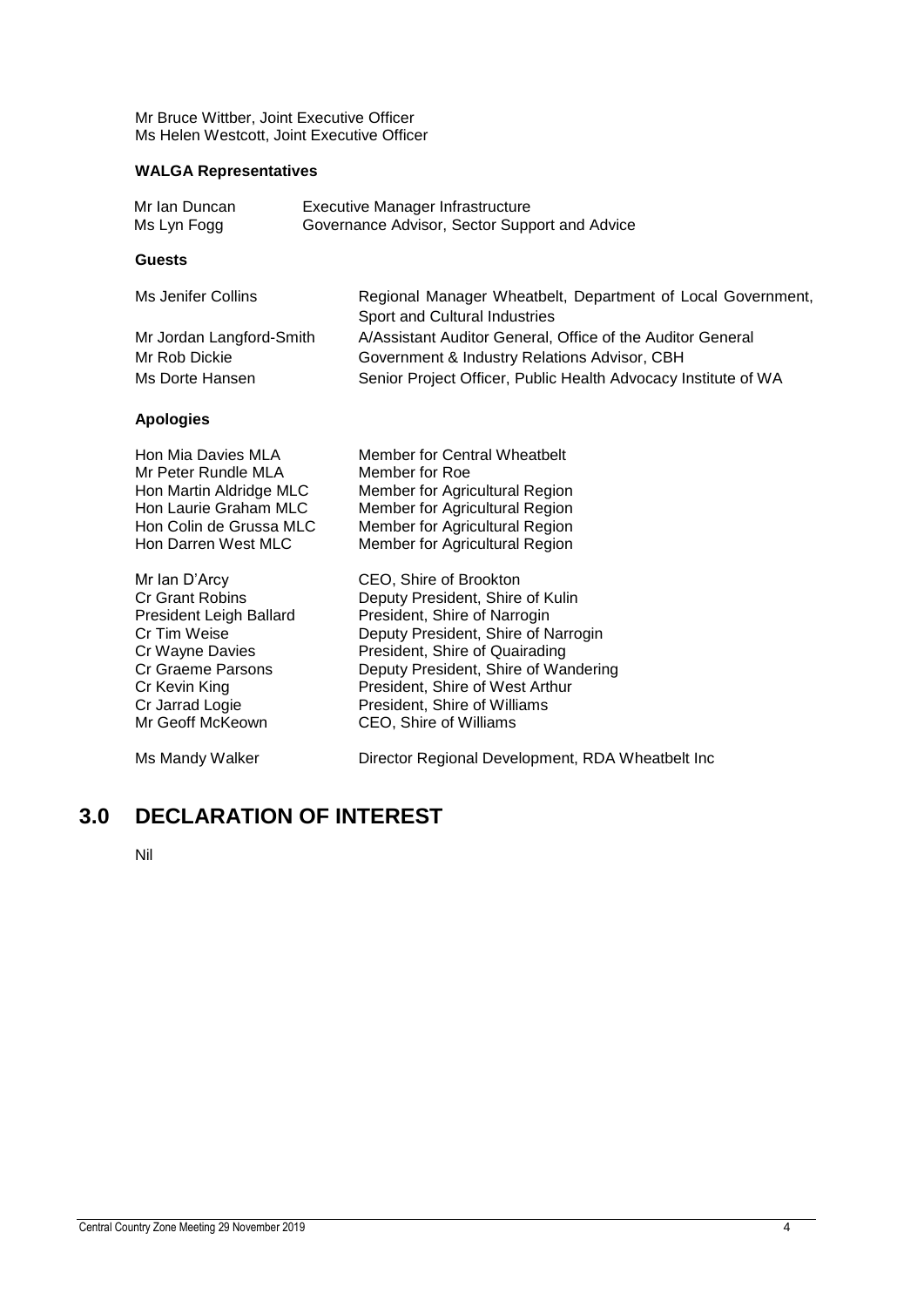## <span id="page-5-0"></span>**4.0 ANNOUNCEMENTS AND ELECTION OF STATE COUNCIL REPRESENTATIVES**

<span id="page-5-1"></span>

| Delegates and Deputy Delegates to Zone<br>4.1 |                                                    |  |
|-----------------------------------------------|----------------------------------------------------|--|
| <b>Reporting Officer:</b>                     | Bruce Wittber, Executive Officer/Returning Officer |  |
| Disclosure of Interest:                       | No interest to disclose                            |  |
| Date:                                         | 21 November 2019                                   |  |
| <b>Attachments:</b>                           | Nil                                                |  |

Following the biennial local government elections Member Councils are to appoint delegates and deputy delegate(s) to the Zone.

At the time of writing the agenda Member Councils had advised their delegates and deputy delegates to the Zone as follows:

| <b>Council</b>       | <b>Delegates</b>               | <b>Deputy Delegates</b>     |
|----------------------|--------------------------------|-----------------------------|
| Shire of Beverley    | Cr Don Davis                   |                             |
|                      | Cr Chris Pepper                |                             |
| Shire of Brookton    | Cr Katrina Crute               |                             |
|                      | Cr Neil Walker                 |                             |
| Shire of Corrigin    | Cr Des Hickey                  |                             |
|                      | Cr Mike Weguelin               |                             |
| Shire of Cuballing   | Cr Mark Conley                 | Cr Deborah Hopper           |
|                      | Cr Eliza Dowling               | Mr Gary Sherry              |
| Shire of Dumbleyung  | Cr Julie Ramm                  | <b>Cr Grant Lukins</b>      |
|                      | Cr Marilyn Hasleby             | <b>Cr Catherine Watkins</b> |
| Shire of Kulin       | Cr Barry West                  | Cr Rodney Duckworth         |
|                      | Cr Grant Robins                |                             |
| Shire of Lake Grace  | Cr Jeanette De Landgrafft      |                             |
|                      | Cr Peter Stoffberg             |                             |
| Shire of Narrogin    | <b>President Leigh Ballard</b> |                             |
|                      | Cr Tim Weise                   |                             |
| Shire of Pingelly    | Cr Bill Mulroney               | Cr Peter Wood               |
|                      | Cr Jackie McBurney             |                             |
| Shire of Quairading  | Cr Brett McGuinness,           | Cr Wayne Davies (1)         |
|                      | Cr Jo Haythornthwaite          | Mr Graeme Fardon (2)        |
| Shire of Wagin       | Cr Phil Blight                 | Cr Bryan Kilpatrick         |
|                      | Cr Greg Ball                   |                             |
| Shire of Wandering   | Cr Ian Turton                  | Cr Brendan Whitely          |
|                      | Cr Graeme Parsons              |                             |
| Shire of West Arthur | Cr Kevin King                  |                             |
|                      | Cr Julie McFall                |                             |
| Shire of Wickepin    | Cr Julie Russell               | Cr Sarah Hyde               |
|                      | Cr Wes Astbury                 |                             |
| Shire of Williams    | Cr Jarrad Logie                |                             |
|                      | Cr Moya Carne                  |                             |

The above details are for information purposes only.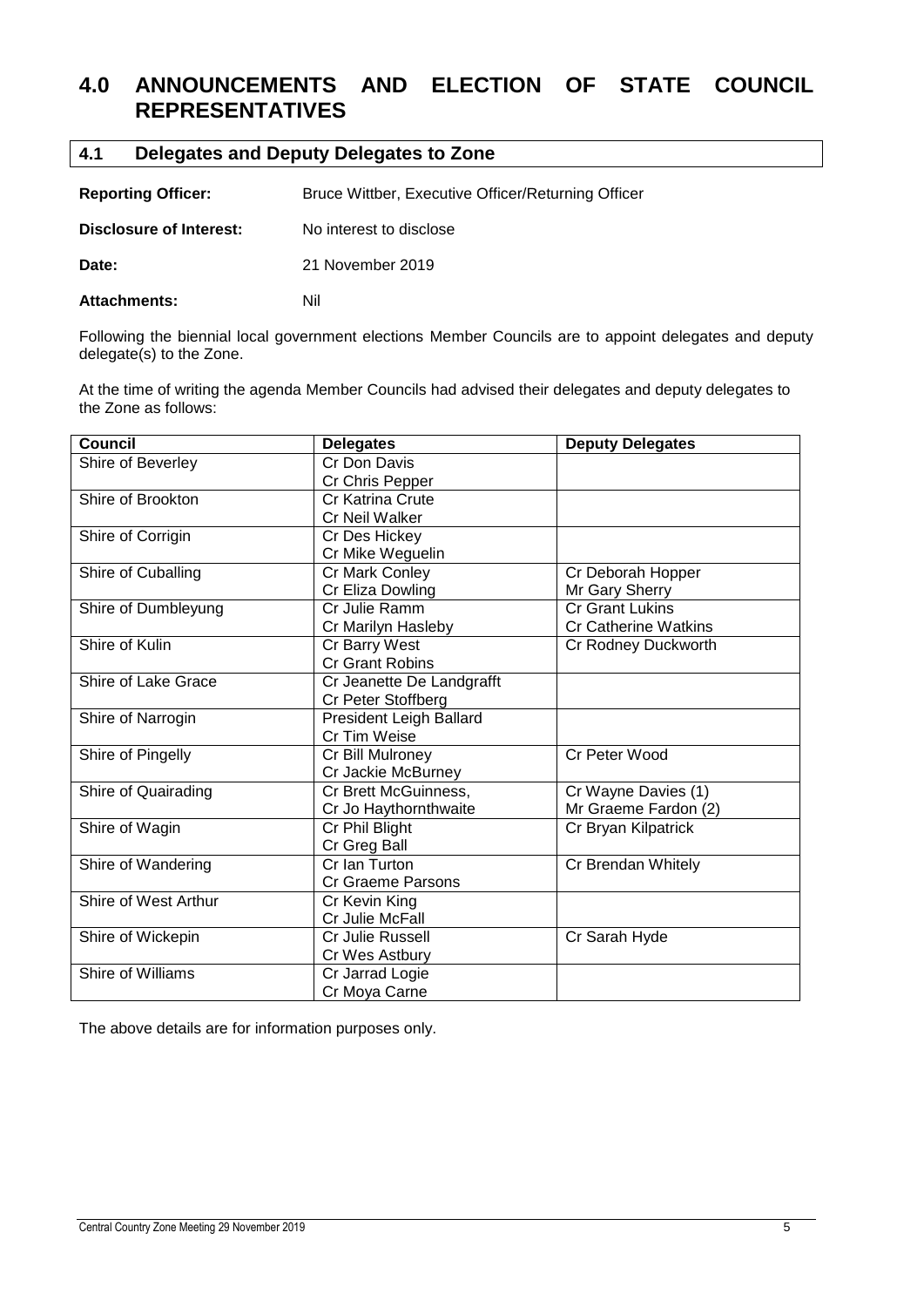#### <span id="page-6-0"></span>**4.2 Election of WA Local Government Association State Council Representative and Deputy State Council Representative**

| <b>Reporting Officer:</b> | Bruce Wittber, Executive Officer/Returning Officer |
|---------------------------|----------------------------------------------------|
| Disclosure of Interest:   | No interest to disclose                            |
| Date:                     | 22 November 2019                                   |
| <b>Attachments:</b>       | Nil                                                |

#### **Background:**

Nominations were called and closed on Thursday 21 November 2019. All Member Councils have been advised of the outcome of the nomination process.

#### **Executive Officer Comment:**

The following nomination(s) were received for the position of State Council Representative:

#### **State Council Representative Nomination**

Cr Phillip Blight Shire of Wagin

As a consequence of there being only one nomination for the State Council Representative there will not be a ballot at the meeting and Cr Phil Blight will be elected unopposed as the State Council Representative for the Zone for the period until December 2021.

The following nomination(s) were received for the position of Deputy State Council Representative:

#### **Deputy State Council Representative Nomination**

Cr Katrina Crute Shire of Brookton

As a consequence of there being only one nomination for the Deputy State Council Representative there will not be a ballot at the meeting and Cr Katrina Crute will be elected unopposed as the Deputy State Council Representative for the Zone for the period until December 2021.

#### **Election State Council Representative**

The Returning Officer declared Cr Phillip Blight elected to the position of State Council Representative for the period 2019-2021.

#### **Election Deputy State Council Representative**

The Returning Officer declared Cr Katrina Crute elected to the position of Deputy State Council Representative for the period 2019-2021.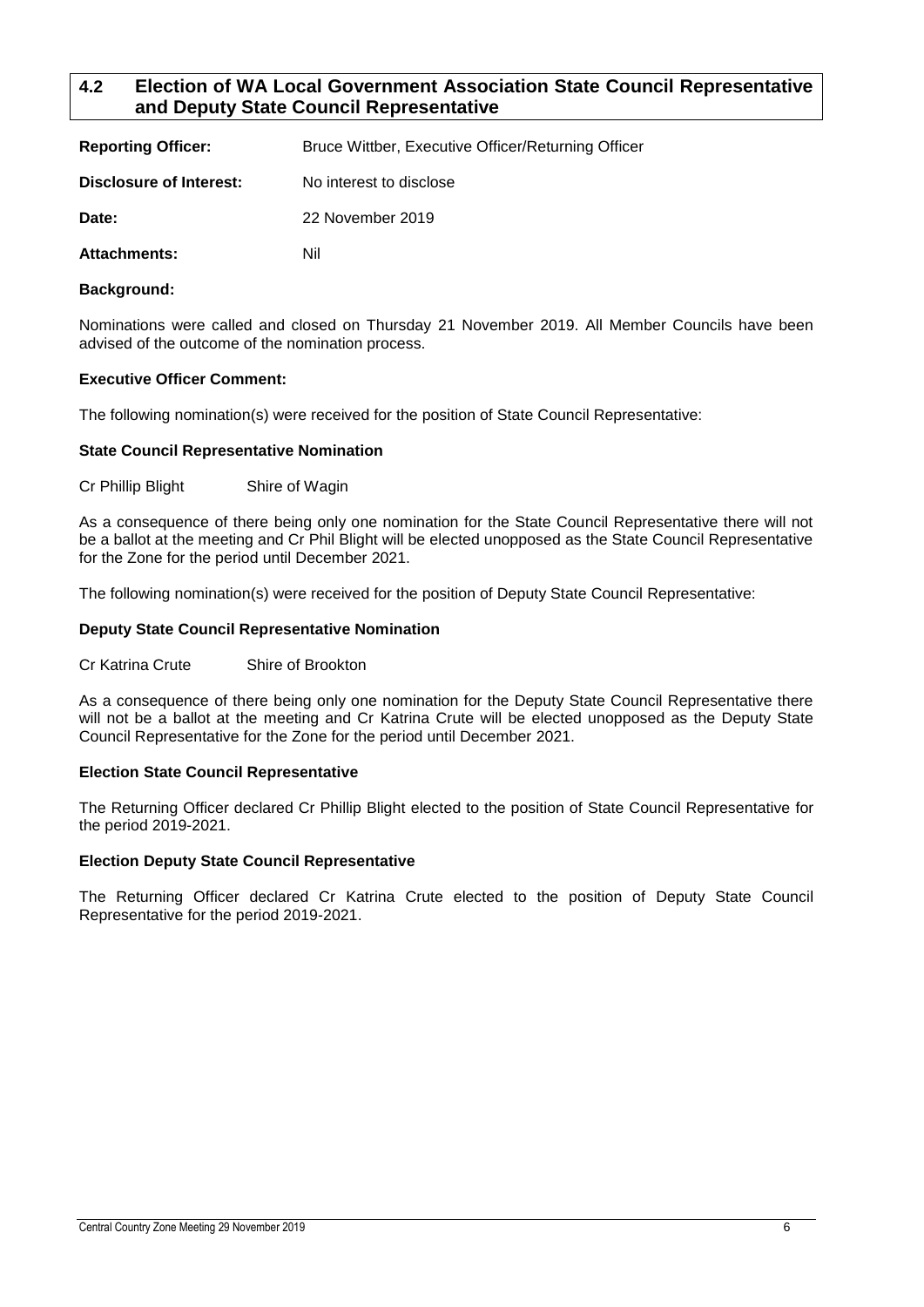#### <span id="page-7-0"></span>**4.3 Election of Zone President, Zone Deputy President and up to Three Zone Executive Committee Members**

| <b>Reporting Officer:</b> | Bruce Wittber, Executive Officer/Returning Officer |
|---------------------------|----------------------------------------------------|
| Disclosure of Interest:   | No interest to disclose                            |
| Date:                     | 22 November 2019                                   |
| Attachments:              | Nil                                                |

#### **Background:**

The Central Country Zone Constitution provides:

The Zone Executive Committee shall consist of a maximum of six persons, being:

- a) President, ex-officio:
- b) Deputy President, ex-officio:
- c) Representative to State Council, ex-officio, if not President or Deputy President: and
- d) three Delegates elected from member councils, as necessary.

#### **Executive Officer Comment:**

Nominations were called and closed on Thursday 21 November 2019. All Member Councils have been advised of the outcome of the nomination process.

The following nominations were received for the positions of Zone President, Zone Deputy President and two or three Executive Committee members:

#### **Zone President Nominations**

Cr Brett McGuinness, Shire of Quairading

#### **Zone Deputy President Nominations**

No nominations

#### **Zone Executive Committee Nominations (3 positions)**

Cr Katrina Crute, Shire of Brookton

#### **Election of Zone President**

There being only sufficient nominations to fill the position of Zone President, Cr Brett McGuinness will be declared elected to the position of Zone President for 2019-2021.

#### **Election of Zone Deputy President**

As there were no nominations for the position of Deputy President for the period 2019/2021 nominations will be invited from the floor of the meeting.

#### **Election of Zone Executive Committee (3 positions)**

As there are less nominations than required for the Executive Committee, Cr Crute is declared elected to the Zone Executive Committee for the period 2019/2021 and for the two unfilled position, nominations will be invited from the floor of the meeting.

The following process will be followed in regard to the election for the Deputy President and the two Executive Committee members:

- President will invite nominations from the floor for the relevant position;
- Should a ballot be required the following process will be followed: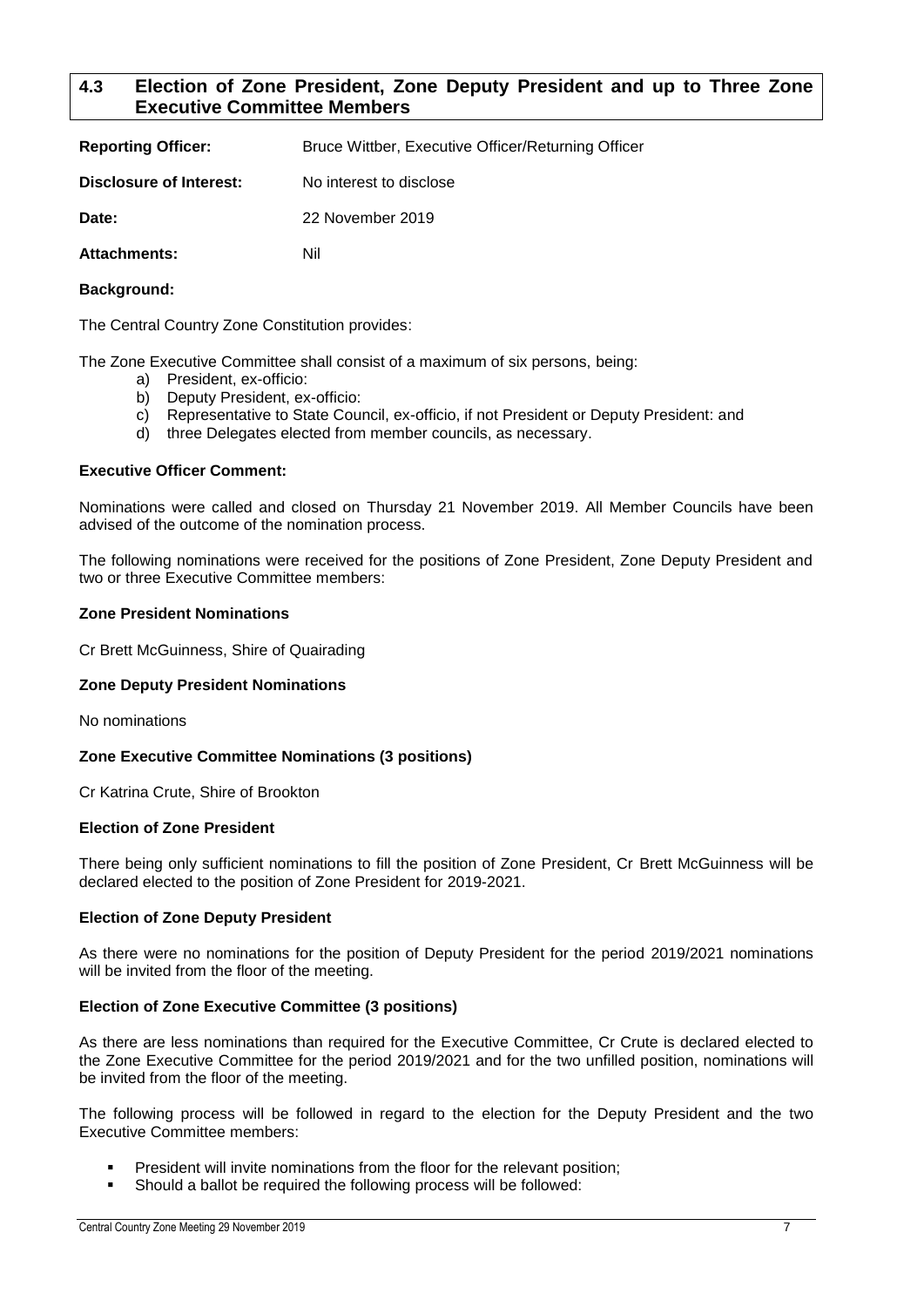- $\circ$  Prior to the ballot nominees for the position will be extended the opportunity to provide a two (2) minute election bid to delegates;
- o The ballot will be conducted as a secret ballot;
- $\circ$  Each voting delegate to the Central Country Zone will be entitled to cast one (1) vote in the ballot process, with the "first past the post" method of election being used; and
- o The candidates with the greater number of votes will be elected.

In the event of a tie between two candidates a second ballot will be conducted immediately between those two candidates.

#### **Election Zone President**

The Returning Officer declared Cr Brett McGuinness elected to the position of Zone President for 2019/2021.

Cr McGuinness assumed the chair.

Cr McGuinness then handed over to the Returning Officer to conduct the balance of the elections.

#### **Election of Zone Deputy President**

As there were no written nominations for the position of Deputy President for the period 2019/2021 the Returning Officer invited nominations from the floor of the meeting.

Cr Conley nominated Cr Jeanette De Landgrafft.

Cr Jeanette De Landgrafft accepted the nomination.

There being no further nominations Cr De Landgrafft was elected to the position of Deputy President for the period 2019/2021.

#### **Election of Zone Executive Committee (up to 3 positions)**

The Returning Officer declared Cr Katrina Crute elected to the Zone Executive Committee for the period 2019/2021 and invited nominations for the unfilled vacancy.

Mr Mark Hook nominated Cr Julie Russell.

Cr Russell accepted the nomination.

There being no further nominations Cr Russell was elected to the Zone Executive Committee for the period 2019/2021.

Cr McGuinness noted that there was one further position to be filled and encouraged delegates to consider the matter during the meeting.

The matter of the election of a member of the Executive was considered at Item 11 but is recorded at this point in the meeting.

Cr Crute nominated Cr Barry West.

Cr West accepted the nomination.

There being no further nominations Cr West was elected to the Zone Executive Committee for the period 2019/2021.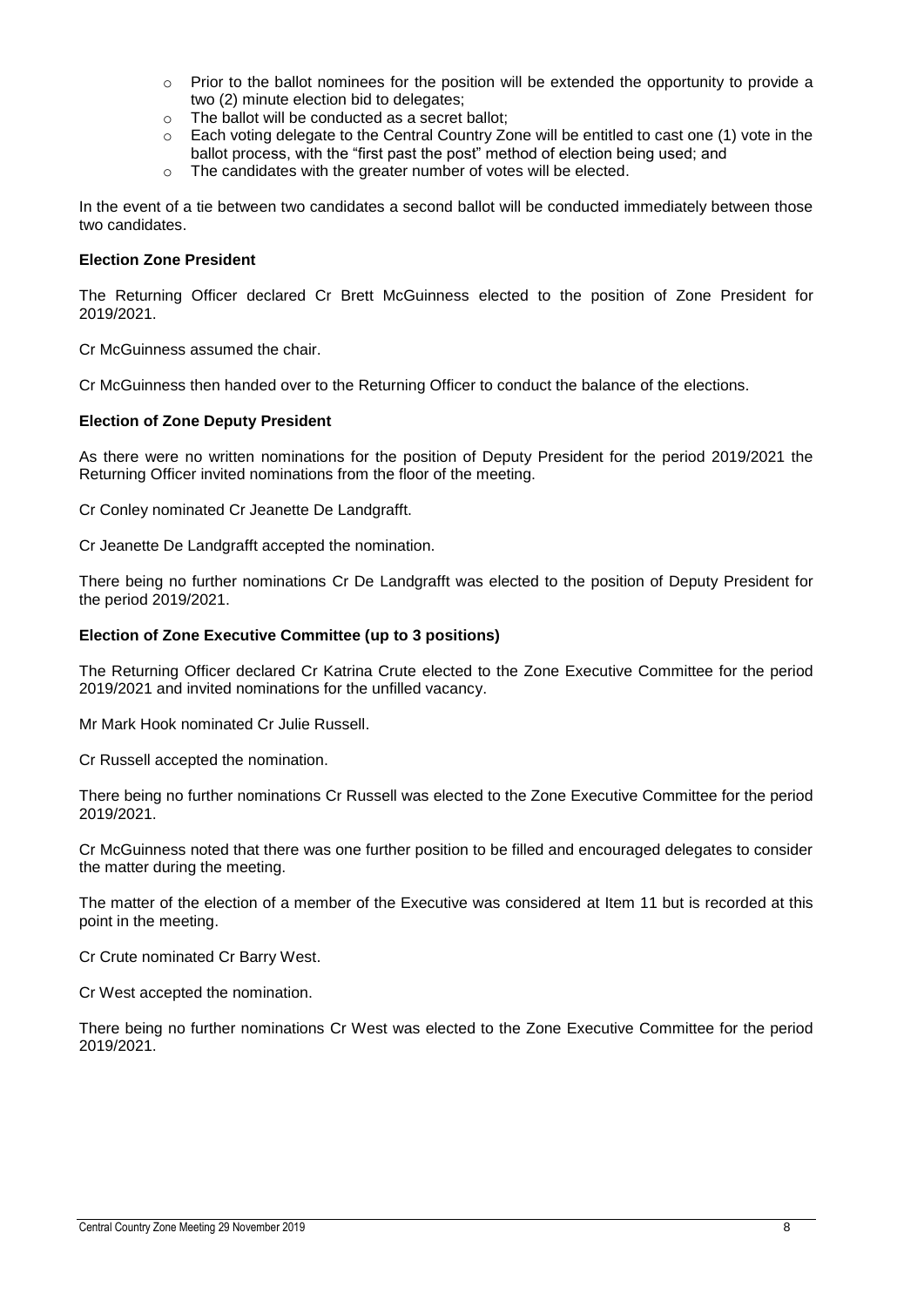#### **Footnote:**

The Executive Committee for 2019/2021 is:

| President                                      | <b>Cr Brett McGuinness</b> |
|------------------------------------------------|----------------------------|
| Deputy President                               | Cr Jeanette De Landgrafft  |
| State Council Representative Cr Phillip Blight |                            |
| Executive Committee Members Cr Katrina Crute   |                            |
|                                                | Cr Julie Russell           |

Cr Barry West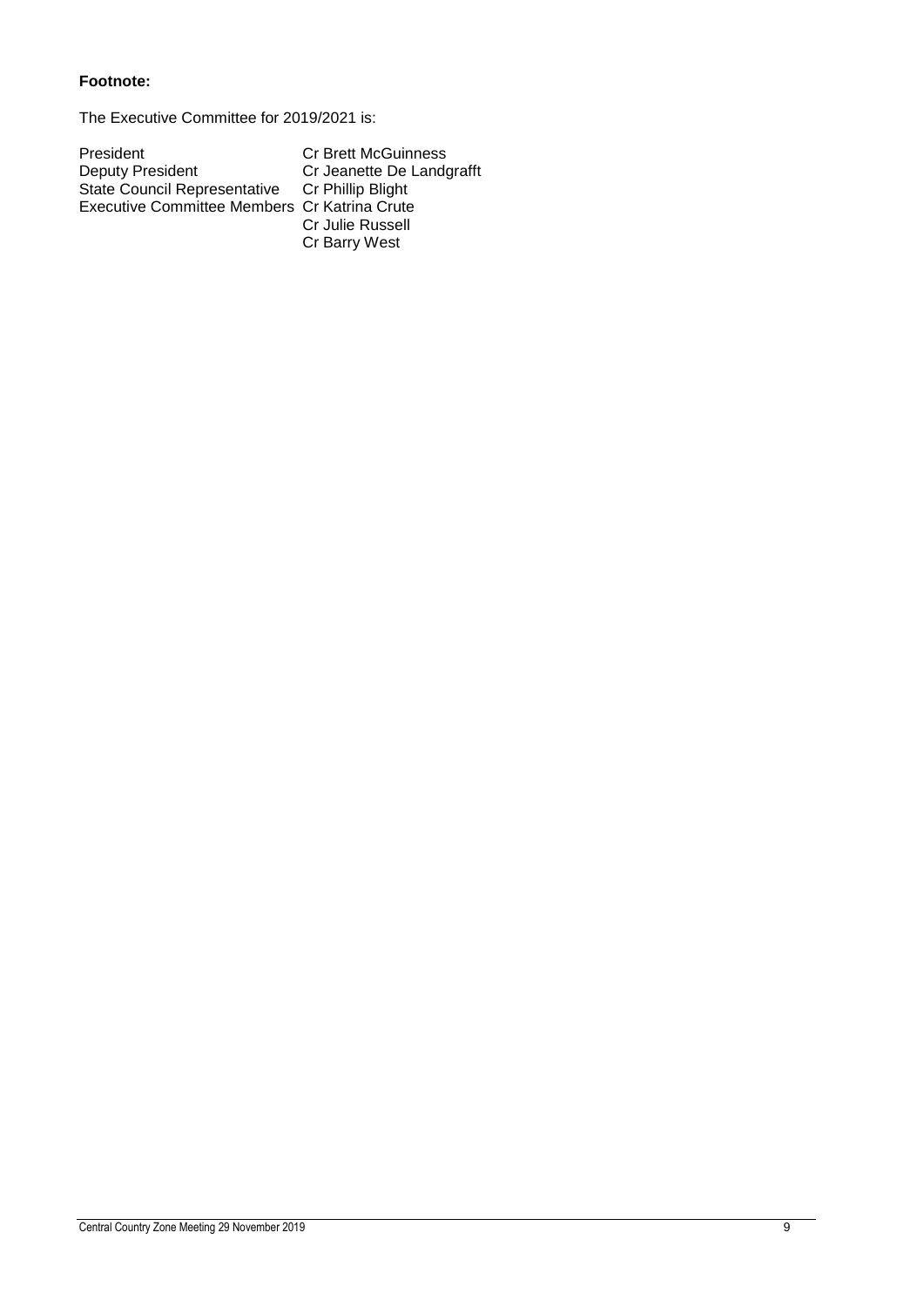#### <span id="page-10-0"></span>**4.4 Election of Zone Representatives to the Local Government Agricultural Freight Group and Great Southern District Emergency Management Committee**

| <b>Reporting Officer:</b> | Bruce Wittber, Executive Officer/Returning Officer |
|---------------------------|----------------------------------------------------|
| Disclosure of Interest:   | No interest to disclose                            |
| Date:                     | 21 November 2019                                   |
| <b>Attachments:</b>       | Nil                                                |

#### **Background:**

As the Zone is represented on the Local Government Agricultural Freight Group and the Great Southern District Emergency Management Committee it is appropriate to conduct elections for these positions as part of the election of Zone office bearers.

Nominations were called and closed on Thursday 21 November 2019.

All Member Councils have been advised of the outcome of the nomination process.

At the close of nominations the following nominations had been received for the various positions:

#### **Local Government Agricultural Freight Group Nominations (1 delegate and 1 deputy delegate)**

Cr Katrina Crute, Shire of Brookton (delegate)

#### **Great Southern District Emergency Management Committee Nominations (1 delegate and 1 deputy delegate)**

No nominations

#### **Election Delegate and Deputy Delegate to the Local Government Agricultural Freight Group**

There being only sufficient to fill the position of delegate there will not be a ballot at the meeting and Cr Katrina Crute will be declared elected unopposed as the delegate to the Local Government Agricultural Freight Group for the period 2019/2021.

As there were no nominations for the position of deputy delegate for the period 2019/2021 nominations will be invited from the floor of the meeting.

#### **Election - Delegate to the Great Southern District Emergency Management Committee**

As there were no nominations for the position of delegate and deputy delegate to the Great Southern District Emergency Management Committee for the period 2019/2021 nominations will be invited from the floor of the meeting.

The following process will be followed in regard to the election delegates to the various organisations:

- President will invite nominations from the floor for the relevant positions;
	- Should a ballot be required the following process will be followed:
		- $\circ$  Prior to the ballot nominees for the position will be extended the opportunity to provide a two (2) minute election bid to delegates;
		- o The ballot will be conducted as a secret ballot;
		- $\circ$  Each voting delegate to the Central Country Zone will be entitled to cast one (1) vote in the ballot process, with the "first past the post" method of election being used; and
		- o The candidates with the greater number of votes will be elected.

In the event of a tie between two candidates for either election a second ballot will be conducted immediately between those two candidates.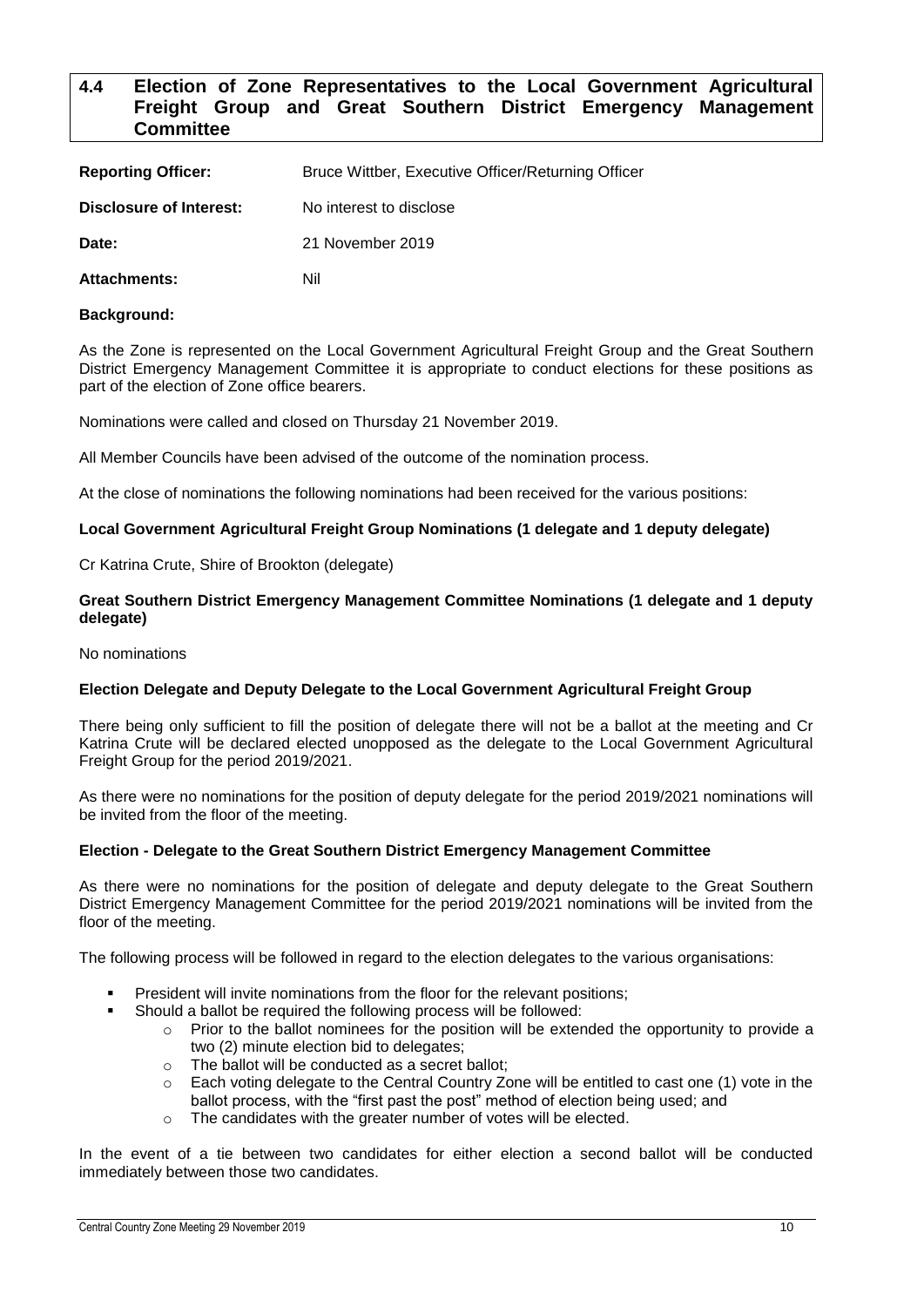#### **Election - Local Government Agricultural Freight Group Nominations (1 delegate and 1 deputy delegate)**

The Returning Officer declared Cr Katrina Crute elected to as the delegate to the Local Government Agricultural Freight Group for the period 2019/2021.

As there was no nomination for the position of Deputy Delegate the President invited nominations from the floor of the meeting.

Cr Crute nominated Cr Phillip Blight.

Cr Blight accepted the nomination.

The Returning Officer declared Cr Blight elected as deputy delegate to the Local Government Agricultural Freight Group for the period 2019/2021.

#### **Election - Great Southern District Emergency Management Committee Nominations (1 delegate and 1 deputy delegate)**

As there were no nominations for the positions of Delegate or Deputy Delegate to the Great Southern District Emergency Management Committee for the period 2019/2021, the President invited nominations from the floor of the meeting.

Cr Blight nominated President Leigh Ballard. As Mr Ballard was not in attendance at the meeting the nomination was subject to his acceptance.

The Returning Officer declared Mr Ballard elected as the Zone Delegate to the Great Southern District Emergency Management Committee for the period 2019/2021, subject to his acceptance.

No nominations were received for the deputy delegate to the Great Southern District Emergency Management Committee.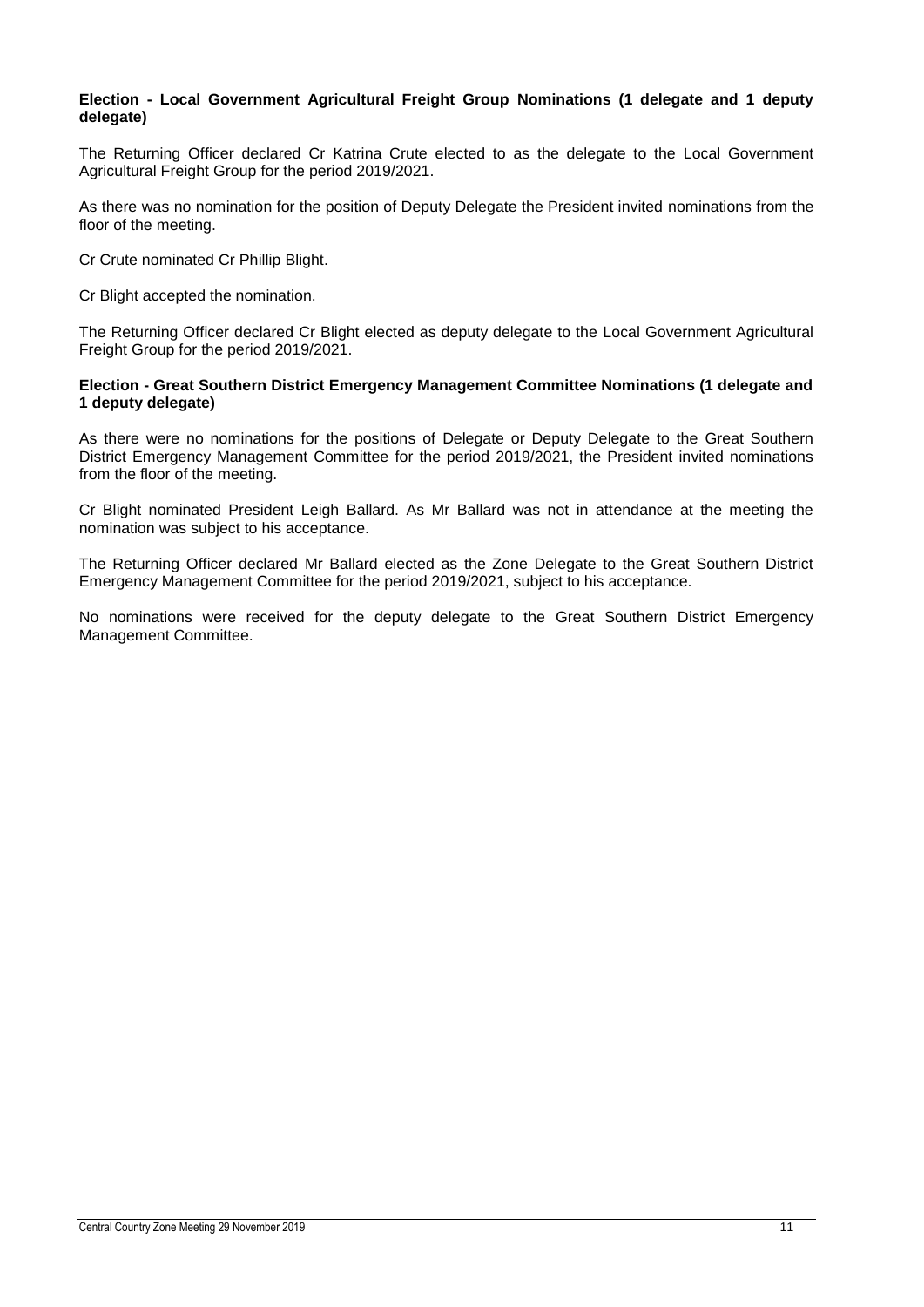## <span id="page-12-0"></span>**5.0 GUEST SPEAKERS**

#### <span id="page-12-1"></span>**5.1 Presentation and Update on Local Government Auditing - Mr Jordan Langford-Smith A/Assistant Auditor General, Office of the Auditor General (10.00am)**

A presentation providing an update on Local Government auditing so far including a look at some of recent Local Government audits undertaken by the Office of the Auditor General.

#### <span id="page-12-2"></span>**5.2 Mr Rob Dickie Government & Industry Relations Advisor, CBH (10.30am)**

A presentation providing an update from CBH with regards to its Network Strategy progress and the process for closure of non-Network Strategy sites.

On 13 November 2019 the Executive Officer noticed in the West Australian Newspaper an article (attached) relating to Tier 3 rail lines and CBH's efforts to reopen them. Mr Dickie will touch on this issue at the meeting but it needs to be acknowledged it is a complex matter and time will not allow a detailed discussion.

#### **10.52am the meeting adjourned for morning tea**

#### **11.20am the meeting reconvened after morning tea**

#### <span id="page-12-3"></span>**5.3 Ms Dorte Hansen, Senior Project Officer, Public Health Advocacy Institute of WA - Developing and Implementing Public Health Plans (11.10am)**

At the last Zone Meeting on 30 August 2019 it was resolved as follows:

*RESOLUTION: Moved: Cr Blight Seconded: Cr Mulroney That the Public Health Advocacy Institute of WA be invited to attend and present at the next Central Country Zone Meeting on Friday 29 November 2019 to provide information on accessing funding to assist Member Councils in developing and implementing their respective Public Health Plans.*

*CARRIED*

In assisting Ms Hansen prepare for the presentation, the Executive Officer sought information on how far Member Councils had progressed in preparing their local health plans. An excellent response was received, with 13 of the Zone's 15 Member Councils responding.

Of the 13 Councils that responded, 11 Councils have yet to commence work on their respective local health plans, with the other 2 Councils at various stages in the preparation of their plans.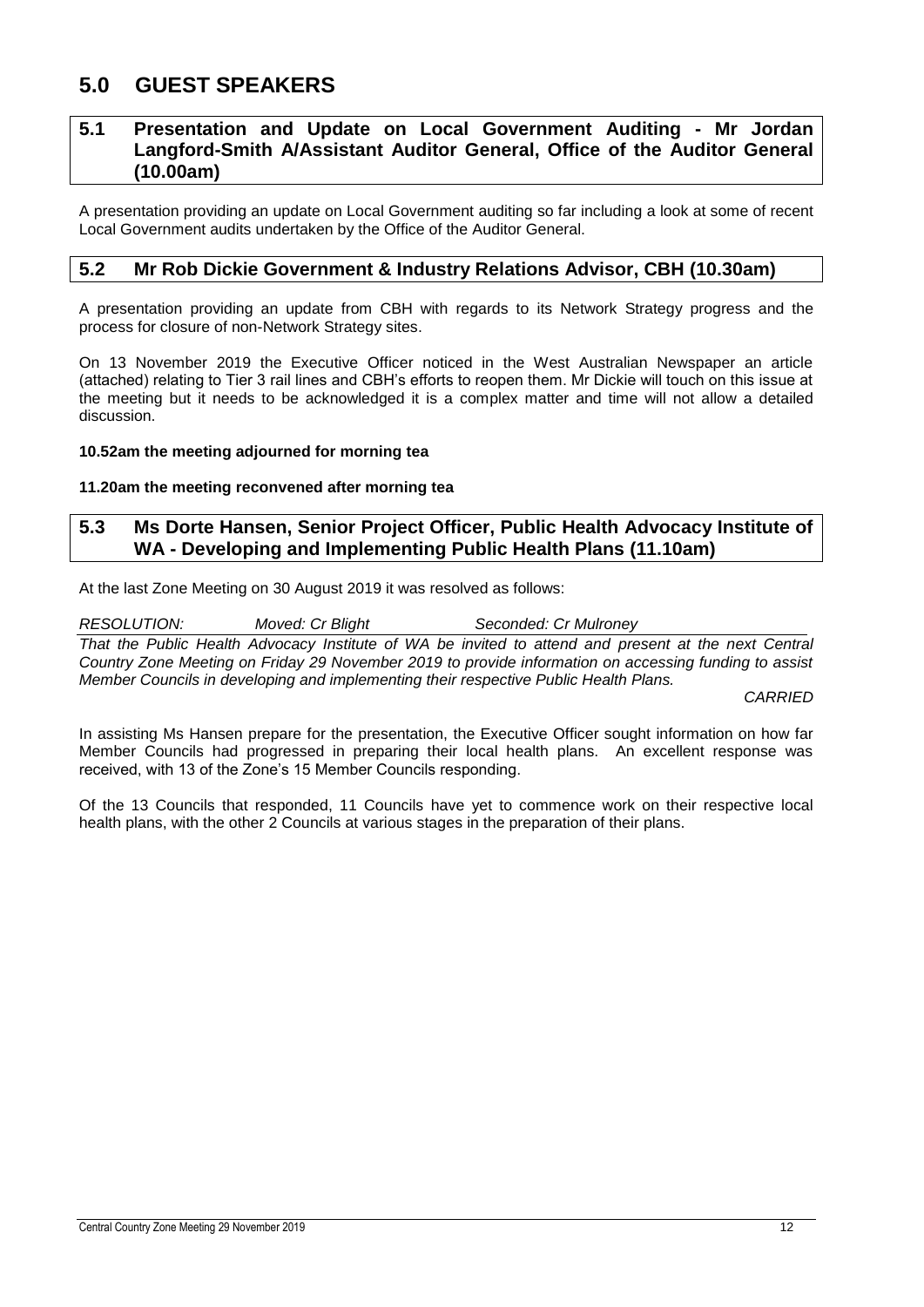## <span id="page-13-0"></span>**6.0 MINUTES**

#### <span id="page-13-1"></span>**6.1 Confirmation of Minutes – Friday 30 August 2019 (Attachment)**

Presenting the Minutes of the Central Country Zone Meeting held Friday 30 August 2019

#### **RECOMMENDATION:**

That the Minutes of the Meeting of the Central Country Zone held Friday 30 August 2019 be confirmed as a true and accurate record of the proceedings.

**RESOLUTION: Moved: Cr Mulroney Seconded: Cr Crute That the Minutes of the Meeting of the Central Country Zone held Friday 30 August 2019 be confirmed as a true and accurate record of the proceedings.**

**CARRIED**

#### <span id="page-13-2"></span>**6.2 Business Arising from Minutes of Previous Zone Meetings**

#### <span id="page-13-3"></span>**6.2.1 Item 7.5 (7.1.1) — Report on Key Activities, Environment and Waste Unit - 30 August 2019**

It was resolved at the last meeting in relation to the issue of *Climate Emergency* as follows:

*RESOLUTION: Moved: Cr Ridgway Seconded: Cr Pepper That the Central Country Zone advise WALGA that it is opposed to the use of the words "climate emergency" in place of the words "climate change" and the Zone State Councillor Cr Blight be requested to pursue this change on the Zone's behalf.*

*CARRIED*

Cr Blight raised the issue at the State Council Meeting with a motion to review the WALGA Climate Change policy being lost (see State Councillor Report).

#### <span id="page-13-4"></span>**6.2.2 Item 10.2 - State Government Consultation within the Wheatbelt - 30 August 2019 (Attachment)**

At the last meeting of the Zone, correspondence from the Minister for Regional Development, Hon Alannah MacTiernan MLC was noted. Further correspondence from Hon Darren West MLC has now been received and is attached to the agenda.

#### <span id="page-13-5"></span>**6.2.3 Item 10.6 - Lack of Respect and Responsiveness to Local Government and Managing Unwarranted, Untruthful and Sensationalised Reporting of Local Government – 30 August 2019 (Attachment)**

It was resolved at the last meeting concerning a matter from the 4WDL VROC relating to *Lack of Respect and Responsiveness to Local Government and Managing Unwarranted, Untruthful and Sensationalised Reporting of Local Government* as follows:

*RESOLUTION: Moved: Cr Baker Seconded: Cr McGuinness*

- *1. That the Central Country Zone request WALGA to take a more proactive approach in insisting that the State Government (including its agencies and departments) cooperate properly and*  respectfully in its dealings with Local Government as an equal partner, in trying to achieve *outcomes for the community at large.*
- *2. That WALGA continue its concerted effort to dispel mistruths perpetuated by some sections of the media and strive to ensure that a more balanced reporting regime prevails.*

*CARRIED*

Correspondence has been received from Cr Craigie, President of WALGA providing a detailed response to the concerns raised.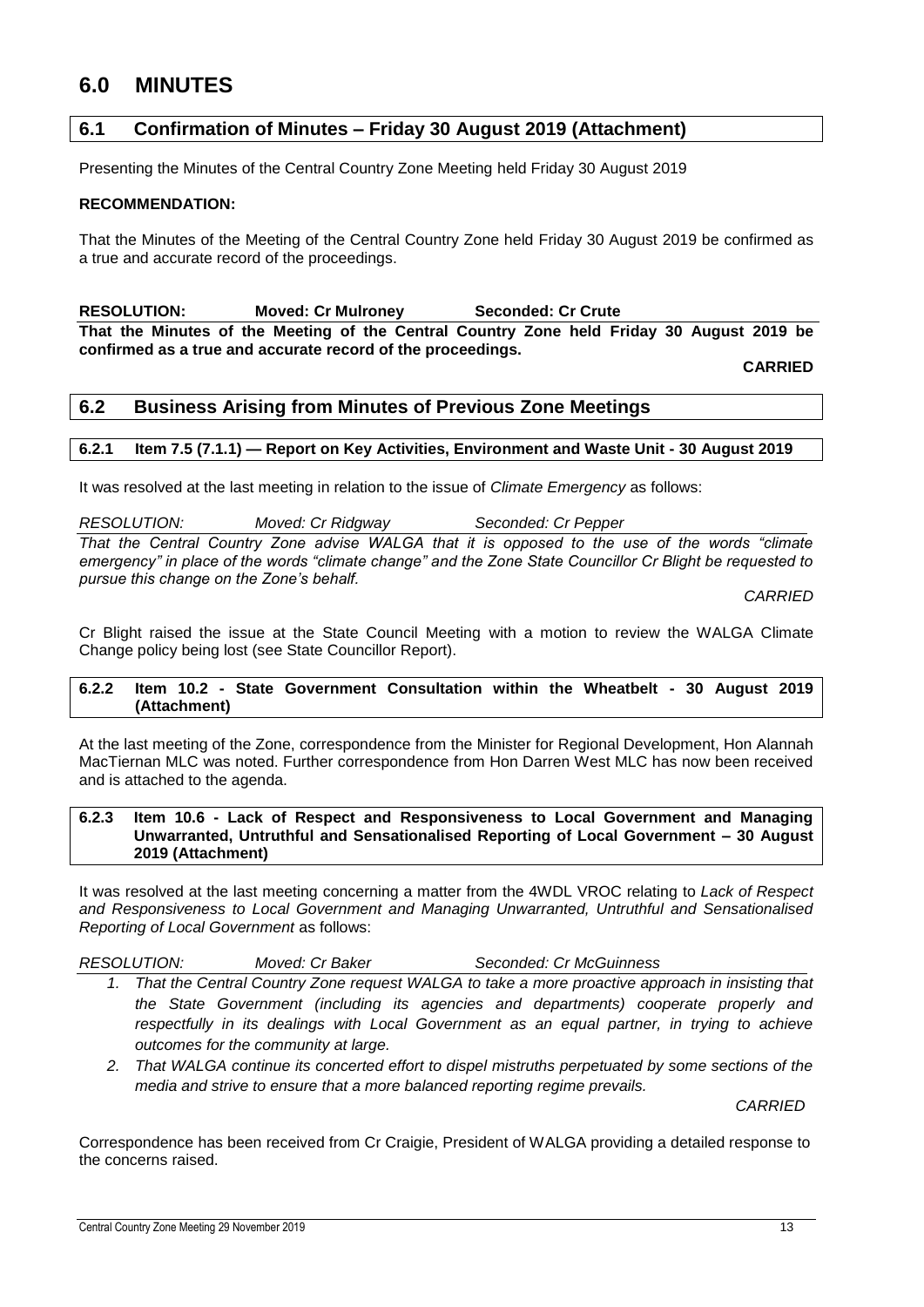As this issue was raised by the 4WDL VROC it may be appropriate to forward a copy of the response to that group.

#### **RECOMMENDATION:**

That the correspondence from Cr Craigie, President of WALGA, be noted and a copy forwarded to the Executive Officer of 4WDL VROC.

### **RESOLUTION: Moved: Cr Blight Seconded: Cr Pepper**

**That the correspondence from Cr Craigie, President of WALGA, be noted and a copy forwarded to the Executive Officer of 4WDL VROC.**

**CARRIED**

#### <span id="page-14-0"></span>**6.3 Minutes of the Executive Committee Meeting – Wednesday 16 October 2019 (Attachment)**

Presenting the Minutes of the Executive Committee Meeting held Wednesday 16 October 2019.

#### **Executive Officer Comment:**

Any recommendations from the meeting are included as separate agenda items.

#### **RECOMMENDATION:**

That the Minutes of the Meeting of the Central Country Zone Executive Committee held Wednesday 16 October 2019 be received.

**RESOLUTION: Moved: Cr Crute Seconded: Cr De Landgrafft That the Minutes of the Meeting of the Central Country Zone Executive Committee held Wednesday 16 October 2019 be received.**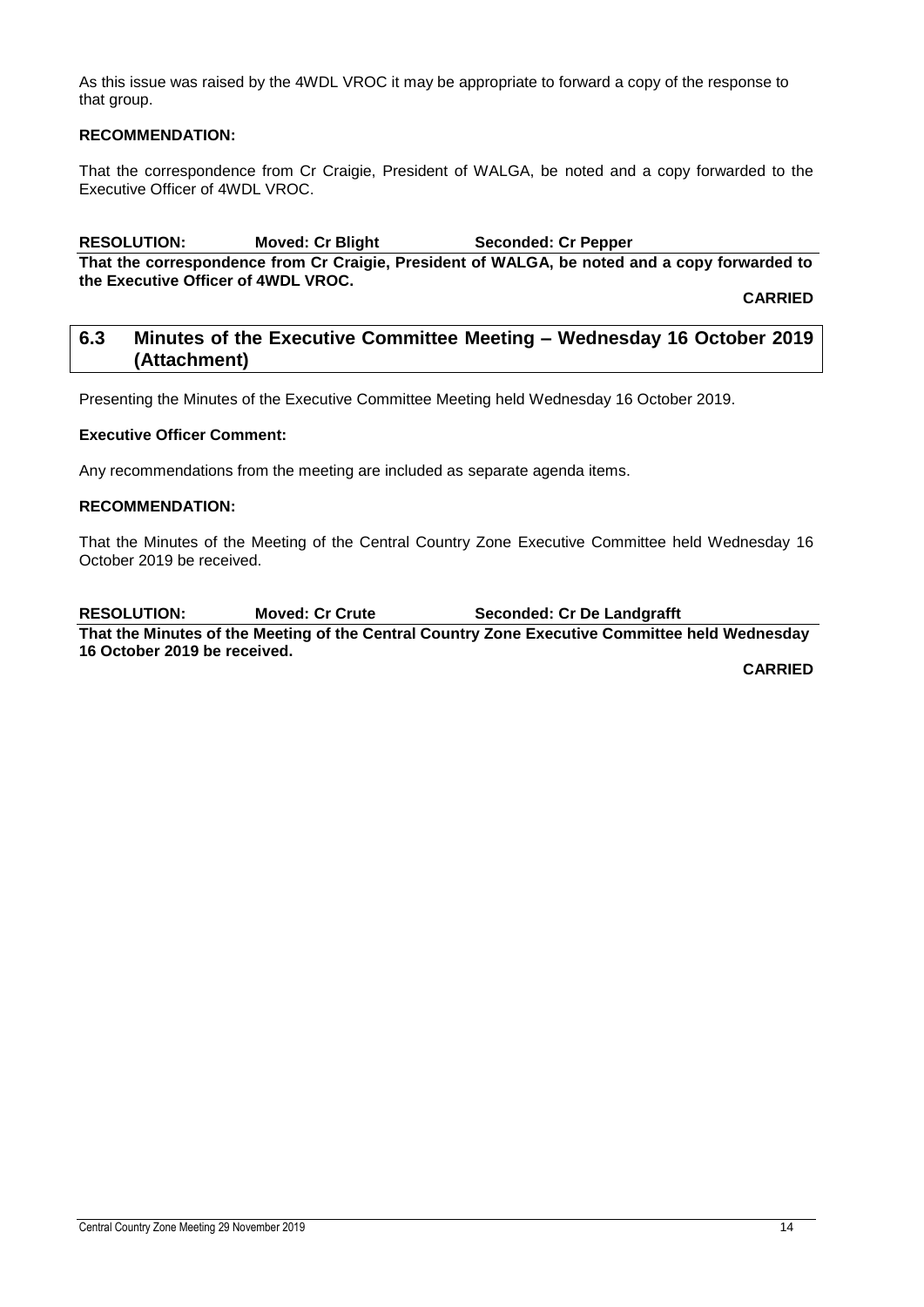## <span id="page-15-0"></span>**7.0 WESTERN AUSTRALIAN LOCAL GOVERNMENT ASSOCIATION (WALGA) BUSINESS**

*Zone delegates to consider the Matters for Decision contained in the WA Local Government Association State Council Agenda and put forward resolutions to Zone Representatives on State Council*

#### <span id="page-15-1"></span>**7.1 State Councillor Report**

Cr Phillip Blight

#### **Central Country Zone State Councillor Report WALGA State Council Meeting 6 September 2019**

The following comments/notes are provided on the WALGA State Council Meeting held on Wednesday 6 September 2019

#### **EMERGING ISSUE**

#### **4.1 Proposed Elected Member 'Welfare/Counselling' Program(s)**

#### *By Mayor Logan Howlett, State Councillor, South Metropolitan Zone*

Whilst this program is intended to mitigate against the potential of Elected Members suffering mental health issues, it is also important to have strategies to transfer any residual risk. Therefore, LGIS have been working with the Elected Member Personal Accident insurer to provide a loss of income / lumps sum benefit cover, should Elected Members suffer mental anguish due to their capacity as an Elected Member. We expect to be in a position to present this to members in 2020.

Further, through the Councillors and Officers insurance arranged by LGIS on behalf of members, Elected Members also have access to a complimentary legal helpline to support them in matters concerning alleged wrong doings in their capacity as an Elected Member.

#### **Moved: Mayor Logan Howlett Seconded: Cr Les Price**

**That WALGA requests LGIS to investigate the design and development of a tailored support service for Elected Members including the provision of a short term counselling service. RESOLUTION 92.6/2019 CARRIED**

**5.7 Road Safety Strategy for WA Beyond 2020 (05-009-03-0014 TAP)** 

#### *By Terri-Anne Pettet, Manager RoadWise Program*

**Moved: Cr Jan Court Seconded: Cr Nige Jones That the submission to the Road Safety Council, for consideration in developing the next road safety strategy for Western Australia, be endorsed with the word 'management' being replaced with the word 'reform' in each case in points 4 and 5.** 

#### **AMENDMENT**

**Moved: President Cr Phillip Blight Seconded: President Cr Karen Chappel** 

**That point 2 be added as follows:** 

**2. WALGA opposes the blanket reduction in speed limits and confirms the existing policy position supporting retention of WA's default open road speed limit at 110kms per hour.** 

#### **CARRIED**

#### **THE MOTION AS AMENDED NOW READS:**

**That the submission to the Road Safety Council, for consideration in developing the next road safety strategy for Western Australia, be endorsed subject to;** 

**1. the word 'management' being replaced with the word 'reform' in each case in points 4 and 5; and 2. WALGA opposes the blanket reduction in speed limits and confirms the existing policy position supporting retention of WA's default open road speed limit at 110kms per hour.** 

**RESOLUTION 99.6/2019 THE MOTION AS AMENDED WAS PUT AND CARRIED**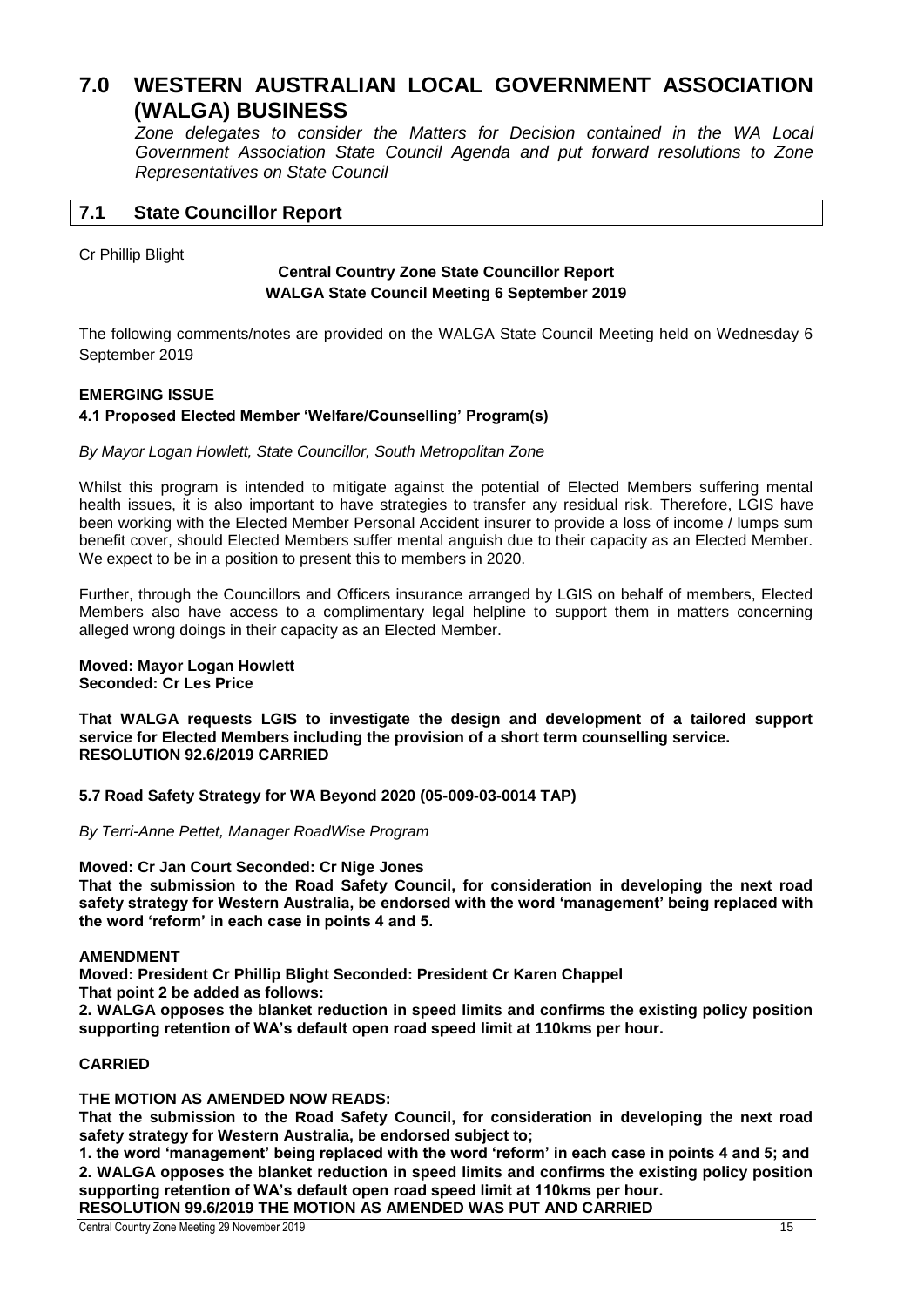This item had some discussion including the possibility of 100kms/hr but the amendment was framed based on sector wide endorsed policy.

#### **5.8 Interim Submission - Revitalising Agricultural Region Freight Strategy (05-006-02-0006 ID)**

*By Ian Duncan, Executive Manager Infrastructure* 

**Moved: President Cr Stephen Strange** 

**Seconded: President Cr Malcolm Cullen** 

**That the interim submission to the Department of Transport on the draft Revitalising Agricultural Regional Freight Strategy be endorsed, with the addition to Section 4.7 of the following paragraph:** 

**"Industry investment to increase road transport efficiency, largely through increased payloads per truck, inevitably requires increased investment in roads if these vehicles are able to operate end to end. There is currently no mechanism to enable part of the productivity benefit to be used to fund the infrastructure improvement needed. This potentially results in lost opportunities". RESOLUTION 100.6/2019 CARRIED**

The addition was suggested by the South Metropolitan Zone

**5.10 State Council and Zone Structure and Process Working Group Report (01-004-05-0002 TL) Moved: President Cr Tony Dean Seconded: President Cr Keith House** 

**That:** 

**1. The Working Group's Final Report be noted and released to the Local Government sector for information and consultation;** 

**2. Recommendations 5, 6, 7, and 8 be endorsed for immediate implementation; and,** 

**3. Recommendations 1, 2, 3, 4, 9, and 10 be endorsed in principle subject to sector and Zone consultation being undertaken during September, October, and November 2019, with a report brought to the December 2019 State Council meeting for final endorsement.** 

#### **RESOLUTION 102.6/2019 CARRIED**

**8. ADDITIONAL ZONE RESOLUTIONS Moved: President Cr Phillip Blight Seconded: Mayor Tracey Roberts** 

**That the following Central Country Zone item be discussed** 

#### **Report on Key Activities, Environment and Waste Unit –** Environment and Waste

That the Central Country Zone advise WALGA that it is opposed to the use of the words "climate emergency" in place of the words "climate change" and the Zone State Councillor Cr Blight be requested to pursue this change on the Zone's behalf.

**RESOLUTION 125.6/2019 CARRIED** 

**Moved: President Cr Phillip Blight Seconded: Cr Jenna Ledgerwood That WALGA's Climate Change policy be reviewed. LOST**

Most zones accepted the remaining recommendations as proposed by the secretariat and they were passed without debate.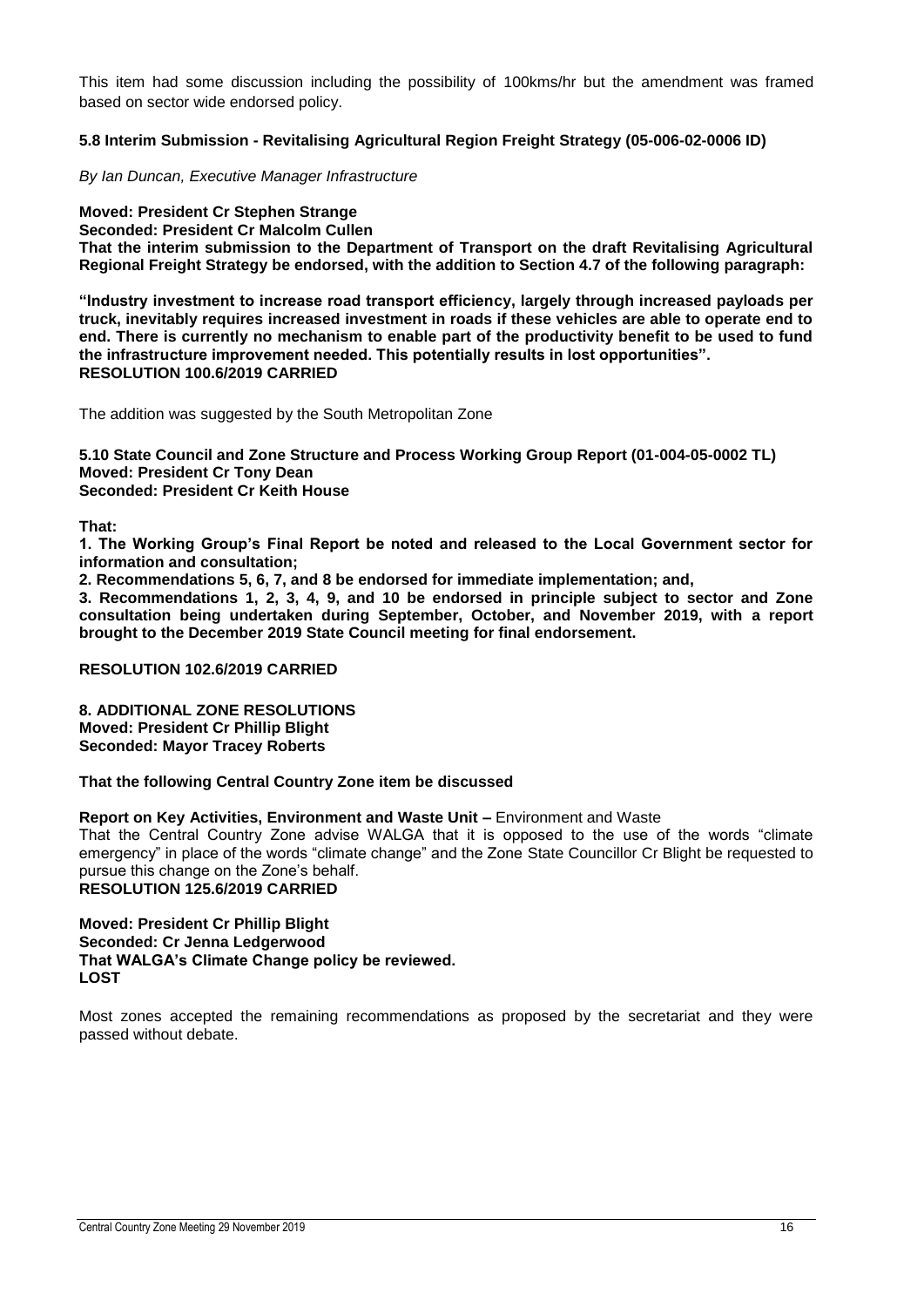### <span id="page-17-0"></span>**7.2 WALGA Status Report (Attachment)**

*From Executive Officer*

#### **BACKGROUND:**

Presenting the status report for November 2019.

#### **RECOMMENDATION:**

That the Central Country Zone notes the:

- State Councillor Report; and
- WALGA Status Report.

| <b>RESOLUTION:</b>                       | <b>Moved: Cr Mulroney</b> | <b>Seconded: Cr Russell</b> |  |
|------------------------------------------|---------------------------|-----------------------------|--|
| That the Central Country Zone notes the: |                           |                             |  |

**State Councillor Report; and**

**WALGA Status Report.**

**CARRIED**

#### <span id="page-17-1"></span>**7.3 Review of WALGA State Council Agenda - Matters for Decision**

#### **Background:**

WALGA State Council meets five times each year and as part of the consultation process with Member Councils circulates the State Council Agenda for input through the Zone structure.

The Zone is able to provide comment or submit an alternate recommendation that is then presented to the State Council for consideration.

#### **5.1 2020-21 State Budget Submission (05-001-03-0006 NF)**

#### **WALGA Recommendation**

That WALGA's submission to the State Government in advance of the 2020-21 Budget be endorsed.

#### **Executive Officer Comment:**

The budget submission contains 18 recommendations across four identified strategic themes. The recommendations include funding for drafting of the new Local Government Act and elected member universal training.

The submission can be accessed through the following link:

<https://walga.asn.au/getattachment/Documents/state-budget-submission-web.pdf?lang=en-AU>

#### **ZONE COMMENT:**

Zone supports the WALGA recommendation

#### **5.2 Interim Submission - Remote Area Tax Concessions (05-001-03-0006 NF)**

#### **WALGA Recommendation**

That WALGA's interim submission to the Productivity Commission's Draft Report into Remote Area Tax Concessions and Payments be endorsed.

#### **Executive Officer Comment:**

The submission can be accessed through the following link: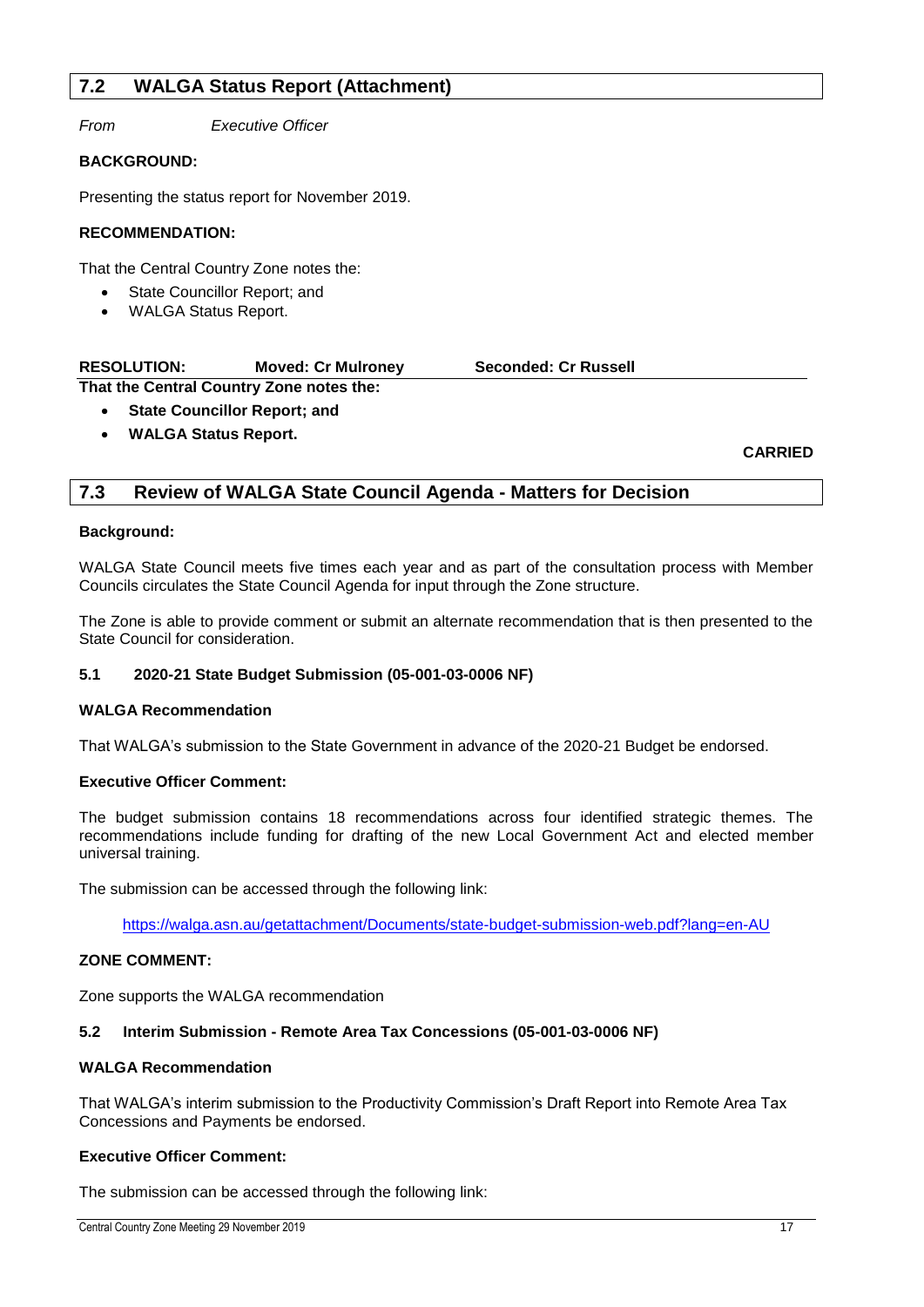#### **ZONE COMMENT:**

Zone supports the WALGA recommendation

**5.3 Mandatory Code of Conduct for Council Member, Committee Members and Candidates – Sector Feedback (05-034-01-0001 JMc)**

#### **WALGA Recommendation**

That WALGA:

- 1. Request the Mandatory Code of Conduct Working Group be reconvened by the Department of Local Government, Sport and Cultural Industries;
- 2. Refer the following matters to the Working Group for further consideration:
	- (a) Part B Behaviours
		- i. ensuring principles of natural justice can be adequately upheld in all circumstances;
		- ii. training opportunities that will assist Council Members determine complaint outcomes under Part B;
		- iii. development of a template Complaints Management Policy;
		- iv. reconsider the purpose of allowing 'any person' to make a complaint;
		- v. ensuring Committee Members and Candidates are included in Part B; and
		- vi. re-naming 'Rules' to an appropriate term throughout Part B.
	- (b) Part C Rules of Conduct
		- i. review the rationale for creating a new Rule of Conduct breach where three or more breaches of Part B – Behaviours are found and the Local Government resolves to refer the matter to the Local Government Standards Panel; and
		- ii. review the proposal to amend the definition of an 'interest' relating to Impartiality Interests from the present definition in Regulation 11 of the Local Government (Rules of Conduct) Regulations.
- 3. Recommend the Working Group develop an endorsed Mandatory Code of Conduct for further consultation with the Local Government sector.

#### **Executive Officer Comment:**

WALGA has been a participant in the Mandatory Code of Conduct Working Group to develop the document *"however the Draft for Consultation was released prior to endorsement by the Working Group, and there are a number of unresolved issues previously raised by WALGA's representatives that will be expanded upon in this submission."* (p13 WALGA State Council Agenda)

The submission can be accessed through the following link:

[https://walga.asn.au/getattachment/Documents/Item-5-3-attachment-link-Draft-Submission-on-Code-of-](https://walga.asn.au/getattachment/Documents/Item-5-3-attachment-link-Draft-Submission-on-Code-of-Conduct-October-2.pdf?lang=en-AU)[Conduct-October-2.pdf?lang=en-AU](https://walga.asn.au/getattachment/Documents/Item-5-3-attachment-link-Draft-Submission-on-Code-of-Conduct-October-2.pdf?lang=en-AU)

It is suggested that as there are three Parts to the Mandatory Code that it would be appropriate in addition to accepting the WALGA Recommendation that a formal resolution to accept Part A - Principles should also be included in the resolution.

#### **ZONE COMMENT:**

Zone supports the WALGA recommendation with the addition of a new Part 2 to support Part A  $-$ Principles. Part 2 and 3 would be renumbered to Part 3 and 4.

#### **RECOMMENDATION:**

That the Central Country Zone supports the WALGA recommendation with the addition of a new Part 2 to read "**2 Part A – Principles are supported and Parts 2 and 3 be renumbered to read Parts 3 and 4**".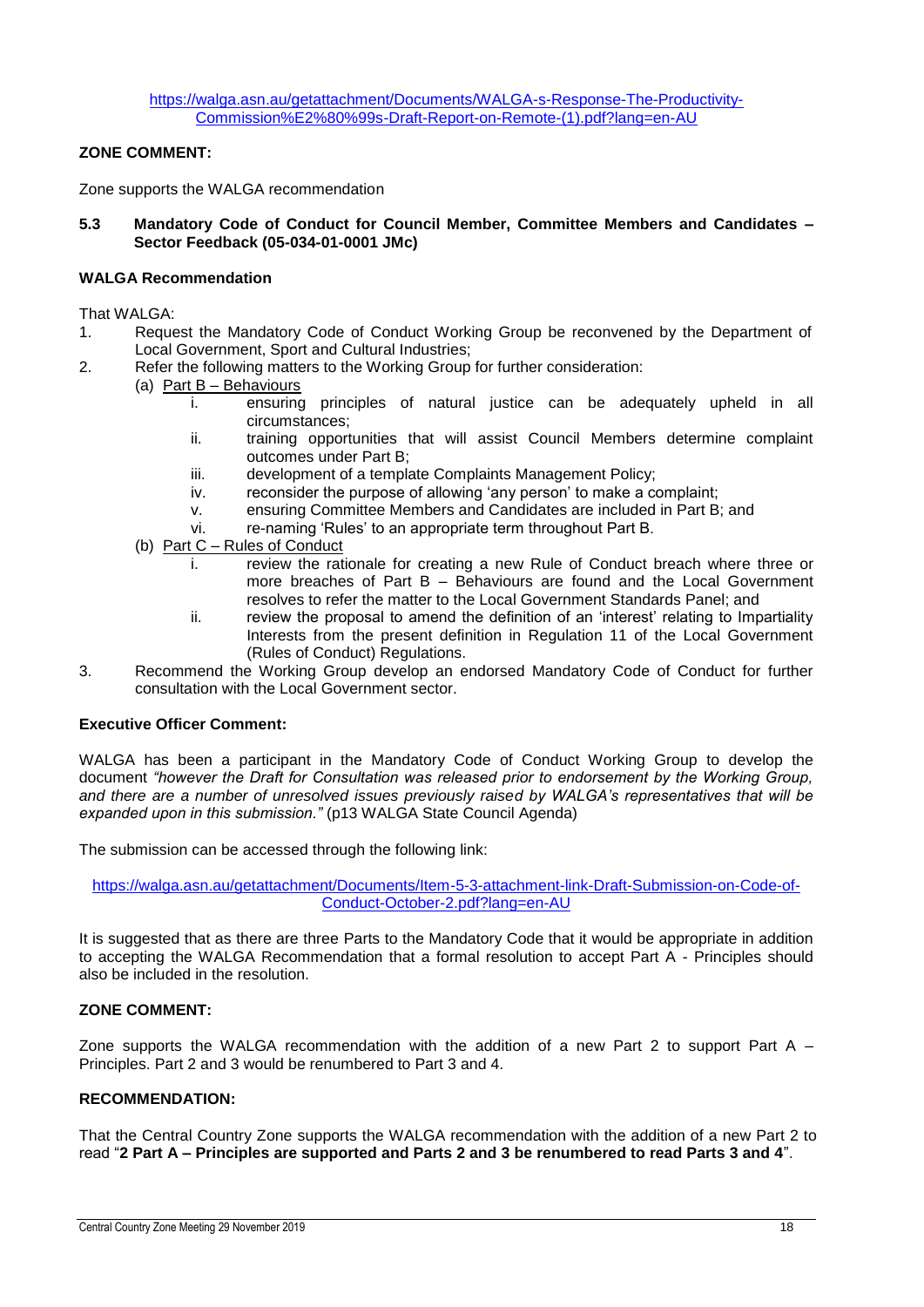**RESOLUTION: Moved: Cr Crute Seconded: Cr Conley**

**That the Central Country Zone supports the WALGA recommendation with the addition of a new Part 2 to read "2 Part A – Principles are supported and Parts 2 and 3 be renumbered to read Parts 3 and 4".**

#### **CARRIED**

**5.4 Standards and Guidelines for CEO Recruitment and Selection, Performance Review and Termination – Sector Feedback (05-034-01-0001 JMC)**

#### **WALGA Recommendation**

That WALGA:

- 1. Request the CEO Recruitment and Selection, Performance Review and Termination Working Group be reconvened by the Department of Local Government, Sport and Cultural Industries; and
- 2. Refer the following matters to the Working Group for consideration:
	- (a) Removal from the Model Standards the requirement to readvertise CEO positions after 10 years of continuous service;
	- (b) Encouraging, rather than mandating, the involvement of an independent person in the CEO Recruitment and Selection Process;
	- (c) Reconsideration of the proposal for independent review of the recruitment process;
	- (d) Support the role of the Department of Local Government, Sport and Cultural Industries as the regulator for monitoring and compliance; and
	- (e) Further investigate a role for a Local Government Commissioner.
- 3. Recommend the Working Group develop endorsed Model Standards for further consultation with the Local Government sector.

#### **Executive Officer Comment:**

The submission can be accessed through the following link:

WALGA Model CEO Standards Draft Submission:

[https://walga.asn.au/getattachment/Documents/Item-5-4-attachment-Draft-Submission-on-CEO-Standards](https://walga.asn.au/getattachment/Documents/Item-5-4-attachment-Draft-Submission-on-CEO-Standards-and-Guidelines-O.pdf?lang=en-AU)[and-Guidelines-O.pdf?lang=en-AU](https://walga.asn.au/getattachment/Documents/Item-5-4-attachment-Draft-Submission-on-CEO-Standards-and-Guidelines-O.pdf?lang=en-AU)

#### **ZONE COMMENT:**

Zone supports the WALGA recommendation

#### **5.5 Local Government Financial Ratios (05-034-01-0001 TB))**

#### **WALGA Recommendation**

- 1) That WALGA advocate to the Minister for Local Government to amend the Local Government Financial Management Regulations to provide for the following ratios;
	- a. Operating Surplus Ratio
	- b. Debt Service Coverage Ratio
	- c. Asset Sustainability Ratio
	- d. Current Ratio
	- e. Net Financial Liabilities Ratio
- 2) The recommended indicators to the financial ratios be referred to the Department of Local Government, Sport and Cultural Industries and the Office of the Auditor General for consideration;
	- a) Operating Surplus Ratio

A key indicator of a Local Government's financial performance is the Operating Surplus relative to the operating revenues. A benchmark result of 0% or greater is considered acceptable. Advanced is 15% or above.

b) Debt Service Coverage Ratio A Local Government's ability to service debt is measured by the "Debt Service Cover Ratio". This is the measurement of a local government's ability to produce enough cash to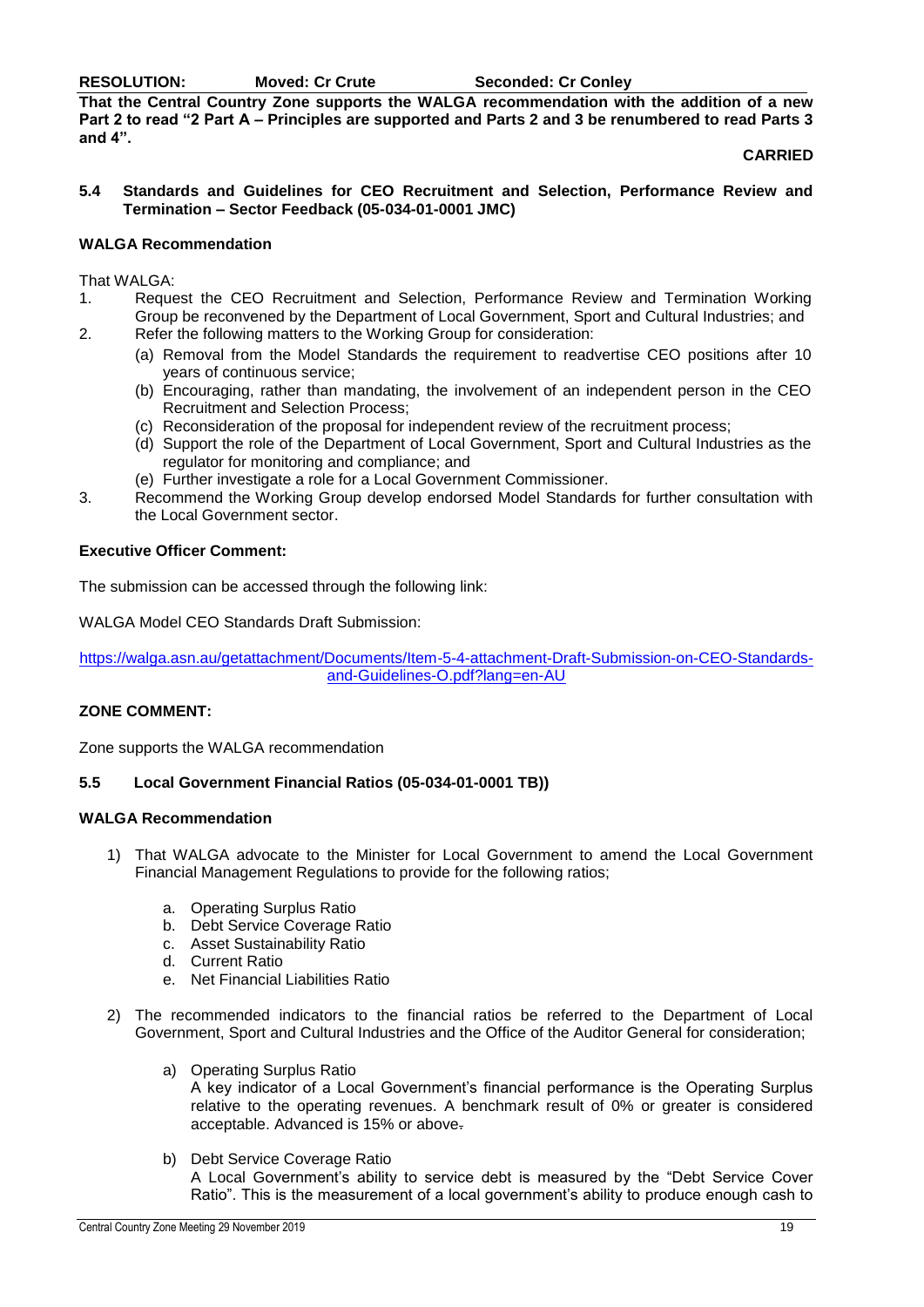cover its debt payments. A Basic standard is achieved if the ratio is greater than or equal to 2. An Advanced standard is achieved if the ratio is greater than 5

c) Asset Sustainability Ratio

Measures capital expenditure on renewal or replacement of assets, relative to depreciation expense. Standard is met if the ratio can be measured and is 90% (or 0.90) Standard is improving if this ratio is between 90% and 110% (or 0.90 and 1.10)

d) Current Ratio

Liquidity refers to how quickly and cheaply an asset can be converted into cash. A Local Government's liquidity is measured by the "Current Ratio". This ratio provides information on the ability of a Local Government to meet its short-term financial obligations out of unrestricted current assets. Standard is met if the ratio can be measured and is at least 90%. Standard is improving if this ratio is between 90% and 110%.

e) Net Financial Liabilities Ratio An indicator of the extent to which the net financial liabilities of a Local Government can be serviced by its operating revenues. Target < 60% per annum.

#### **ZONE COMMENT:**

Zone supports the WALGA recommendation

#### **5.6 Local Government Audits (05-034-01-0001 TB)**

#### **WALGA Recommendation**

That WAI GA:

- 1) Write to the Office of the Auditor General (OAG) advising of the cost increases to the Local Government sector in respect to financial audits over the first 2 years of OAG audits and request constraint on audit cost increases in the future.
- 2) Write to the Minister for Local Government seeking formal commitment that Performance Audits carried out by the Office of the Auditor General are the responsibility of the State Government.

#### **ZONE COMMENT:**

Zone supports the WALGA recommendation

**5.7 Review of State Council and Zone Structure and Processes – Working Group Report and Recommendations (01-004-05-0002 TL)**

#### **WALGA Recommendation**

That:

- 1. The Working Group's Final Report, and State Council's prior endorsement of Recommendations 5, 6, 7, and 8 from the Working Group's Final Report, be noted; and
- 2. Recommendations 1, 2, 3, 4, 9, and 10, from the Working Group's Final Report be endorsed.

#### **Executive Officer Comment:**

The Working Group's Final Report can be accessed through the following link:

Final Report – [State Council and Zone Structure and Process Working](https://asn.us3.list-manage.com/track/click?u=deaf6c84b27d6ba4ab394cdf0&id=4e1112929c&e=97955f23ff) Group

The recommendations of the Working Group being endorsed in Part 2 of the recommendation above are as follows:

|   | That the existing composition and representational arrangements of State Council<br>be retained. | Endorsed in<br>principle. |    |
|---|--------------------------------------------------------------------------------------------------|---------------------------|----|
|   | That the role of Deputy State Councillor be retained.                                            | Endorsed<br>principle.    | in |
| 3 | That no term limits be introduced for the role of State Councillor.                              | Endorsed                  |    |
|   | Central Country Zone Meeting 29 November 2019                                                    | 20                        |    |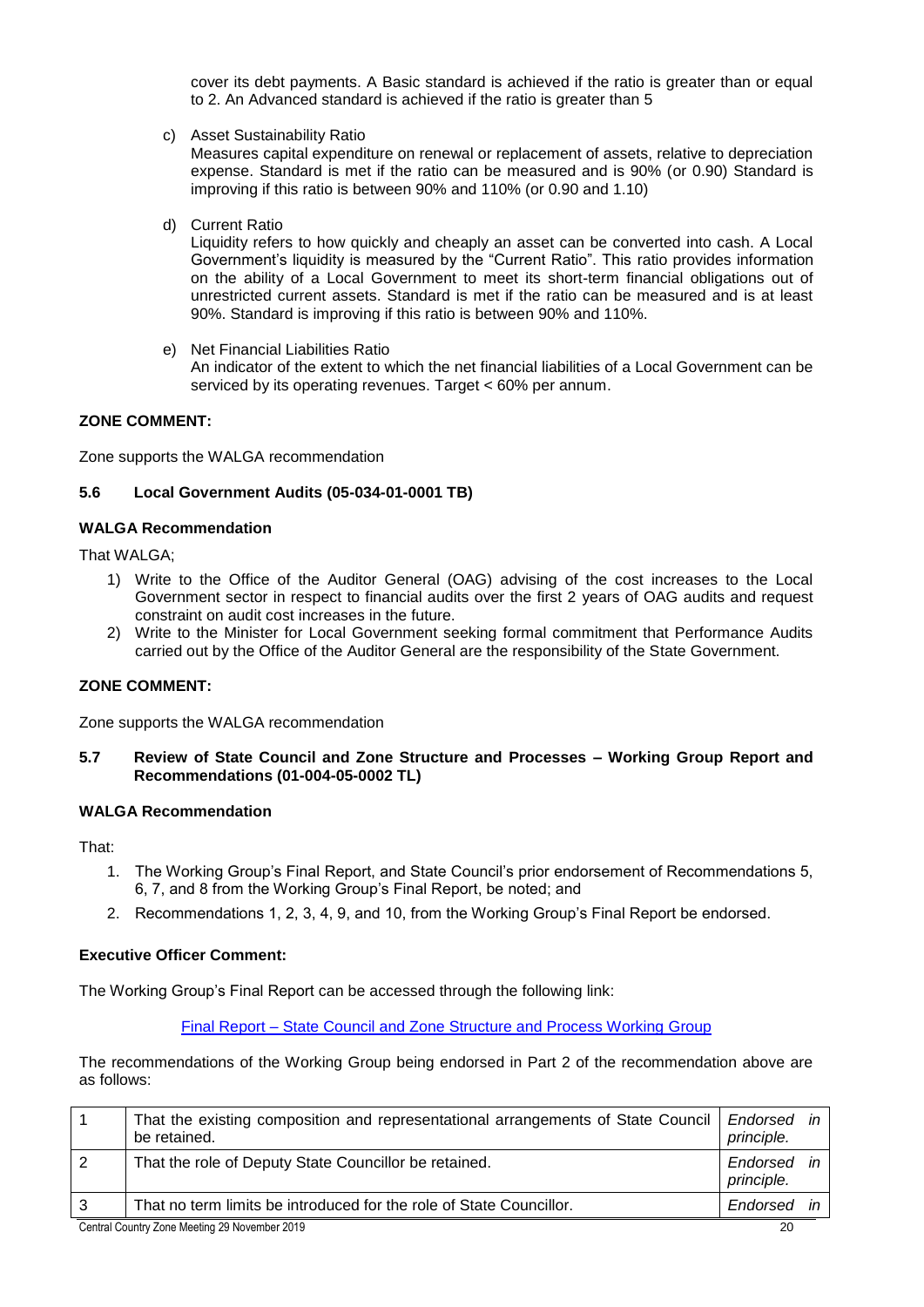|    |       |                                                                                                                                                                                                                                                                                                                                                                                                                                                                                                                                                                                                           | principle.                       |    |
|----|-------|-----------------------------------------------------------------------------------------------------------------------------------------------------------------------------------------------------------------------------------------------------------------------------------------------------------------------------------------------------------------------------------------------------------------------------------------------------------------------------------------------------------------------------------------------------------------------------------------------------------|----------------------------------|----|
| 4  |       | That a Panel of Member Advisors be established comprising of State Councillors<br>and other Elected Members appointed by the President.                                                                                                                                                                                                                                                                                                                                                                                                                                                                   | Endorsed in<br><i>principle.</i> |    |
| 9  | That: | 1. The secretariat engage with Zones regarding the services and support that<br>WALGA provides to Zones; and,<br>2. The secretariat continues to offer baseline Zone secretariat services to<br>Zones as appropriate.                                                                                                                                                                                                                                                                                                                                                                                     | Endorsed in<br>principle.        |    |
| 10 | That: | 1. The secretariat develop templates and processes to reduce the length of<br>State Council agenda items;<br>2. Following consultation with the sector, production of hard copy agendas<br>cease beginning with the March 2020 meeting of State Council; and,<br>3. A process be implemented, in consultation with the Local Government<br>sector, to enable Councils to consider items for decision in the State<br>Council agenda to raise awareness of contemporary strategic advocacy<br>and policy issues and to enable Councils to provide guidance and direction<br>to their Zone representatives. | Endorsed<br>principle.           | in |

The above recommendations in effect make little or no change to the way in which State Council and the Zones operate. The Executive Officer considers this to be a disappointing outcome as there would seem to be many opportunities to make change to ensure that WALGA has greater "flexibility" in its operations. WALGA was established in 2001 and the role of local government and the expectations of the community have changed significantly in the intervening time, but sadly, WALGA has changed very little.

Important issues can sometimes take too long to "navigate" the WALGA process with the consequence there may be a lost opportunity to effect positive change for the sector as a whole.

The Executive Officer believes that in order to improve the effectiveness of WALGA there needs to be a way to streamline its structure and operations, which would include reducing the number of State Councillors but still keeping the same proportion between Metropolitan and Country.

The Executive Officer is of the view that Recommendations 1 and 2 should not be adopted but be revisited and an independent review be undertaken at "arms" length of WALGA to see if there are changes that could be made to the "*existing composition and representational arrangements of State Council"*.

#### **ZONE COMMENT:**

For consideration by the Zone.

**MOTION: Moved: Cr Conley Seconded: Cr Ball That the Central Country Zone request that WALGA conduct an independent evaluation of the WALGA structure.**

**MOTION LOST** 

#### **5.8 Membership of Development Assessment Panels (05-047-01-0016 VJ)**

#### **WALGA Recommendation**

That WALGA advocate to the Minister for Planning, that the composition of Development Assessment Panels (DAPs) be modified to provide equal representation of technical advice and local knowledge, in accordance with the original objectives of the DAP system to enhance the decision making process by improving the balance of experts.

#### **ZONE COMMENT:**

Zone supports the WALGA recommendation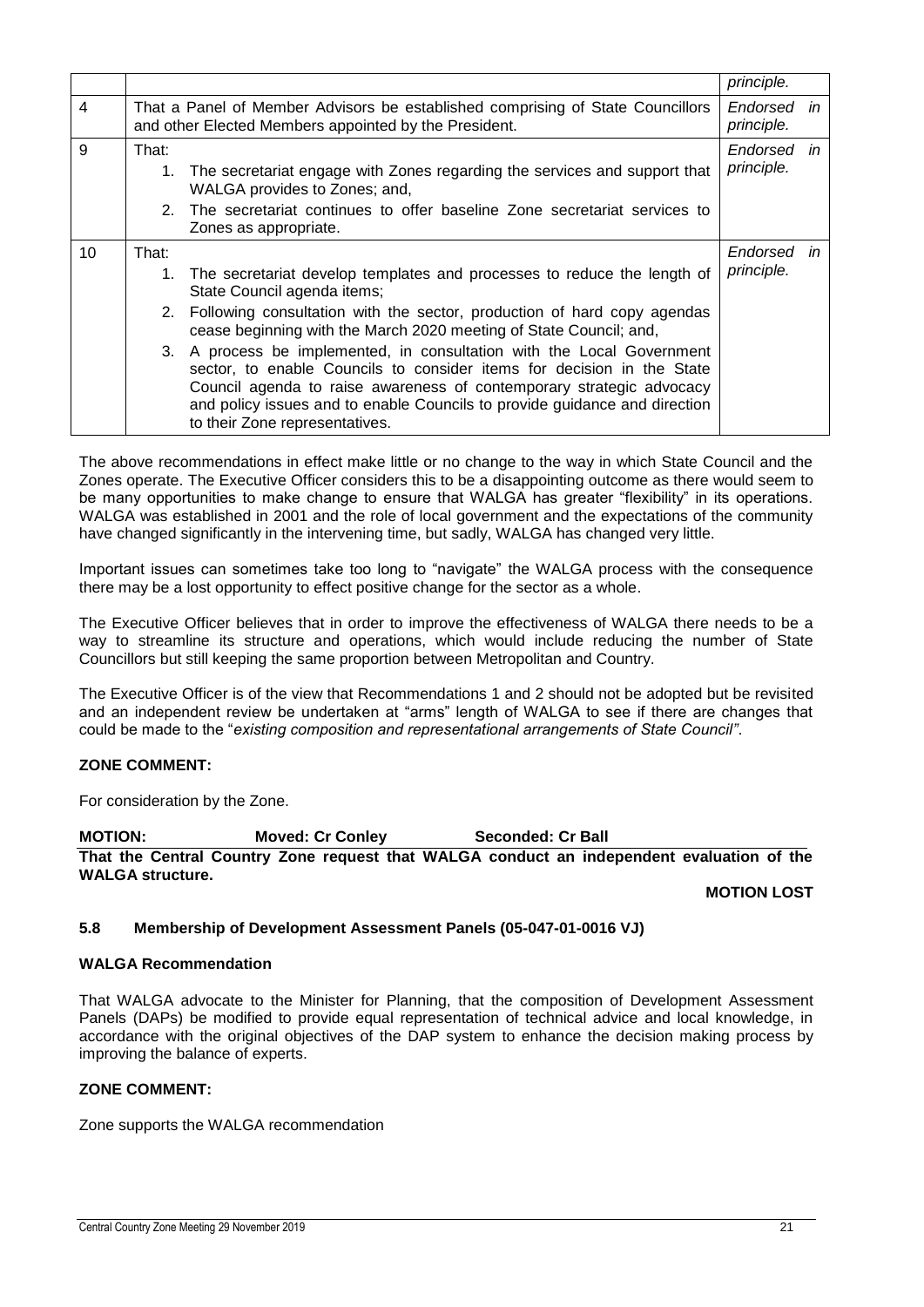#### **5.9 Interim Submission - Draft State Planning Policy 3.6 – Infrastructure Contributions (05-036- 03-0010 VJ)**

#### **WALGA Recommendation**

- 1. That the interim submission to the WA Planning Commission on draft State Planning Policy 3.6 Infrastructure Contributions, be endorsed.
- 2. That the West Australian Planning Commission (WAPC) be advised that the proposed cap on community infrastructure contributions is strongly opposed and without the removal of this proposed cap, WALGA does not support draft State Planning Policy 3.6 – Infrastructure Contributions.

#### **ZONE COMMENT:**

Zone supports the WALGA recommendation

#### **5.10 Local Government as Collection Agency for Construction Training Fund (05-015-02-0005 VJ)**

#### **WALGA Recommendation**

- 1. That WALGA advise the Construction Training Fund (CTF):
	- 1.1 That due to the operational improvements and establishment of an on-line portal for payments of the Building and Construction Industry Training Fund, Local Government will not continue to be a collection agency for these payments;
	- 1.2 That the online receipt issued upon payment of the *Building and Construction Industry Training Fund,* must clearly show the property address and estimated building value to ensure it complies with section 20 of the *Building Act 2011*;
	- 1.3 That the Department of Mines, Industry Regulation and Safety (DMIRS) must provide access to the data collated in the Building Permit Database Project to assist CTF in their acquittal process; and
	- 1.4 That a review of the apprenticeship pathways should be undertaken, as the Local Government sector can provide many potential apprentice pathways directly connected to the construction and development industry.
- 2. That WALGA advise the Minister for Local Government, Minister for Education & Training and Minister for Commerce that the current CTF collection process is unnecessary administrative red tape for the Local Government sector, and seek their support for Local Government to not continue to be a collection agency for these payments.

#### **Executive Officer Comment:**

Use of the ampersand (&) in the title should be changed as the Minister's title is Minister for Education and Training.

#### **ZONE COMMENT:**

Zone supports the WALGA recommendation

#### **5.11 Interim Submission - Public Health Regulations Review Discussion Papers (05-031-01-0001 BW)**

#### **WALGA Recommendation**

That the interim submissions provided to the Department of Health on the following discussion papers be endorsed:

- 1. Managing public health risks at events in WA
- 2. Management of public health risks related to offensive trade in WA
- 3. Managing the public health risks associated with cooling towers and warm water systems in WA
- 4. A new regulatory framework for managing drinking water in WA.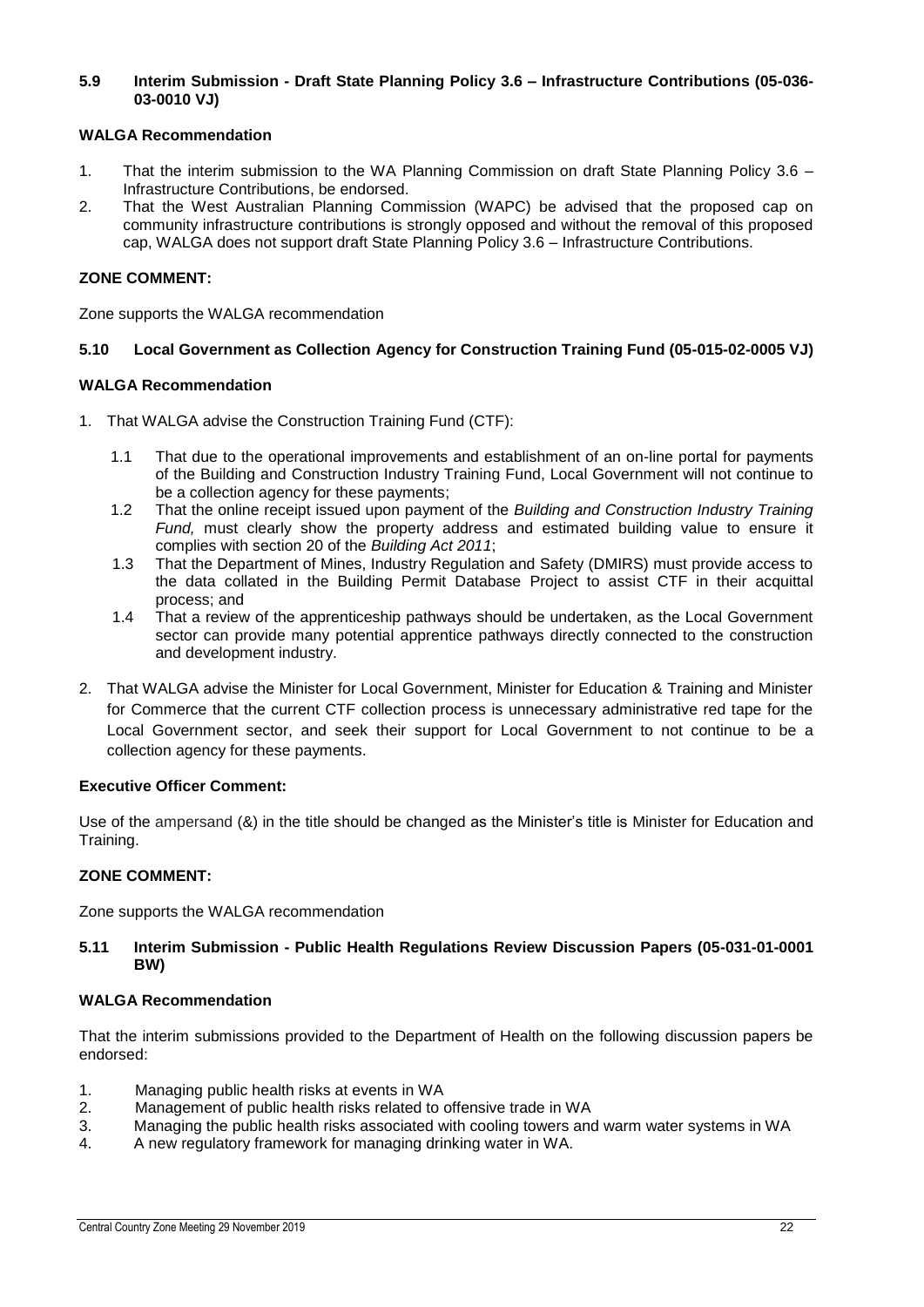#### **Executive Officer Comment:**

The submissions can be accessed through the following links:

WALGA Submission Managing public health risks at events in WA: [WALGA Submission Managing public health risks related to offensive trades in WA;](https://walga.asn.au/getattachment/Policy-Advice-and-Advocacy/People-and-Place/Health-and-Wellbeing/Public-Health/WALGA-Submission-Offensive-Trades.pdf?lang=en-AU) [WALGA Submission Managing public health risks associated with cooling towers and warm water systems](https://walga.asn.au/getattachment/Policy-Advice-and-Advocacy/People-and-Place/Health-and-Wellbeing/Public-Health/WALGA-Submission-Air-handling.pdf?lang=en-AU)  [in WA;](https://walga.asn.au/getattachment/Policy-Advice-and-Advocacy/People-and-Place/Health-and-Wellbeing/Public-Health/WALGA-Submission-Air-handling.pdf?lang=en-AU) and [WALGA Submission A new regulatory framework for managing drinking water in WA](https://walga.asn.au/getattachment/Policy-Advice-and-Advocacy/People-and-Place/Health-and-Wellbeing/Public-Health/WALGA-Submission-drinking-water.pdf?lang=en-AU)

#### **ZONE COMMENT:**

Zone supports the WALGA recommendation

#### **5.12 Reforms to the Building Approval Process for Single Residential Buildings in Western Australia (05-015-02-0010 VJ)**

#### **WALGA Recommendation**

That WALGA:

- 1. Advise the Department of Mines Industry Regulation and Safety (DMIRS) that Option 3 of the Consultation Regulatory Impact Statement, improvements to the single residential building approvals process, is supported in principle, subject to the following matters being addressed in consultation with the Local Government sector:
	- a) Prior to any regulatory changes, a review of the building fees and charges is essential, to ensure that any costs associated with the approval of building work, implementation of mandatory inspections, compliance and enforcement actions, and record keeping requirements for the Local Government sector, will result in full cost recovery
	- b) The Independent Building Surveyor who signed the Certificate of Design Compliance should be responsible for undertaking the inspections, therefore, Local Government would not be solely responsible for mandatory inspections
	- c) The State Government's registration process for the Builder should be strengthened to ensure that the builder fulfils their obligations for compliance with the National Construction Code
	- d) Implementation of mandatory inspections should be undertaken by properly qualified and independent personnel, at the following stages (at a minimum) of the construction process
		- 1. Foundations and footings
		- 2. Slab/reinforcement of bearers/joists
		- 3. Waterproofing
		- 4. Roof, and
		- 5. Occupancy or final completion
	- e) The occupancy or final completion inspection must ensure that the bushfire construction and energy efficiency requirements have been complied with, and
	- f) The removal of the proposed 'fast track approval' concept, as is not warranted nor properly justified as an improvement option.
- 2. Endorse the submission of this State Council report to the DMIRS, as the Association's submission on the Consultation Regulatory Impact Statement.

#### **ZONE COMMENT:**

Zone supports the WALGA recommendation

#### **5.13 Wheatbelt Regional Health Services 05-030-03-0006 MM)**

#### **WALGA Recommendation**

That WALGA:

- 1. Re-establishes a working group to progress a Memorandum of Understanding with Local Governments in the Wheatbelt region and the WA Country Health Service, based on the previous work by the former Wheatbelt Health MOU Group, which outlines communication, responsibilities and strategic priorities unique to the region; and
- 2. Work with key service providers and stakeholders to engage with Local Government to further discuss the issues and develop solutions in the aged care services sector.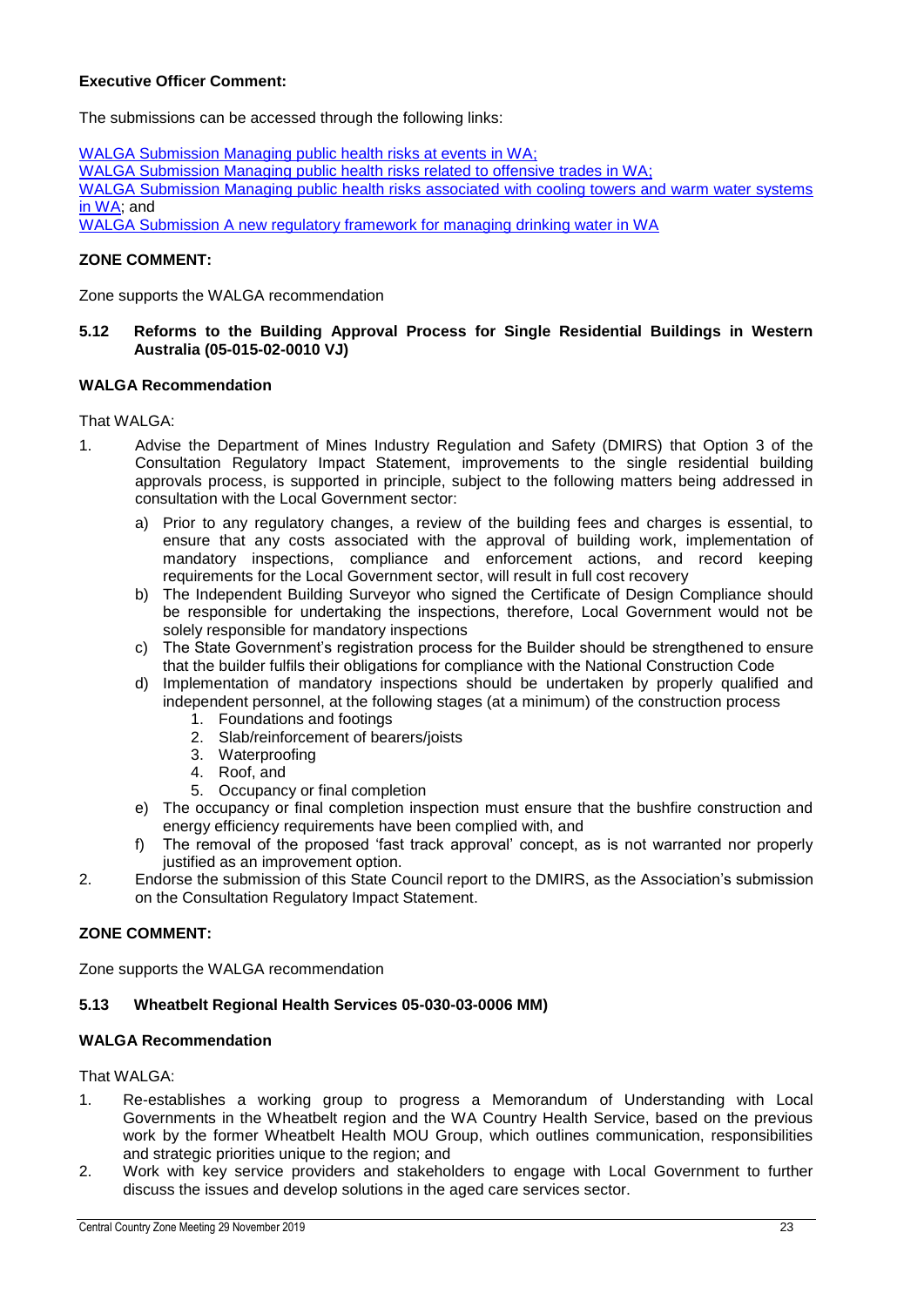#### **Executive Officer Comment:**

This recommendation mirrors the establishment of a body similar to the Wheatbelt Health MOU Group of which the Zone was a member and met a portion of the group's operating costs. WALGA was not involved in the former Wheatbelt Health MOU Group.

The State Council Report makes the following comment:

*In June 2015 the Zones initiated a review of the purpose and relevance of the Wheatbelt Health MOU Group. In August 2015 the group was suspended until a draft revised MOU was completed, which did not eventuate.*

In the opinion of the Executive Officer, who was also involved in the executive support to the Wheatbelt Health MOU Group, the Group became dysfunctional following a number of discussions on the future direction of the Group at the June 2015 and August 2015 Meetings. Two of the Group's non-local government members placed conditions on providing continued funding which could not be agreed to by the local government members on the group, with the result the Wheatbelt Health MOU Group was dissolved.

A new local government-based advocacy group was established. Called "Healthy Wheatbelt", its membership included representatives from the three Wheatbelt Zones.

A meeting involving all three Zone Executive Committee members was held during Local Government Week in 2017. The outcome of this meeting was to undertake a review of the future of the group which eventually folded and surplus funds returned to the Zones.

There is no doubt a need to monitor the health spending in the Wheatbelt as for all rural and remote areas, but given the concerns of the Zone Executive Committee during the latter operation of the Wheatbelt Health MOU Group it is doubtful that her the establishment of the proposed committee will assist the process.

It should also be noted that during the time the Wheatbelt Health MOU Group operated the involvement of WACHS in the group's activities diminished significantly, particularly after all SIHI related activities came under the jurisdiction of WACHS (the Wheatbelt Health MOU Group was instrumental in the establishment of SIHI).

Given that WACHS will be guided by its recently adopted strategic plan, unless there is a specific requirement for WACHS to liaise more directly with local governments themselves, the Executive Officer is not entirely certain that WACHS' agreement to participate in a new "MOU Group" will be forthcoming. It is likely that WACHS sees this role as already being undertaken through the local and district area health groups that operate across Councils within each of the three Wheatbelt Zones.

#### **ZONE COMMENT:**

For Zone consideration

Cr McGuinness declared an impartiality interest in this matter

**RESOLUTION: Moved: Cr Blight Seconded: Cr Mulroney That the Central Country Zone advise WALGA that it does not support the re-establishment of the "Health MOU Group".** 

**CARRIED** 

#### **5.14 Interim Submission to the Climate Health WA Inquiry (05-031-01-0001 KD)**

#### **WALGA Recommendation**

That the WALGA interim submission to the Climate Health WA Inquiry be endorsed.

#### **Executive Officer Comment:**

The submission can be accessed through the following link: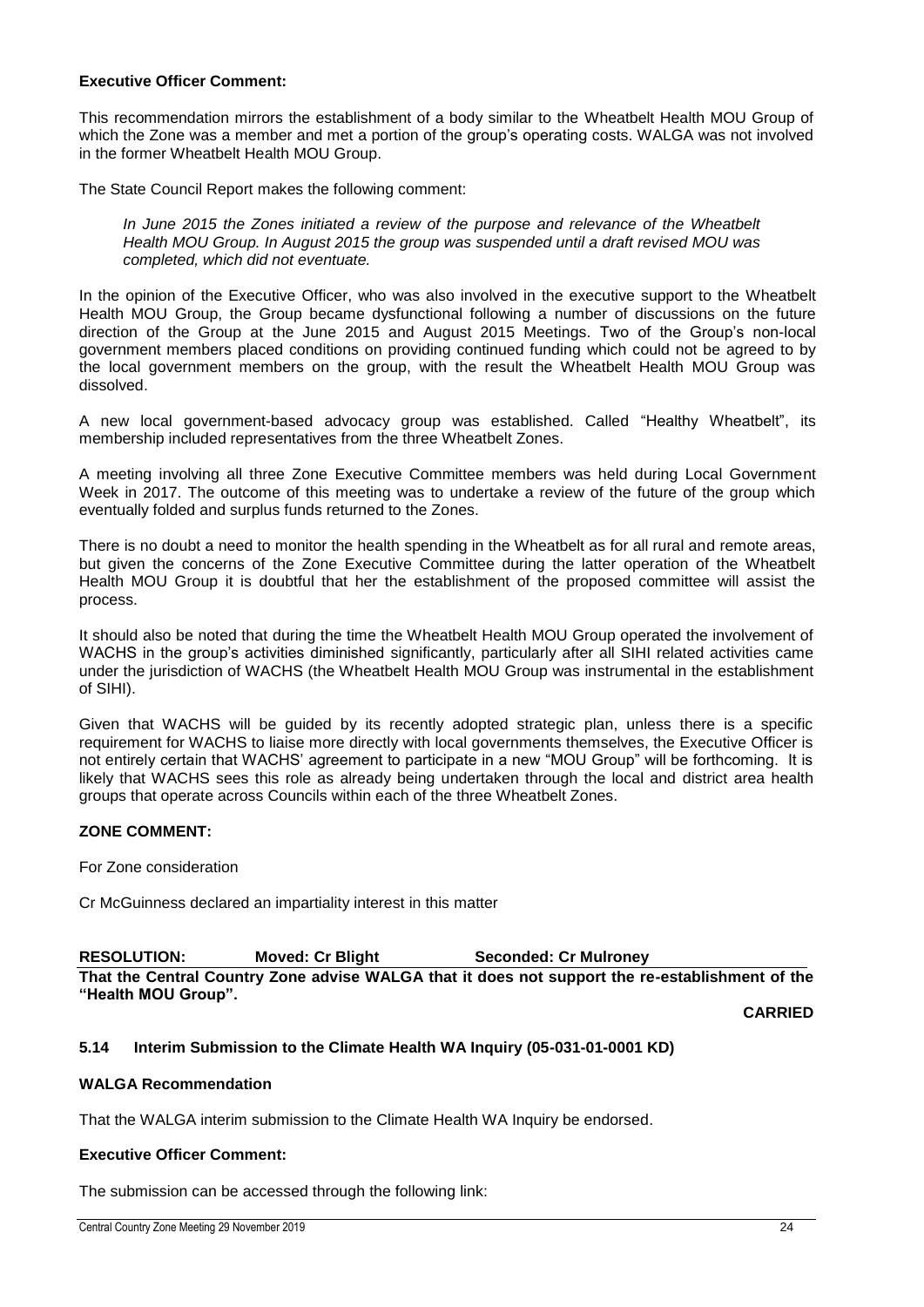#### **ZONE COMMENT:**

Zone supports the WALGA recommendation

#### **5.15 Submission on the Climate Change in Western Australia Issues Paper (05-028-03-0011 MB)**

#### **WALGA Recommendation**

That the WALGA submission on the Climate Change in Western Australia Issues Paper be endorsed.

#### **Executive Officer Comment:**

The submission can be accessed through the following link:

[Draft WALGA submission to the DWER Climate Change in Western Australia Issues Paper](https://walga.asn.au/getattachment/Policy-Advice-and-Advocacy/Environment/WALGA-Climate-Change-Issues-Paper-submission-FINAL-FOR-COMMENT.pdf?lang=en-AU)

#### **ZONE COMMENT:**

Zone supports the WALGA recommendation

#### **5.16 Interim Submission – Policy and Application Guidelines for Speed Zoning (05-009-02-0035 MS)**

#### **WALGA Recommendation**

The interim submission to Main Roads WA on the Policy and Application Guidelines for Speed Zoning be endorsed.

#### **Executive Officer Comment:**

The submission can be accessed through the following link:

<https://walga.asn.au/getattachment/Documents/Item-5-16-attachment-Interim-Submission.pdf?lang=en-AU>

#### **ZONE COMMENT:**

Zone supports the WALGA recommendation

#### **5.17 Interim Submission - Response to the Select Committee on Northern Australia (05-049-03- 0001 NF)**

#### **WALGA Recommendation**

That WALGA's interim submission to the Select Committee on the effectiveness of the Australian Government's Northern Australia agenda be endorsed.

#### **Executive Officer Comment:**

The submission can be accessed through the following link:

[https://walga.asn.au/getattachment/Documents/Item-5-17-attachment-Select-Committee-](https://walga.asn.au/getattachment/Documents/Item-5-17-attachment-Select-Committee-Report.pdf?lang=en-AU)[Report.pdf?lang=en-AU](https://walga.asn.au/getattachment/Documents/Item-5-17-attachment-Select-Committee-Report.pdf?lang=en-AU)

#### **ZONE COMMENT:**

Zone supports the WALGA recommendation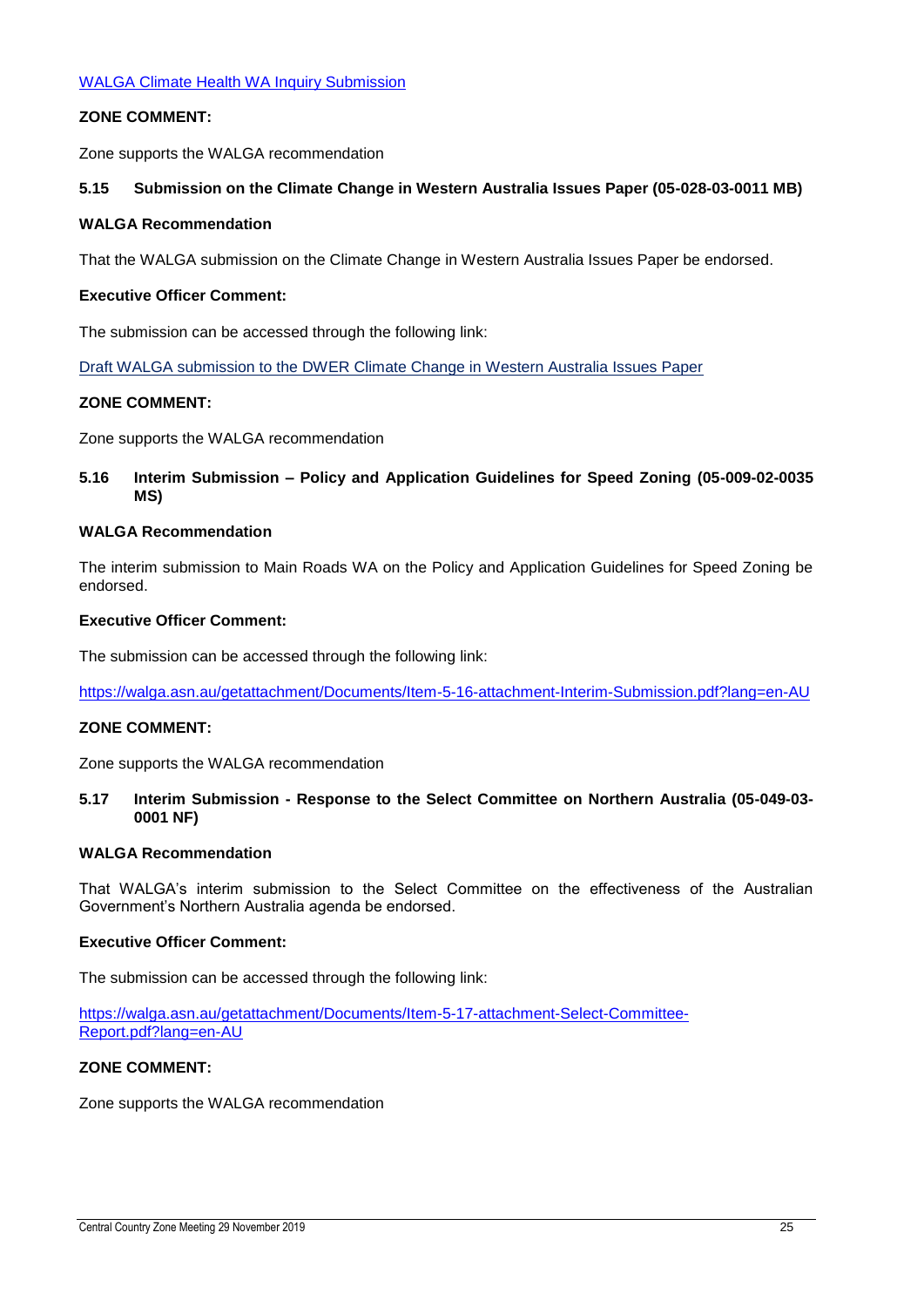#### **RECOMMENDATION:**

That the Central Country Zone endorses all recommendations being matters contained in the WALGA State Council Agenda other than those recommendations separately considered.

## **RESOLUTION: Moved: Cr Walker Seconded: Cr West**

**That the Central Country Zone endorses all recommendations being matters contained in the WALGA State Council Agenda other than those recommendations separately considered.**

**CARRIED**

#### <span id="page-26-0"></span>**7.4 Review of WALGA State Council Agenda - Matters for Noting/Information**

- **6.1 Ministerial Review of State IR System (05-034-01-0001 EC)**
- **6.2 Action Plan for Planning Reform (05-04702-0015 VJ)**
- **6.3 Parliamentary Inquiry into Short Stay Accommodation – Final Report (05-036-03-0016 CH)**
- **6.4 Draft State Planning Policy 7.2: Precinct Design – Submission (05-036-03-0067 AR)**
- **6.5 Managing Public Health Risks Associated with Pesticides in WA (05-031-01-0001 MM)**
- **6.6 Local Government Grants Scheme Working Group (05-024-03-0034 MP)**
- **6.7 Australian Fire Danger Rating System (AFDRS) Program (05-024-03-0035 MP)**
- **6.8 WALGA Emergency Management Engagement Project (05-024-02-0059 EDR)**
- **6.9 WALGA Submission to the Inquiry into 5G in Australia (05-001-02-0014 MB)**
- **6.10 WALGA Comments on the Environmental Offsets Framework Review Report (05-025-03- 0000 MB)**
- **6.11 Report Municipal Waste Advisory Council (MWAC) (01006-03-0008 RNB)**

#### <span id="page-26-1"></span>**7.5 Review of WALGA State Council Agenda - Organisational Reports**

- **7.1 Key Activity Reports**
	- **7.1.1 Report on Key Activities, Environment and Waste Unit (01-006-03-0017 MJB)**
	- **7.1.2 Report on Key Activities, Governance and Organisational Services (01-006-03-0007 TB)**
	- **7.1.3 Report on Key Activities, Infrastructure (05-001-02-0003 ID)**
	- **7.1.4 Report on Key Activities, People and Places (01-006-03-0014 JB)**

#### <span id="page-26-2"></span>**7.6 Review of WALGA State Council Agenda - Policy Forum Reports**

- **7.2 Policy Forum Reports**
	- **7.2.1 Mayors/Presidents Policy Forum**
	- **7.2.2 Mining Community Policy Forum**
	- **7.2.3 Container Deposit Legislation Policy Forum**
	- **7.2.4 Economic Development Policy Forum**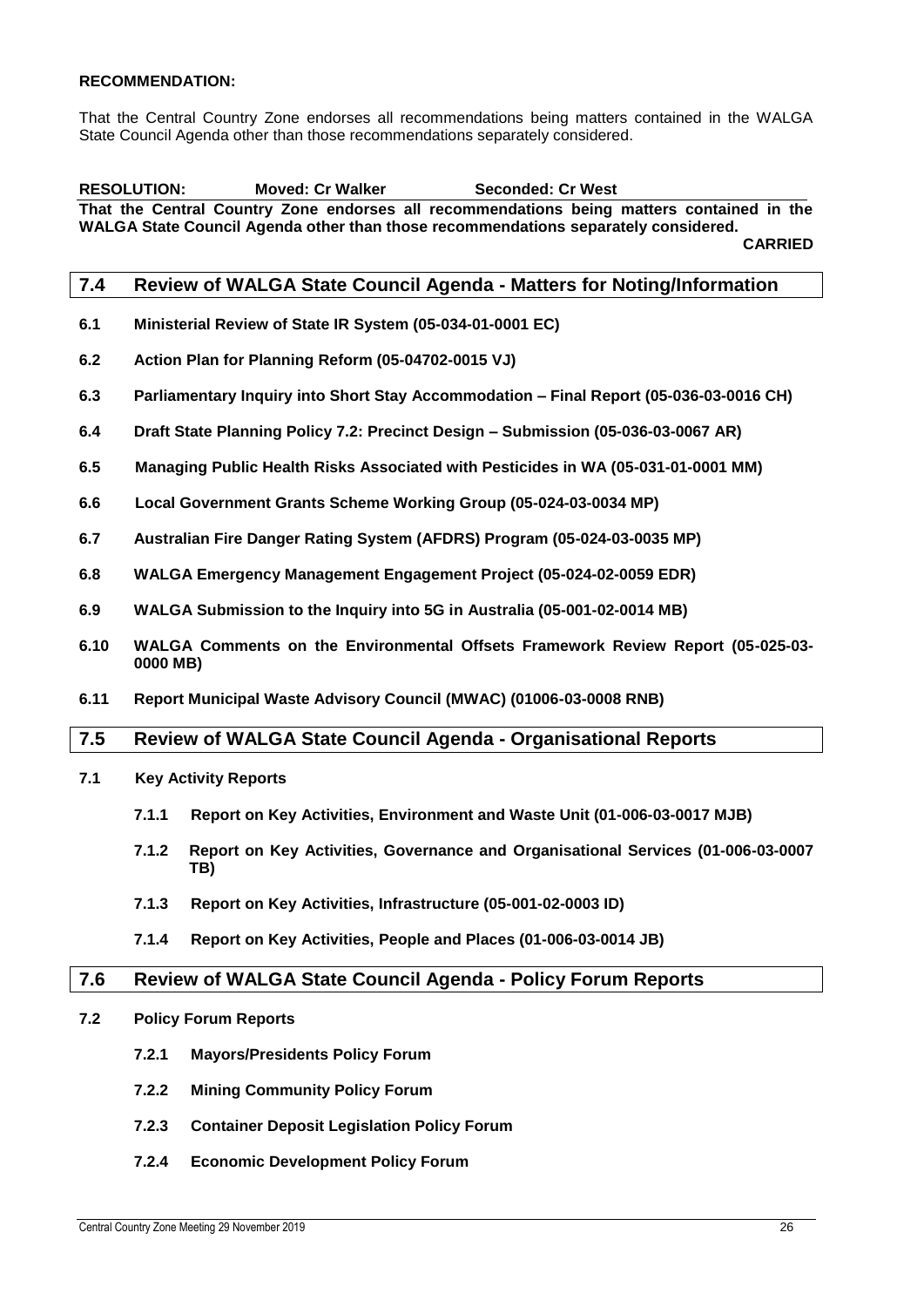### <span id="page-27-0"></span>**7.7 WALGA President's Report (Attachment)**

Presenting the WALGA President's Report

Cr Conley President, Shire of Cuballing raised his concern at the expectation by Local Government Insurance Services (LGIS) that the President and CEO of a local government would attend the LGIS presentation when details of the "member dividend reimbursement" were released to the local government. He felt that this was an unreasonable expectation and when he raised the matter with LGIS was advised that it the requirement of LGIS was a directive from WALGA.

Given that the Shire of Cuballing has always been a strong supporter of the LGIS scheme this was seen as a waste of time for all concerned.

Cr Blight as the State Council representative provided a brief response and noted the concern.

#### **RECOMMENDATION:**

That the Central Country Zone notes the following reports contained in the WALGA State Council Agenda:

- Matters for Noting/Information;
- Organisational reports;
- Policy Forum reports; and
- WALGA President's Report.

**RESOLUTION: Moved: Cr Blight Seconded: Cr Russell That the Central Country Zone notes the following reports contained in the WALGA State Council Agenda:**

- **Matters for Noting/Information;**
- **Organisational reports;**
- **Policy Forum reports; and**
- **WALGA President's Report.**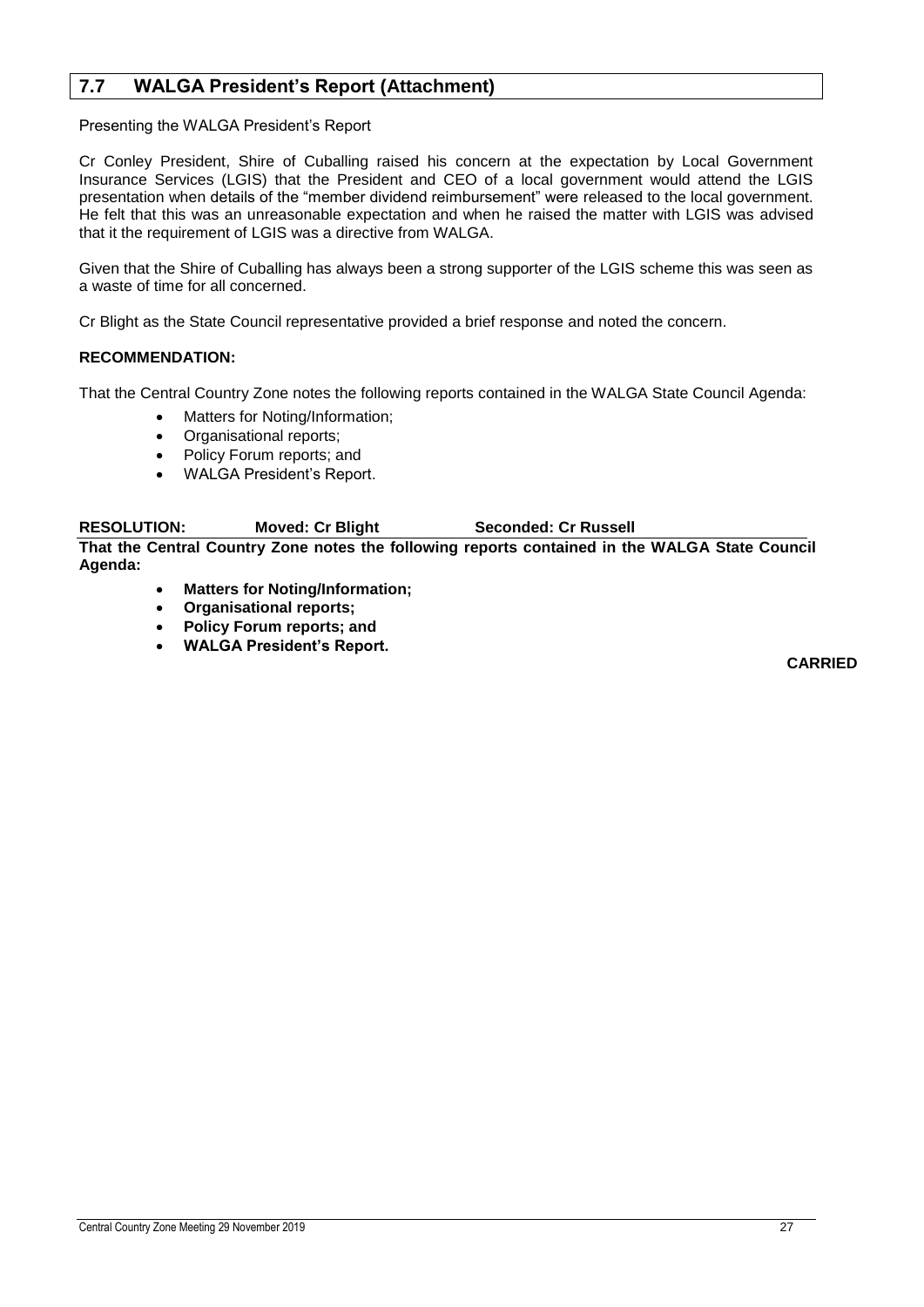## <span id="page-28-0"></span>**8.0 FINANCE**

#### <span id="page-28-1"></span>**8.1 Central Country Zone 2018/2019 Audit Report (Attachment)**

| <b>Reporting Officer:</b> | Bruce Wittber, Executive Officer                 |  |
|---------------------------|--------------------------------------------------|--|
| Disclosure of Interest:   | Nil                                              |  |
| Date:                     | 18 November 2019                                 |  |
| <b>Attachments:</b>       | 2018/2019 Financial Report and Management Letter |  |

#### **Background:**

Presenting the finalised Financial Report and Management Letter

#### **Executive Officer Comment:**

The Draft Financial Report and Management Letter have been received and presented to the Zone Executive Committee held 16 October 2019 for review prior to signing.

The Zone Executive Committee having reviewed the Draft Audited Financial Report, Audit Report and Management Letter resolved as follows:

| <b>RESOLUTION:</b> | Moved: Cr De Landgrafft | Seconded: Cr Russell |
|--------------------|-------------------------|----------------------|
|--------------------|-------------------------|----------------------|

- *1. That the Central Country Zone Executive Committee endorse the Representation Letter and Draft Financial Statement and authorise the Zone President and Executive Officer, as appropriate, to sign the documents.*
- *2. That the Audited Financial Statements be submitted to the Zone Meeting on Friday 29 November 2019 for acceptance.*
- *3. That the Executive Officer:*
	- *a) Write to all Member Councils informing them of the need for creditor tax invoices to correctly name the creditor; and*
	- *b) Advise the auditor of the action taken by the Central Country Zone.*

*CARRIED*

The Audit was undertaken by Anderson Munro & Wylie and was undertaken efficiently and in a timely manner.

The action of writing to all Member Councils (item 3b above) has not been undertaken pending the formal adoption of the Audited Financial Statements by the Zone at this meeting.

#### **RECOMMENDATION:**

That the Central Country Zone 2018/2019 Audited Financial Report and Management Letter be accepted.

**RESOLUTION: Moved: Cr Mulroney Seconded: Cr Crute That the Central Country Zone 2018/2019 Audited Financial Report and Management Letter be accepted.**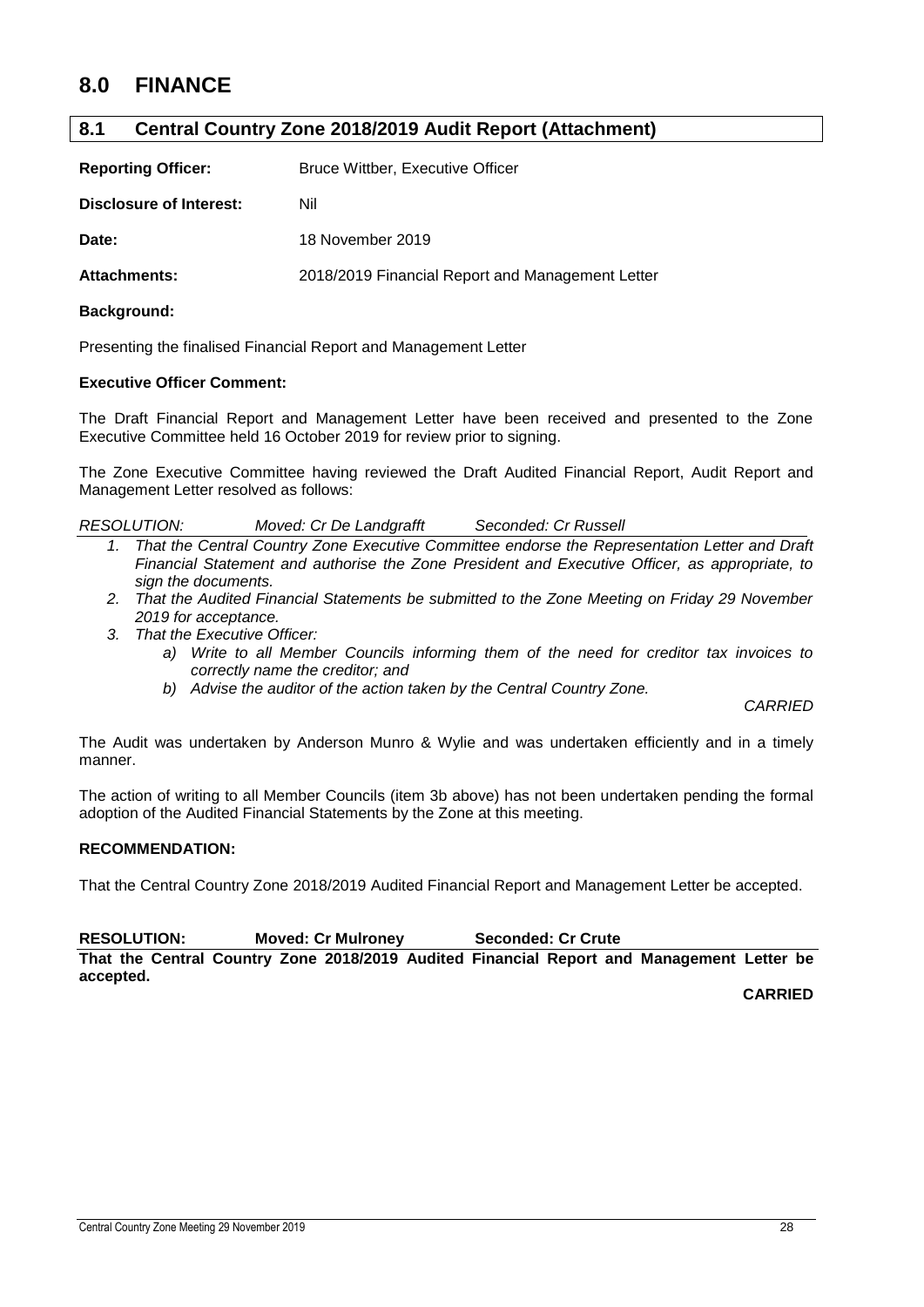#### <span id="page-29-0"></span>**8.2 Bank Account Changes**

| <b>Reporting Officer:</b> | <b>Bruce Wittber, Executive Officer</b>                  |
|---------------------------|----------------------------------------------------------|
| Disclosure of Interest:   | Bruce Wittber and Helen Westcott are current signatories |
| Date:                     | 21 November 2019                                         |
| <b>Attachments:</b>       | Nil                                                      |

#### **Background:**

With the election of a new Zone President, Cr Brett McGuinness it would be appropriate for the Zone to give approval for his name to be added to the bank authorisation and for Cr Mark Conley to be removed.

#### **Executive Officer Comment:**

Currently the Zone President "countersigns" all cheques and electronic fund transfers with the other signatory being one of the Joint Executive Officers. Nearly all payments are made electronically and are required to be approved by two of the signatories.

With a change in the Zone President it is necessary to amend the current arrangements.

#### **RECOMMENDATION:**

That Cr Brett McGuinness be added as a signatory to the Central Country Zone bank accounts and Cr Mark Conley be removed.

**RESOLUTION: Moved: Cr Conley Seconded: Cr Blight That Cr Brett McGuinness be added as a signatory to the Central Country Zone bank accounts and Cr Mark Conley be removed.**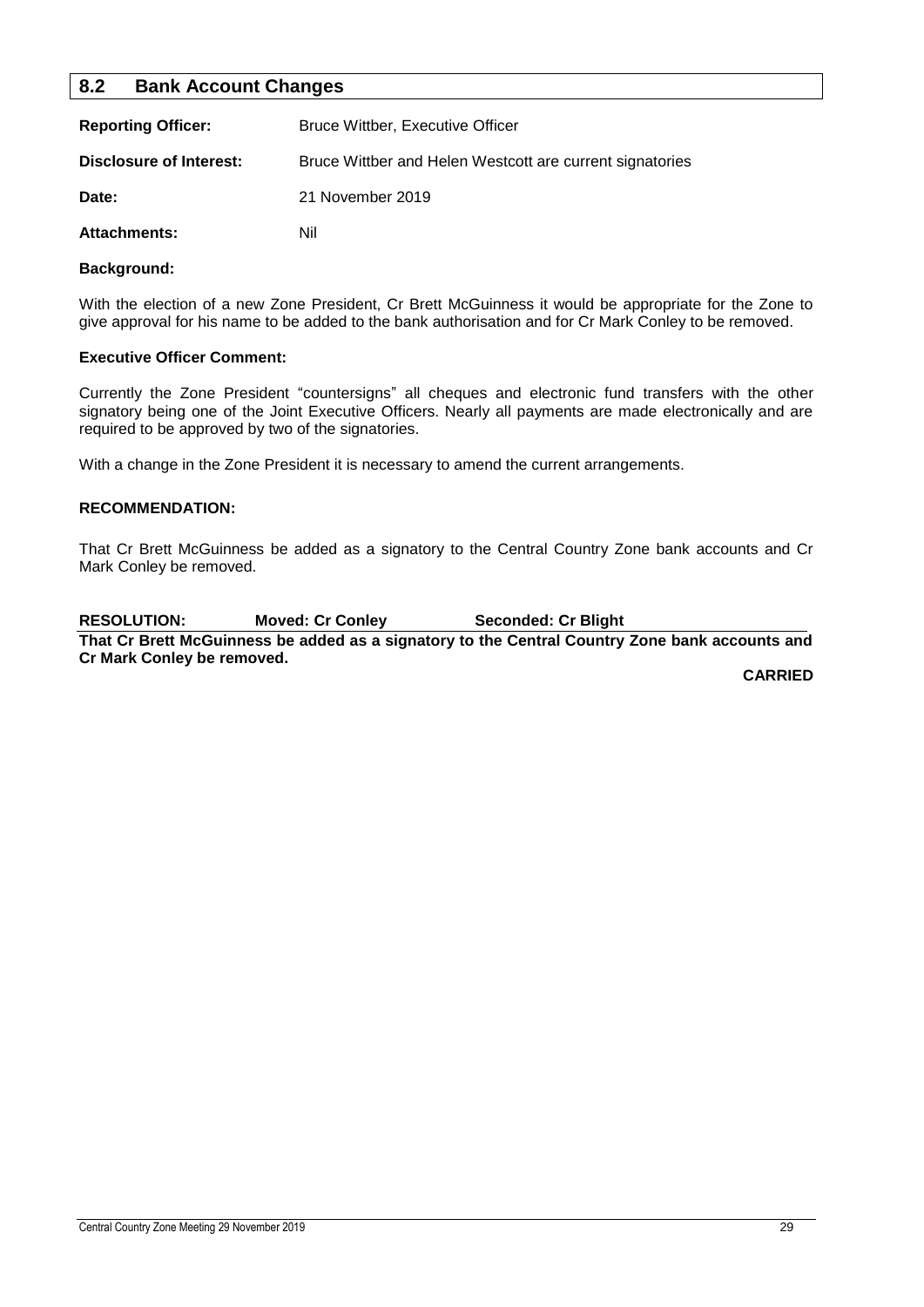## <span id="page-30-0"></span>**9.0 ZONE REPORTS**

#### <span id="page-30-1"></span>**9.1 Zone President's Report**

Nil

#### <span id="page-30-2"></span>**9.2 Local Government Agricultural Freight Group**

#### <span id="page-30-3"></span>**9.2.1 Minutes of Local Government Agricultural Freight Group Meeting 11 October 2019 (Attachment)**

Presenting the Minutes of Local Government Agricultural Freight Group Meeting 11 October 2019.

It should be noted that the minutes have only just been received which made it difficult for the delegate to prepare the Zone report.

#### **RECOMMENDATION:**

That the Minutes of the Local Government Agricultural Freight Group Meeting held 11 October 2019 be received.

#### **RESOLUTION: Moved: Cr Russell Seconded: Cr Landgrafft That the Minutes of the Local Government Agricultural Freight Group Meeting held 11 October 2019 be received.**

**CARRIED**

<span id="page-30-4"></span>**9.2.2 Local Government Agricultural Freight Group Delegate's Report**

Cr Katrina Crute

#### **Local Government Agricultural Freight Group Meeting – 11 October 2019**

#### **Teleconference meeting**

**Accredited Pilots**

Main Roads hoping to clear up medical certificate requirements, ie. no older than 6 months when you apply compared with 3 years for Heavy Vehicle.

Does seem to be some confusion between Ag Pilot and Heavy Vehicle Accredited Pilot, just make sure you aren't being pressured into a HV Accreditation when you meet the requirements for Ag Pilot.

#### **Curfews on moving Ag Implements**

This in only on selected Major State Roads, at select times of the year where there is a considerable increase in Tourist Traffic, acknowledging that this does coincide with Seeding & Harvest. Since that meeting a document has been released, I think the only roads in CCZ that are affected by the curfews are Albany Highway, Brookton Highway & Great Eastern Highway.

#### **Towed Agricultural Implements**

Demand is driving the size of machinery being manufactured; WA relative to the rest of the consumers of Ag Machinery is a small player and we are unlikely (as LGs) to influence any consideration of our road rules when manufacturing equipment. The view of the manufacturing industry & the ag sector is the State/Federal Government have failed to keep up with Road Maintenance funding which has resulted in many bridges and roads being 30 – 40 years behind the manufacturing industry.

*My personal view, there is still a tipping point at which even the ag industry will baulk at the increase in rates required to maintain and increase the capacity needed on our local roads to meet*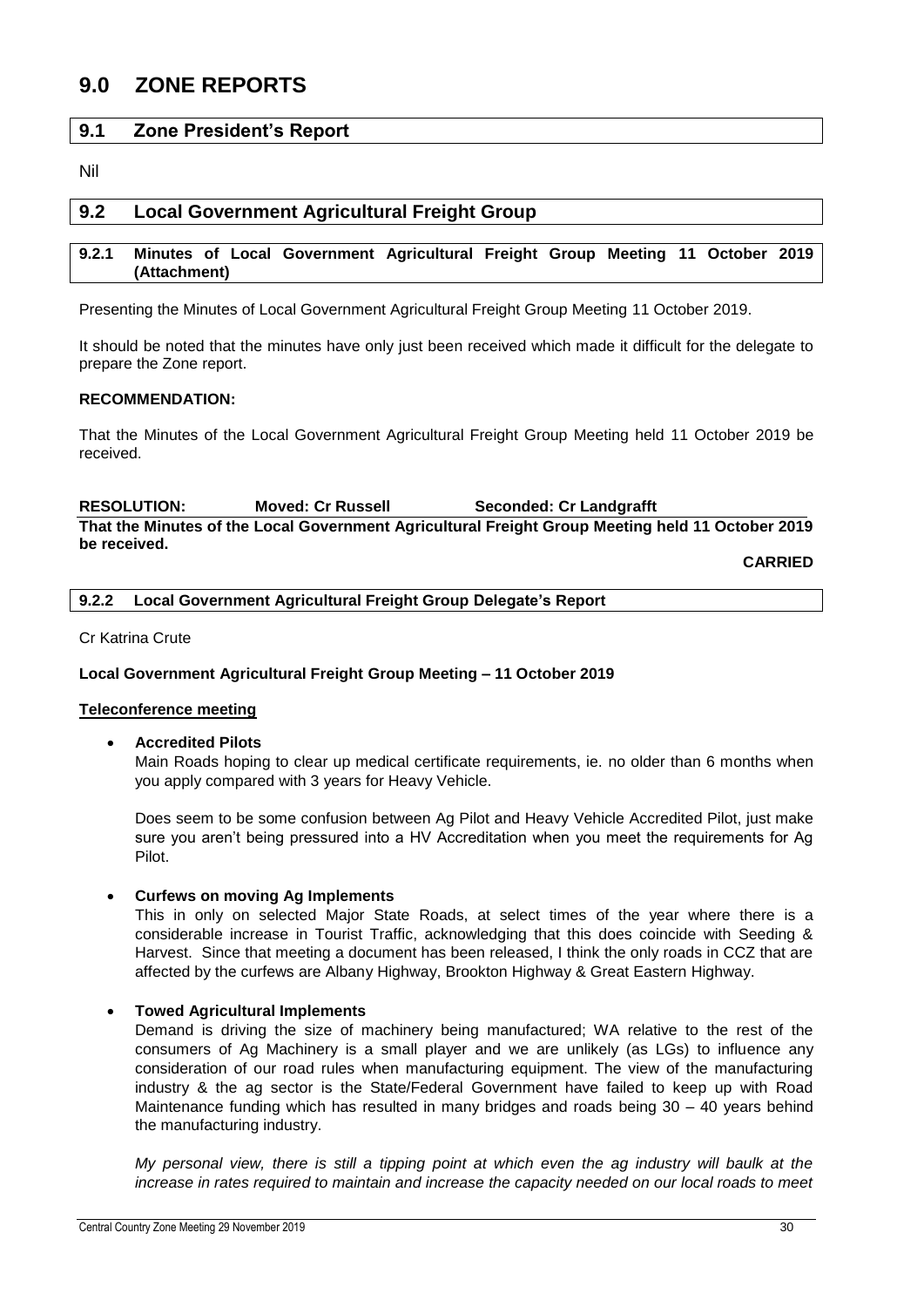*the increased in size of machinery. Not to mention the wider rate base that won't want to contribute to that cost either.*

I welcome your feedback, suggestions or concerns whether by phone or email.

Katrina Crute [sp@brookton.wa.gov.au](mailto:sp@brookton.wa.gov.au)

#### **RECOMMENDATION:**

That the report on the Local Government Agricultural Freight Group Meeting held 11 October 2019 be received.

**RESOLUTION: Moved: Cr De Landgrafft Seconded: Cr Mulroney**

**That the report on the Local Government Agricultural Freight Group Meeting held 11 October 2019 be received.**

**CARRIED**

#### <span id="page-31-0"></span>**9.3 Great Southern District Emergency Management Committee (DEMC)**

President Ballard

#### <span id="page-31-1"></span>**9.4 Wheatbelt South Regional Road Group**

Cr Katrina Crute, Chair of Wheatbelt South Regional Road Group

#### **WBS Regional Road Group Update**

No report

#### **Secondary Freight Network Project:**

#### **Main Roads – Perth (9th September)**

Meeting to discuss the preparation of the PPR (Funding agreement between State & Federal Government), what it needs to include

#### **Australian Regional Development Conference (17th – 18th September)**

Co-presented a paper with Mandy Walker (RDA Wheatbelt) on WSF, very well received.

#### **Regional Achievement & Community Awards (18th October)**

Wheatbelt Secondary Freight Project won the Making a Difference Award

#### **Steering Committee Meeting – (25th October @ WALGA)**

Discussion around the pilot projects, the preferred Council for hosting the Project Manager – which is Bruce Rock.

Thank you, *Katrina Crute* Chair RRG Wheatbelt South

#### **RECOMMENDATION:**

That the update report of the Wheatbelt South Regional Road Group and Secondary Freight Network Project be received.

#### **RESOLUTION: Moved: Cr Blight Seconded: Cr Russell**

**That the update report of the Wheatbelt South Regional Road Group and Secondary Freight Network Project be received.**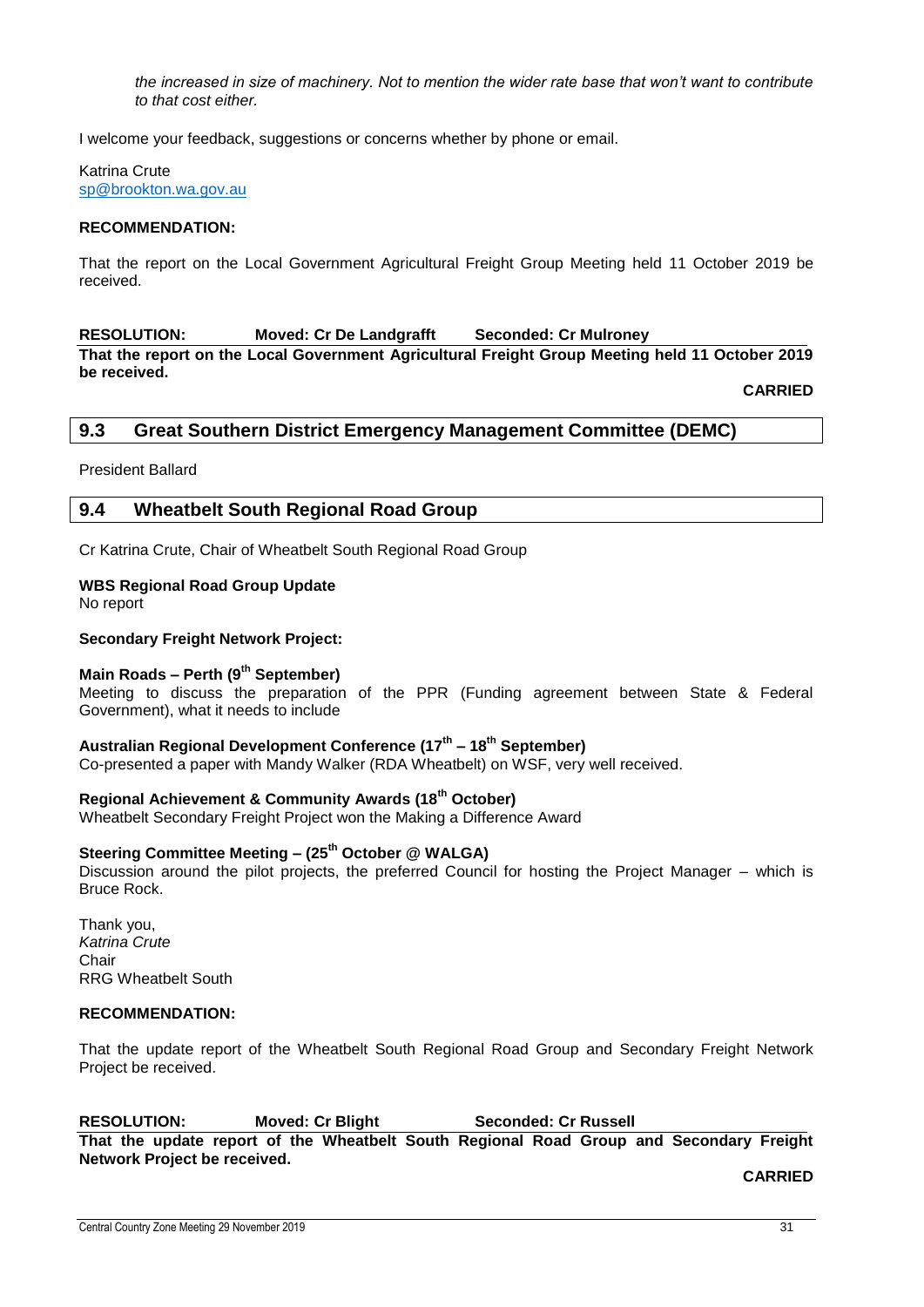#### <span id="page-32-1"></span><span id="page-32-0"></span>**10.1 Matters for Noting (Attachment)**

#### **The Country Ambulance Strategy**

The Minister for Health launched The Country Ambulance Strategy - Striving for Equity in Country WA in November 2019.

The strategy sets out 19 recommendations to help strengthen country ambulance services including:

- measures to attract and support more ambulance volunteers
- greater investment in community paramedics
- improving coordination between hospitals and ambulance services
- adopting new technologies to improve communication to and from every ambulance on the road

The strategy also recognises the tremendous and valuable commitment of WA's ambulance volunteers.

Major initiatives that will potentially be implemented in 2020 include increased funding for community paramedics and boosting communication and technology to better coordinate planned transfers of country patients between hospitals.

The Country Ambulance Strategy - Striving for Equity in Country WA can be downloaded as follows:

[http://www.wacountry.health.wa.gov.au/fileadmin/sections/country\\_ambulance/The-Country-](http://www.wacountry.health.wa.gov.au/fileadmin/sections/country_ambulance/The-Country-Ambulance-Strategy-Driving-Equity-for-Country-WA.pdf)[Ambulance-Strategy-Driving-Equity-for-Country-WA.pdf](http://www.wacountry.health.wa.gov.au/fileadmin/sections/country_ambulance/The-Country-Ambulance-Strategy-Driving-Equity-for-Country-WA.pdf)

#### **Executive Officer Comment:**

The Zone considered this review in November 2018 and made a formal submission.

The Report on pages 10/11 outlines the 19 recommendations.

The Report also provides an outline of "Next Steps" which reads as follows:

*Ambulance services are essential to all communities and are a critical service in the delivery of*  health care. As such, clear policy for ambulance services to support future service improvement of *the country ambulance service in WA (Recommendation 1) and the transfer of the contract management to WACHS (Recommendation 5) should be viewed as the urgent first priorities.* 

*Following in principle endorsement of the strategy by the WACHS Board, action will need to be taken on the recommendations required to improve country ambulance services in WA. Actioning these key recommendations requires the immediate the attention of WACHS, the Department of Health and SJA.* 

#### **COAG Waste Export Ban**

Following a recent meeting of Environment Ministers an announcement was made relating to the phase out of problem waste exports from, July next year.

*Ministers agreed that waste plastic, paper, glass and tyres that have not been processed into a value-added material should be subject to the export ban. They further determined that the ban should commence on 1 July 2020 with a phased approach. Ministers agreed the phase out should be completed by the following dates:* 

- o *All waste glass by July 2020.*
- o *Mixed waste plastics by July 2021.*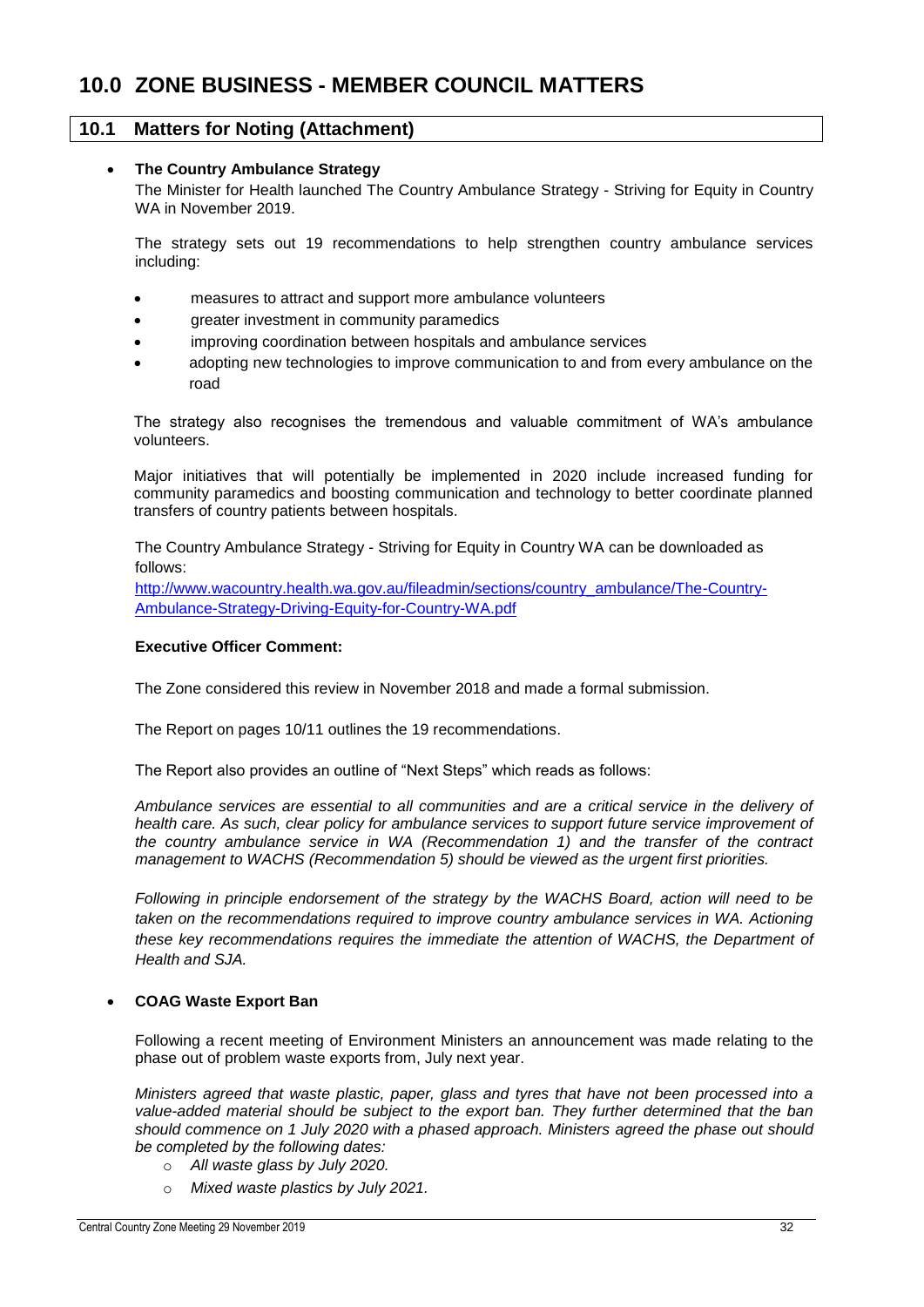- o *All whole tyres including baled tyres by December 2021.*
- o *Remaining waste products, including mixed paper and cardboard, by no later than 30 June 2022.*

*This timetable reflects the unique challenges of each jurisdiction, and the preparedness of some jurisdictions to complete the phase out ahead of schedule.* 

*Ministers will further test the timetable with industry and local government, while also developing response strategies and undertaking independent market analysis.* 

*The decision follows the August 2019 Council of Australian Governments' (COAG) charging environment Ministers with the development of a time-table for banning the export of waste plastic, paper, glass and tyres.* 

*All jurisdictions acknowledged resourcing, from Commonwealth, states and territories, and industry will be required to effectively implement the ban.*

*In early 2020 Ministers will provide further advice on final timetables, definitions and response strategies to First Ministers for their confirmation.*

In addition, ALGA has indicated that Councils and local government associations are invited to comment before 3 December 2019 on the proposed timetable for the waste export ban.

The Discussion Paper can be viewed by following the link shown below:

[https://www.environment.gov.au/system/files/consultations/bf403fda-b6d7-4476-9c6f-](https://www.environment.gov.au/system/files/consultations/bf403fda-b6d7-4476-9c6f-5627502d52a4/files/waste-export-ban-discussion-paper-november-2019.pdf)[5627502d52a4/files/waste-export-ban-discussion-paper-november-2019.pdf](https://www.environment.gov.au/system/files/consultations/bf403fda-b6d7-4476-9c6f-5627502d52a4/files/waste-export-ban-discussion-paper-november-2019.pdf)

#### **WA Community Resource Centre Network - Public Consultation (Attachment)**

Presenting a letter from Hon Alannah MacTiernan, MLC Minister for Regional Development to Hon Mia Davies, MLA in relation to WA Community Resource Centre Network - Public Consultation.

#### **ILUA Registration Decisions**

On the 25 November 2019, the Full Federal Court will hear the final ground for judicial review of the Native Title Registrar's decisions to register the six South West Settlement Indigenous Land Use Agreements (ILUAs). The Settlement cannot proceed until the judicial review applications have been concluded and the ILUAs are conclusively registered. Therefore the earliest likely date for the conclusion of these processes and the commencement of the Settlement is now by 2020. See the Settlement commencement flowchart. The November 25 hearing will deal with the matter raised in the recent Full Federal Court finding in the Quall decision *(Northern Land Council v Quall FCA 989*). In the meantime, the WA Government and the South West Aboriginal Land and Sea Council continue to work in partnership in readiness for the Settlement.

Visit the [South West Native Title Settlement w](https://www.dpc.wa.gov.au/swnts/Pages/default.aspx)ebsite for more information.

#### **Future Drought Fund and the National Drought Response Resilience Plan (Attachment)**

WALGA has issued an Infopage advising that the Future Drought Fund and the National Drought Response Resilience Plan is now open for comment until Friday 13 December 2019 through the completion of the online survey which is available at:

#### [haveyoursay.agriculture.gov.au/future-drought-fund.](https://haveyoursay.agriculture.gov.au/future-drought-fund)

Any Member Council wishing to provide comment to WALGA can do so by Friday 6 December 2019.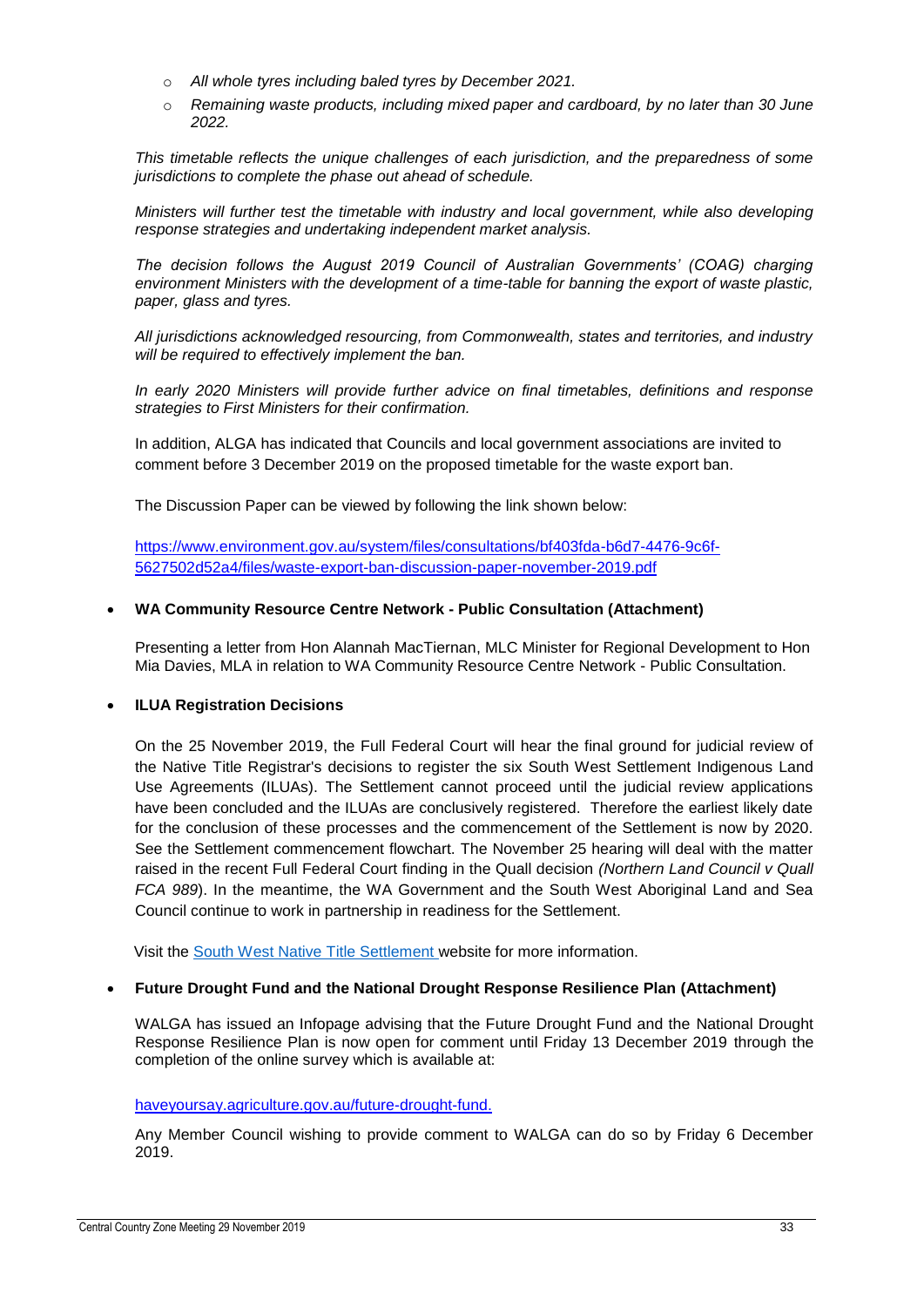#### **Western Australia's Native Vegetation - Release of an Issues Paper by the Department of Water and Environmental Regulation**

The State Government is developing four initiatives to improve the consistency, transparency and information base to enable better management of the State's native vegetation. The initiatives to achieve this are outlined in an issues paper for public consultation, *Native Vegetation in Western Australia prepared by the Department of Water and Environmental Regulation (the Department). A copy of the issues paper forms an attachment to the meeting agenda.*

*The discussion paper along with other information relating to the review can be accessed by following the link shown below:*

[https://dwer.wa.gov.au/consultation/nativeveg](https://der.us7.list-manage.com/track/click?u=eae3577746e1efbdfdfd804fb&id=7b443e0d07&e=8f32df8240)

A period of public consultation has commenced, closing 10 February 2020. The Department is seeking feedback online and via community consultation workshops in Perth and regional locations.

#### **RECOMMENDATION:**

That the matters listed for noting be received.

| <b>RESOLUTION:</b>                              | <b>Moved: Cr Crute</b> | <b>Seconded: Cr De Landgrafft</b> |
|-------------------------------------------------|------------------------|-----------------------------------|
| That the matters listed for noting be received. |                        |                                   |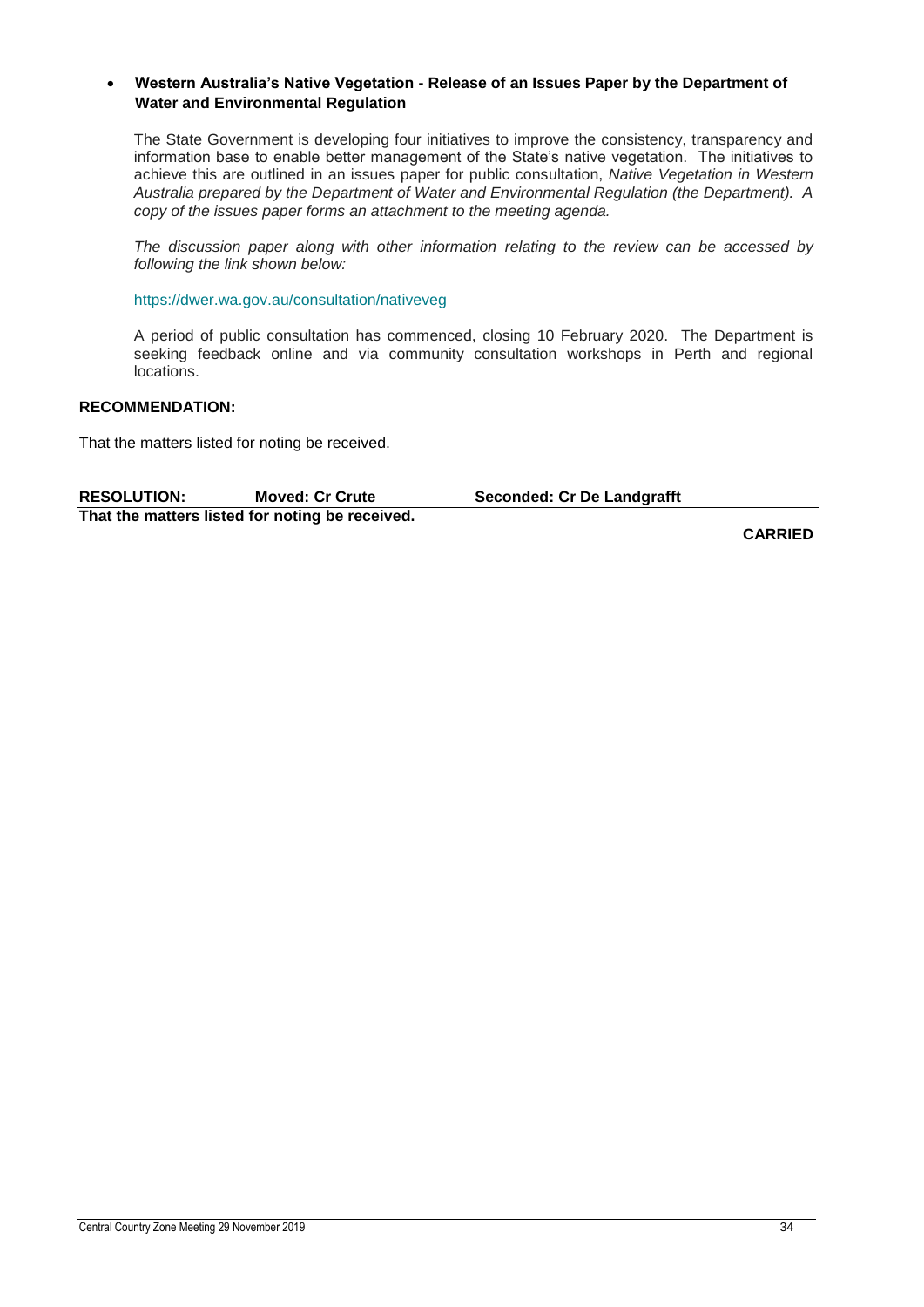#### <span id="page-35-0"></span>**10.2 Central Country Zone Meeting Dates 2020**

| <b>Reporting Officer:</b> | <b>Bruce Wittber, Executive Officer</b> |
|---------------------------|-----------------------------------------|
| Disclosure of Interest:   | No interest to disclose                 |
| Date:                     | 18 November 2019                        |
| <b>Attachments:</b>       | Nil                                     |

#### **Background:**

The Central Country Zone agreed to change the meeting structure for 2018 and maintained the same structure for 2019 for the purpose of reducing the number of in-person meetings to four and conduct several teleconferences that only deal with WALGA State Council related matters.

The meeting schedule for 2019 was as follows:

| <b>Meeting Date</b>     | <b>Type of Meeting</b> | <b>Consideration</b> of<br><b>WALGA</b><br><b>State Council</b> |
|-------------------------|------------------------|-----------------------------------------------------------------|
| Friday 22 February 2019 | In-person meeting      | Yes                                                             |
| Friday 3 May 2019       | Teleconference         | Yes and only WALGA business                                     |
| Friday 24 May 2019      | In-person meeting      | No                                                              |
| Friday 21 June 2019     | Teleconference         | Yes and only WALGA business                                     |
| Friday 30 August 2019   | In-person meeting      | Yes                                                             |
| Friday 29 November 2019 | In-person meeting      | Yes                                                             |

The meeting scheduled for Friday 22 February 2019 was changed to avoid the Friday of the Labor Day long weekend.

WALGA has advised that the meeting schedule for 2019 is as follows:

| <b>PREFERRED DATES FOR ZONE</b><br><b>MEETINGS</b> | <b>STATE COUNCIL MEETING</b><br><b>DATES 2020</b>                    |
|----------------------------------------------------|----------------------------------------------------------------------|
| Friday 21 Feb to Friday 28 Feb                     | Wednesday 4 March                                                    |
| Friday 24 April to Friday 1 May                    | <b>Regional Meeting</b><br>Wednesday 6 May xx pm<br><b>Venue TBA</b> |
| Friday 19 June to Friday 26 June                   | <b>Wednesday 1 July</b>                                              |
| Friday 21 Aug to Friday 28 Aug                     | <b>Meeting</b><br>Regional<br>3-4<br><b>September Venue TBA</b>      |
| Friday 20 Nov to Friday 27 Nov                     | Wednesday 2 December                                                 |

#### **Executive Officer Comment:**

Teleconferences for WALGA business in April/May and June appear to work well given that these dates clash with busy schedules for many delegates.

It is proposed that the 2020 meeting schedule be as follows: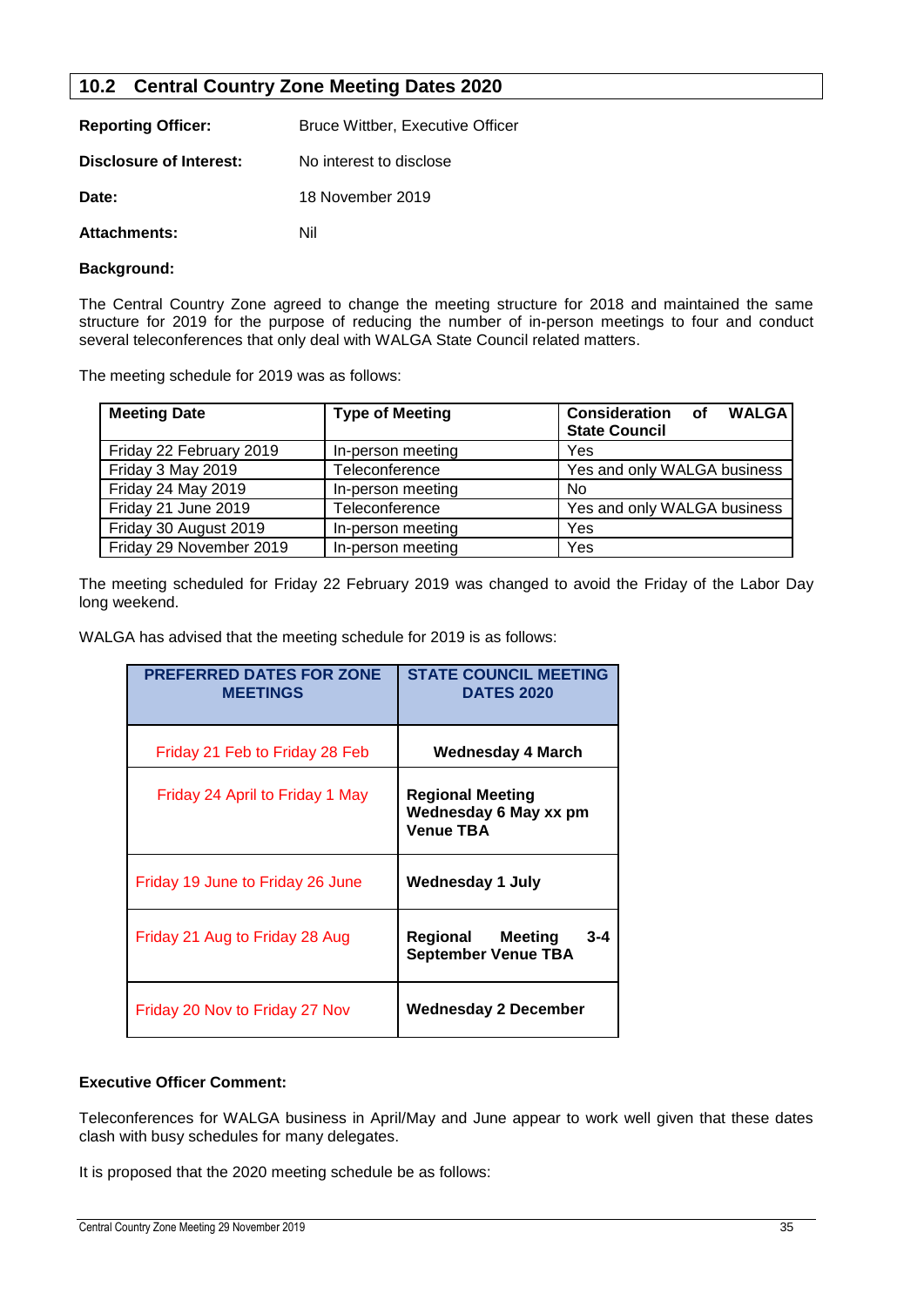| <b>Meeting Date</b>                   | <b>Type of Meeting</b> | <b>Consideration</b> of<br><b>WALGA</b><br><b>State Council</b> |
|---------------------------------------|------------------------|-----------------------------------------------------------------|
| Friday 21 February 2020               | In-person meeting      | Yes                                                             |
| Friday 1 May 2020 (see note<br>below) | Teleconference         | Yes and only WALGA business                                     |
| Friday 22 May 2020                    | In-person meeting      | N <sub>0</sub>                                                  |
| Friday 19 June 2020                   | Teleconference         | Yes and only WALGA business                                     |
| Friday 28 August 2020                 | In-person meeting      | Yes                                                             |
| Friday 27 November 2020               | In-person meeting      | Yes                                                             |

The proposed schedule has the meeting date for the "April" meeting scheduled for Friday 1 May 2020 to avoid a clash with school holidays and Anzac Day. The WALGA State Council Meeting is to be held on Wednesday 6 May so the date can be accommodated.

#### **RECOMMENDATION:**

That the Central Country Zone Meeting schedule for 2020 be as follows:

| <b>Meeting Date</b>     | <b>Type of Meeting</b> | Consideration of<br><b>WALGA</b><br><b>State Council</b> |
|-------------------------|------------------------|----------------------------------------------------------|
| Friday 21 February 2020 | In-person meeting      | Yes                                                      |
| Friday 1 May 2020       | Teleconference         | Yes and only WALGA business                              |
| Friday 22 May 2020      | In-person meeting      | No                                                       |
| Friday 19 June 2020     | Teleconference         | Yes and only WALGA business                              |
| Friday 28 August 2020   | In-person meeting      | Yes                                                      |
| Friday 27 November 2020 | In-person meeting      | Yes                                                      |

**RESOLUTION: Moved: Cr Mulroney Seconded: Cr De Landgrafft That the Central Country Zone Meeting schedule for 2020 be as follows:** 

| <b>Meeting Date</b>       | <b>Type of Meeting</b> | Consideration<br><b>WALGA</b><br>of<br><b>State Council</b> |
|---------------------------|------------------------|-------------------------------------------------------------|
| Friday 21 February 2020   | In-person meeting      | Yes                                                         |
| Friday 1 May 2020         | <b>Teleconference</b>  | <b>WALGA</b><br>Yes<br>only<br>and<br>business              |
| <b>Friday 22 May 2020</b> | In-person meeting      | No                                                          |
| Friday 19 June 2020       | <b>Teleconference</b>  | <b>WALGA</b><br>only<br>Yes<br>and<br>business              |
| Friday 28 August 2020     | In-person meeting      | Yes                                                         |
| Friday 27 November 2020   | In-person meeting      | Yes                                                         |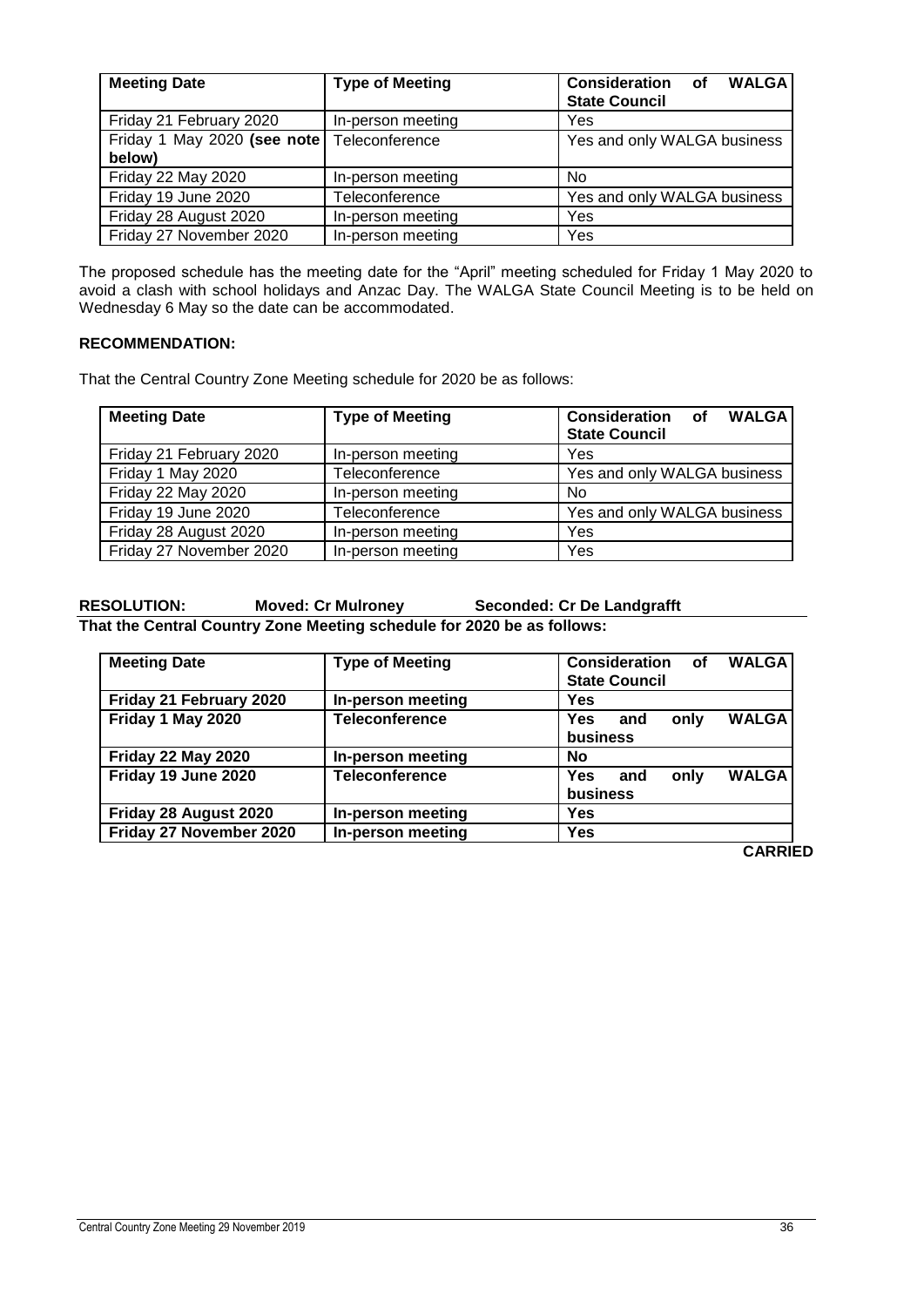#### <span id="page-37-0"></span>**10.3 Partnering Agreement for the Provision of Mutual Aid for Recovery during Emergencies (Attachment)**

| <b>Reporting Officer:</b> | Bruce Wittber, Executive Officer                                                                                   |  |
|---------------------------|--------------------------------------------------------------------------------------------------------------------|--|
| Disclosure of Interest:   | Nil                                                                                                                |  |
| Date:                     | 18 November 2019                                                                                                   |  |
| <b>Attachments:</b>       | Draft Memorandum of Understanding for the Provision of Mutual Aid<br>during Emergencies and Post Incident Recovery |  |

#### **Background:**

The Shire of Wagin, following a meeting with Department of Fire and Emergency Services, suggested that local governments in the area should have a Memorandum of Understanding for the Provision of Mutual Aid during Emergencies and Post Incident Recovery (MOU).

The issue was considered at the Zone Meeting on Friday 15 March 2019 where it was resolved as follows:

*RESOLUTION: Moved: Cr Blight Seconded: Cr Ball That the concept of a Memorandum of Understanding for the Provision of Mutual Aid during Emergencies and Post Incident Recovery be referred to Member Councils for comment and the matter be listed for consideration at the in-person Zone meeting on Friday 30 August 2019.*

*CARRIED*

Details of the request to Member Councils was forwarded by email in late March, with a draft of an MOU prepared for the South West Country Zone also forwarded at that time.

The matter was considered again at the Zone Meeting on 30 August 2019 when it was resolved as follows:

*RESOLUTION: Moved: Cr Blight Seconded: Cr Walker*

*That the Memorandum of Understanding for the Provision of Mutual Aid during Emergencies and Post Incident Recovery (MOU) be adopted, subject to the approval of Central Country Zone's Member Councils,*  for a period of three years from the date of signing, with the MOU to be in place prior to 2019/2020 fire *season.*

*CARRIED*

#### **Executive Officer Comment:**

Since the Zone Meeting on 30 August 2019 a number of Member Councils have advised the Executive Officer that the matter has been considered by their Council and there is general support for the MOU.

The Shire of Narrogin made the following suggested changes:

*1. That the words West Australian Natural Disaster Relief and Recovery Arrangement (WANDRRA) be amended to Disaster Recovery Funding Arrangements Western Australia (DRFA WA) wherever they appear; and*

*2. That there be a signing page added for signatories to the MOU.*

These changes have been incorporated into the final version along with some minor editorial and typographical changes.

A copy of the final version of the MOU is attached to the agenda.

#### **RECOMMENDATION:**

That, subject to any amendment, the Memorandum of Understanding for the Provision of Mutual Aid during Emergencies and Post Incident Recovery be adopted for a period of three years from the date of signing.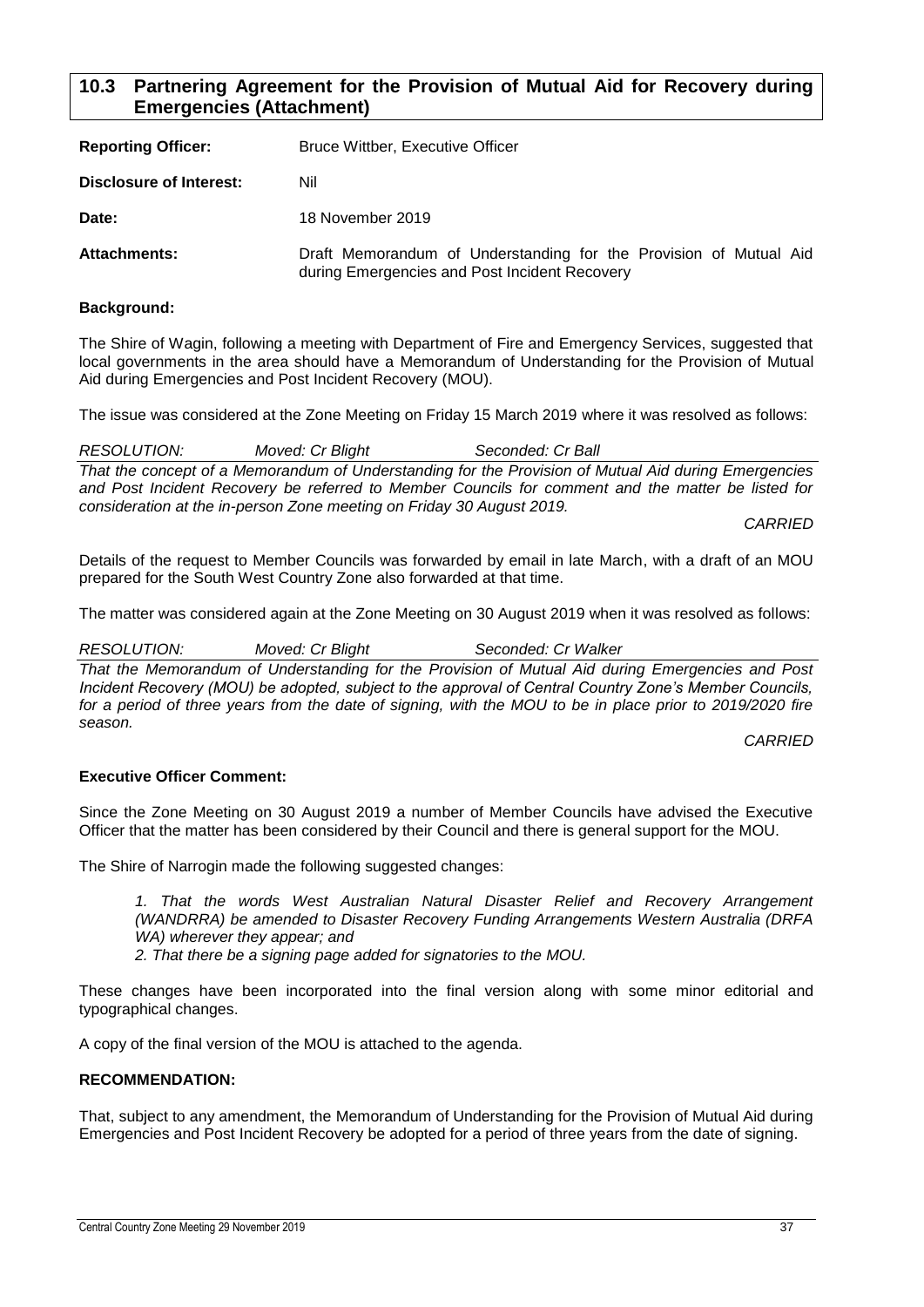**RESOLUTION: Moved: Cr Blight Seconded: Cr Ball**

**That, subject to any amendment, the Memorandum of Understanding for the Provision of Mutual Aid during Emergencies and Post Incident Recovery be adopted for a period of three years from the date of signing.**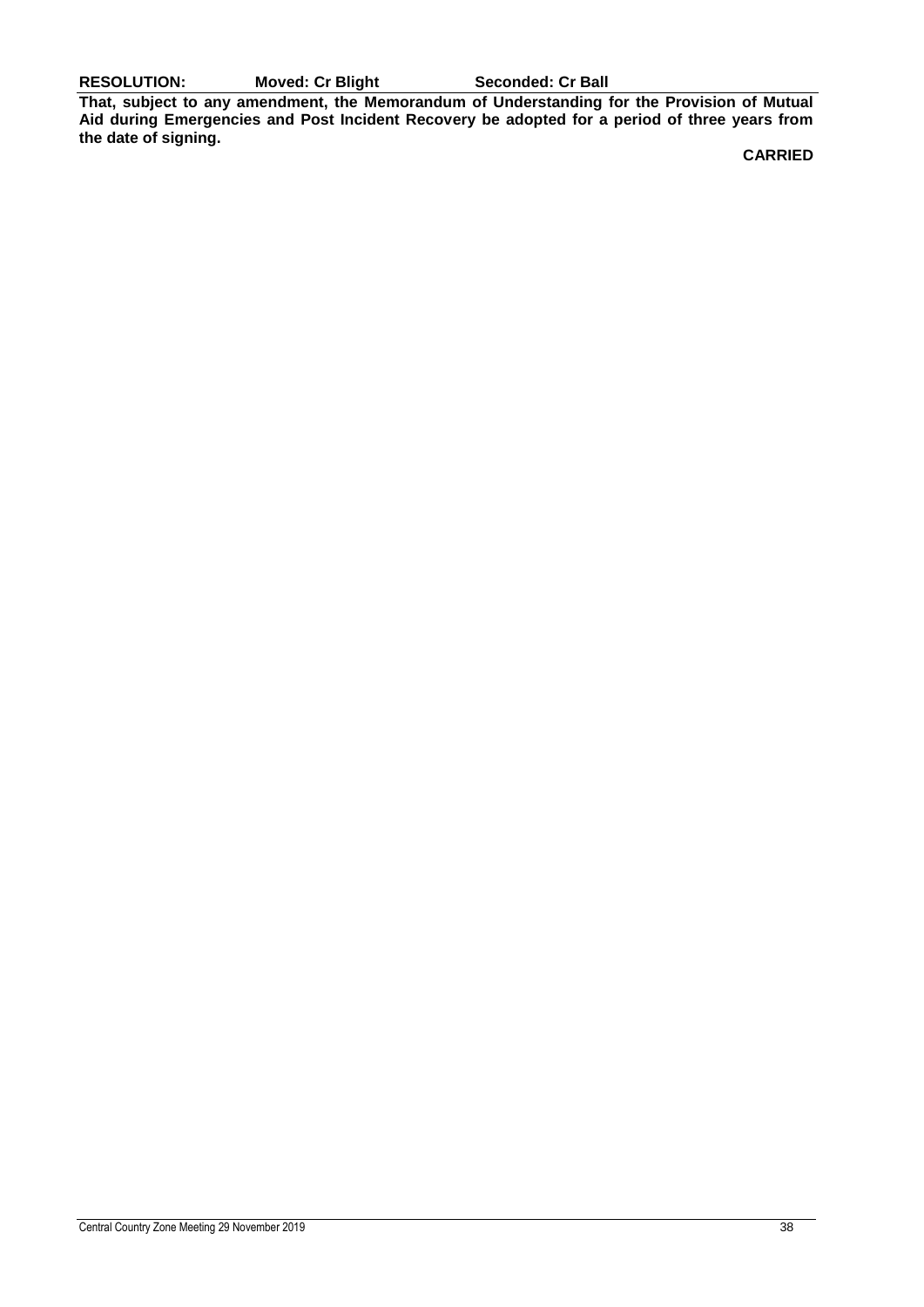#### <span id="page-39-0"></span>**10.4 Proposed alternative to the CA07 Restricted Access Vehicle Operating Condition**

| <b>Reporting Officer:</b> | Mark Bondietti WALGA<br><b>Bruce Wittber, Executive Officer</b> |
|---------------------------|-----------------------------------------------------------------|
| Disclosure of Interest:   | Nil                                                             |
| Date:                     | 18 November 2019                                                |
| <b>Attachments:</b>       | Nil                                                             |

The following item has been submitted by WALGA.

#### **Background:**

At the December 2018 meeting State Council resolved that WALGA:

- 1. Opposes withdrawal of the "Letter of Approval" Restricted Access Vehicle Operating Condition until an acceptable alternative to Local Government is developed;
- 2. Supports the position that Local Governments not use provision of the Letter of Authority to charge transport operators to access the Restricted Access Vehicle network;
- 3. Supports the development of standard administrative procedures including fees and letter formats;
- 4. Supports the practice of Local Governments negotiating maintenance agreements with freight owners/ generators in cases where the operations are predicted to cause extraordinary road damage as determined by the Local Government; and
- 5. Advocates to Main Roads to establish a stakeholder working group to develop an appropriate mechanism through which the increased infrastructure costs from the use of heavy vehicles and those loaded in excess of limits (concessional loading) can be recovered from those benefiting, and redirected into the cost of road maintenance.

#### **Comment**

Main Roads are proposing an alternative to the CA07 condition which will replace the condition with a notification process. They are presenting the proposal to all Regional Road Groups and have requested Local Governments provide feedback through an online survey.

WALGA is establishing a stake holder working group to advise if the proposal is "an acceptable alternative", or to recommend amendments to Main Roads WA and to advise a policy position for State Council consideration. In accordance with the State Council resolution each Zone is invited to nominate a representative to serve on the Group.

For further information please contact Mark Bondietti on 9213 2040 or email [mbondietti@walga.asn.au.](mailto:mbondietti@walga.asn.au)

#### **Executive Officer Comment:**

The details of this request have been circulated to Member Councils so that there was some "forewarning" of the nomination.

#### **RECOMMENDATION:**

That the Central Country Zone appoints \_\_\_\_\_\_\_\_\_\_\_\_\_\_\_\_\_\_\_\_\_\_ to be its representative on the CA07 Restricted Access Vehicle Operating Condition.

In response to a question in relation to appointing two delegates Mr Ian Duncan advised that was acceptable noting that the Zone was only entitled to one vote.

#### **RESOLUTION: Moved: Cr De Landgrafft Seconded: Cr Blight**

**That the Central Country Zone appoints Ms Vanessa Crispe, Manager Infrastructure Services, Shire of Lake Grace and Cr Katrina Crute to be its representatives on the CA07 Restricted Access Vehicle Operating Condition.**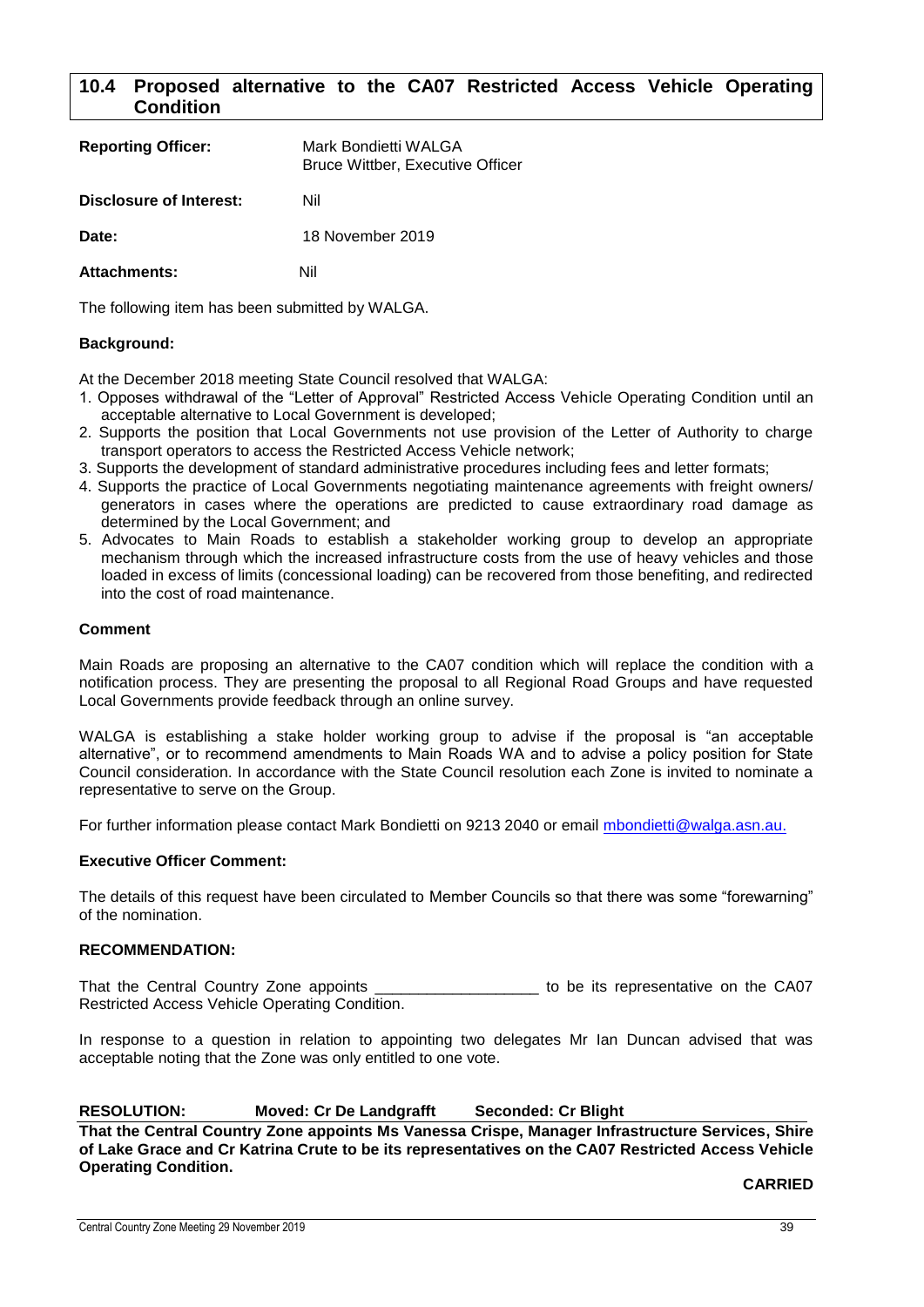#### <span id="page-40-0"></span>**10.5 WALGA Zone Meetings — Department of Local Government, Sport and Cultural Industries (Attachment)**

| <b>Reporting Officer:</b> | <b>Bruce Wittber, Executive Officer</b>                                                         |
|---------------------------|-------------------------------------------------------------------------------------------------|
| Disclosure of Interest:   | Nil                                                                                             |
| Date:                     | 18 November 2019                                                                                |
| <b>Attachments:</b>       | Correspondence from the Department of Local Government, Sport and<br><b>Cultural Industries</b> |

#### **Background:**

The Executive Officer received correspondence from the Department of Local Government, Sport and Cultural Industries (DLGSC), a copy of which is attached to the agenda.

The correspondence is seeking feedback from the Zone on the following:

For the department to be responsive to your Zone, we are seeking your feedback on what the role of *the department should be and the type of information your Zone would like to receive. We can provide information relating to the business areas above or source information from across state government more broadly.*

The business areas referred to above include:

- Local Government
- Culture and the Arts
- Sport and Recreation
- Office of Multicultural Interests
- Racing Gaming and Liquor
- Aboriginal History Unit

The correspondence provides the following initial thoughts for the Zone's consideration;

- *The department to provide a 20 minutes presentation at the first or second meeting of 2020 on relevant key projects;*
- *Zone secretariats allow 10 minutes for the department on the agenda to provide a brief update and time for discussion around key issues and opportunities for your Zone; and*
- *At each one meeting, members provide the department with topics or presentations they would like to receive at the next meeting, either from DLGSC or other state agencies.*

#### **Executive Officer Comment:**

The request for a presentation opportunity will be included in the Meeting schedule for 2020.

#### **RECOMMENDATION:**

That the Department of Local Government, Sport and Cultural Industries be invited to provide a 20-minute presentation at the Central Country Zone's first in-person meeting for 2020, with the presentation to cover relevant key projects being undertaken by the Department.

**RESOLUTION: Moved: Cr Crute Seconded: Cr Blight That the Department of Local Government, Sport and Cultural Industries be invited to provide a 20 minute presentation at the Central Country Zone's first in-person meeting for 2020, with the presentation to cover relevant key projects being undertaken by the Department.**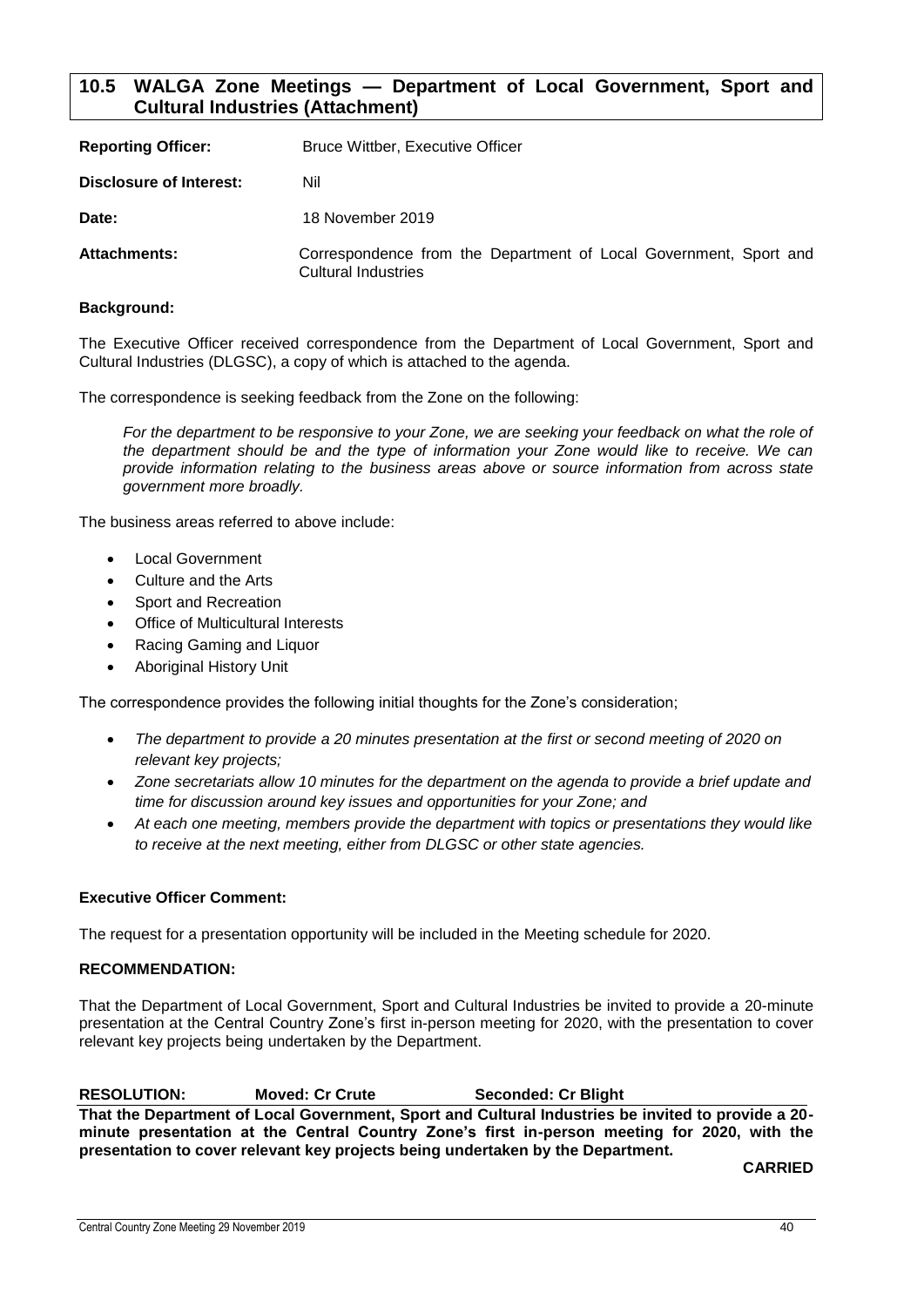### <span id="page-41-0"></span>**10.6 Wildflower Friendliness Rating System — Shire of Cuballing (Attachment)**

| <b>Reporting Officer:</b> | Gary Sherry, CEO Shire of Cuballing<br><b>Bruce Wittber, Executive Officer</b> |
|---------------------------|--------------------------------------------------------------------------------|
| Disclosure of Interest:   | Nil                                                                            |
| Date:                     | 15 November 2019                                                               |
| <b>Attachments:</b>       | Letter from the Minister for Tourism                                           |

#### **Background:**

The Shire of Cuballing recently received correspondence from the Minister for Tourism promoting the Wildflower Society of Western Australia's (WSWA) Wildflower Friendliness Rating Scheme for roads within a local government. The rating is intended to guide tourists to those local governments with the best roadside wildflower display.

The Shire of Cuballing believe that this scheme appears to seek to establish WSWA control over road verges rather than rather than identify, acknowledge and reward local governments that are working to protect wildflowers along road verges.

The Shire of Cuballing implements quality roadside management practices and the Shire works closely with Main Roads WA, the Department of Water and Environment Regulation, the Department of Biodiversity, Conservation and Attractions, the Peel Harvey Catchment Council and private property owners to maintain and improve the standards associated with road verge of management. The WSWA has actively appealed the Shire of Cuballing's responsible roadside management through the Department of Water and Environment Regulation. This action gives rise to the Shire's concerns over their ability to competently assess roadside management.

The Wildflower Friendliness Rating Scheme appears to be a contrived measure to attract state government funding and resources to the WSWA and further impose their authority on road managers. The Wildflower Friendliness Rating Scheme:

- doesn't take account of other road uses or road characteristics. For example, there is no consideration of
	- o road safety for tourists using roads
	- o marsupial or other native animals visible from roadsides; or
	- $\circ$  other roadside tourism attractions with a natural bent such as Dryandra Woodlands in the Shire of Cuballing;
- was not prepared with the input of local governments and other road management agencies. While the measure produces a star scoring system based on the roadside vegetation management classification of a private group who do not manage one single road reserve in Western Australia. Liaison with road managers who are responsible for roadside vegetation could have produced a better, more innovative result; and
- includes a range of vague measures. These include tourism measures scored solely on the opinions of WSWA and measures based on holding wildflower shows and having local roadside consultative groups.

Programs seeking to grow Tourism based on road side vegetation needs involve roadside managers at all stages of the programs. The Shire of Cuballing believes the lack of local government involvement in the Wildflower Friendliness Rating Scheme is a significant weakness of that scheme.

#### **Executive Officer Comment:**

The CEO Shire of Corrigin has also suggested that the Wildflower Society could be invited to present at a future meeting of the Zone on the wildflower friendly Shires initiative and clearing permits.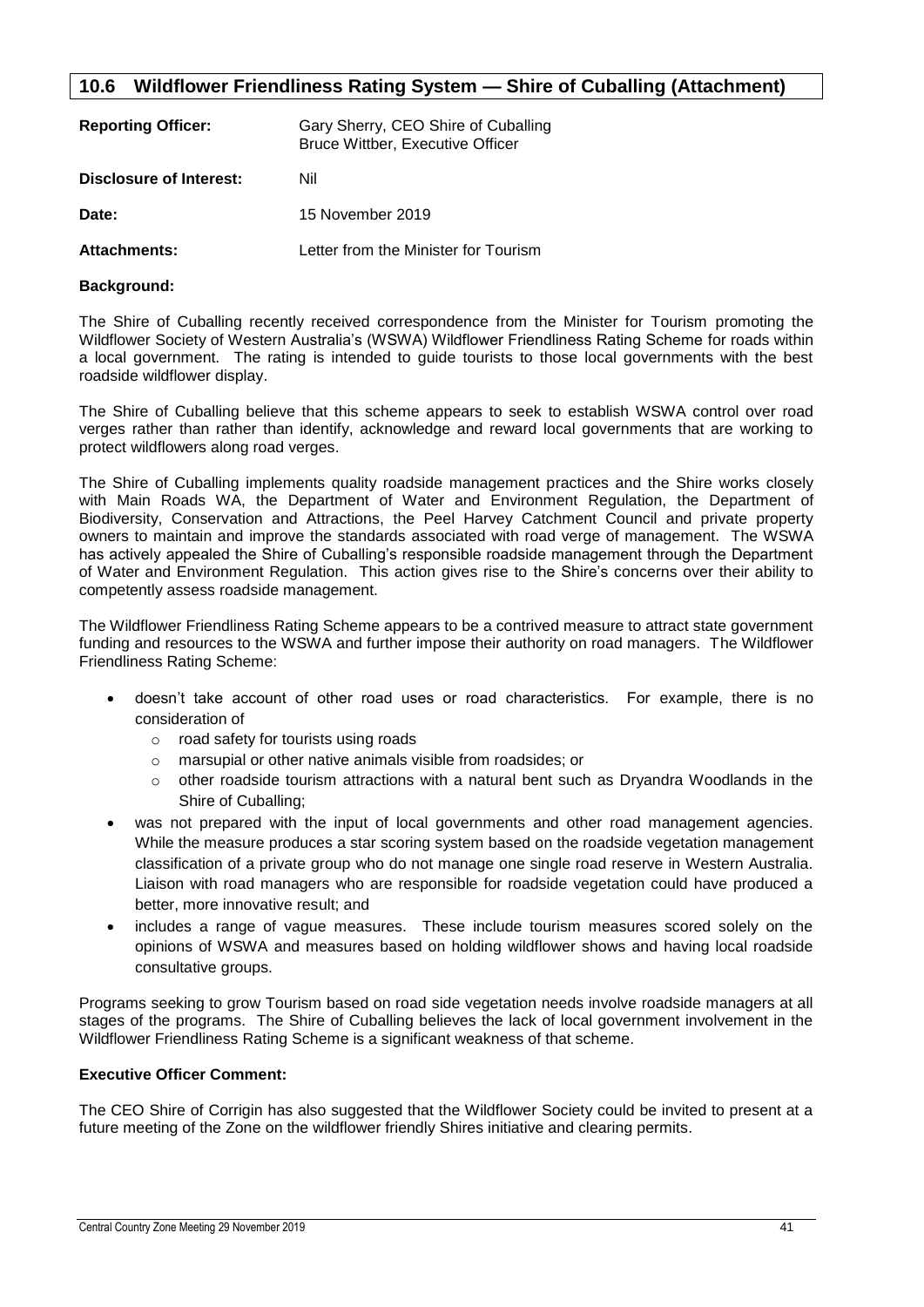#### **RECOMMENDATION:**

That the Central Country Zone request that WALGA:

- a) Raise concerns with the Minister for Tourism regarding the lack of local government involvement in establishing the Wildflower Friendliness Rating Scheme;
- b) Express concerns over the Wildflower Society of Western Australia's involvement in managing the scheme; and
- c) Request that the Minister review the Wildflower Friendliness Rating Scheme and the Wildflower Society of Western Australia's involvement in managing the scheme.

| <b>RESOLUTION:</b>                                | <b>Moved: Cr Mulroney</b> | <b>Seconded: Cr Russell</b> |
|---------------------------------------------------|---------------------------|-----------------------------|
| That the Central Country Zone request that WALGA: |                           |                             |

- **a) Raise concerns with the Minister for Tourism regarding the lack of local government involvement in establishing the Wildflower Friendliness Rating Scheme;**
- **b) Express concerns over the Wildflower Society of Western Australia's involvement in managing the scheme; and**
- **c) Request that the Minister review the Wildflower Friendliness Rating Scheme and the Wildflower Society of Western Australia's involvement in managing the scheme.**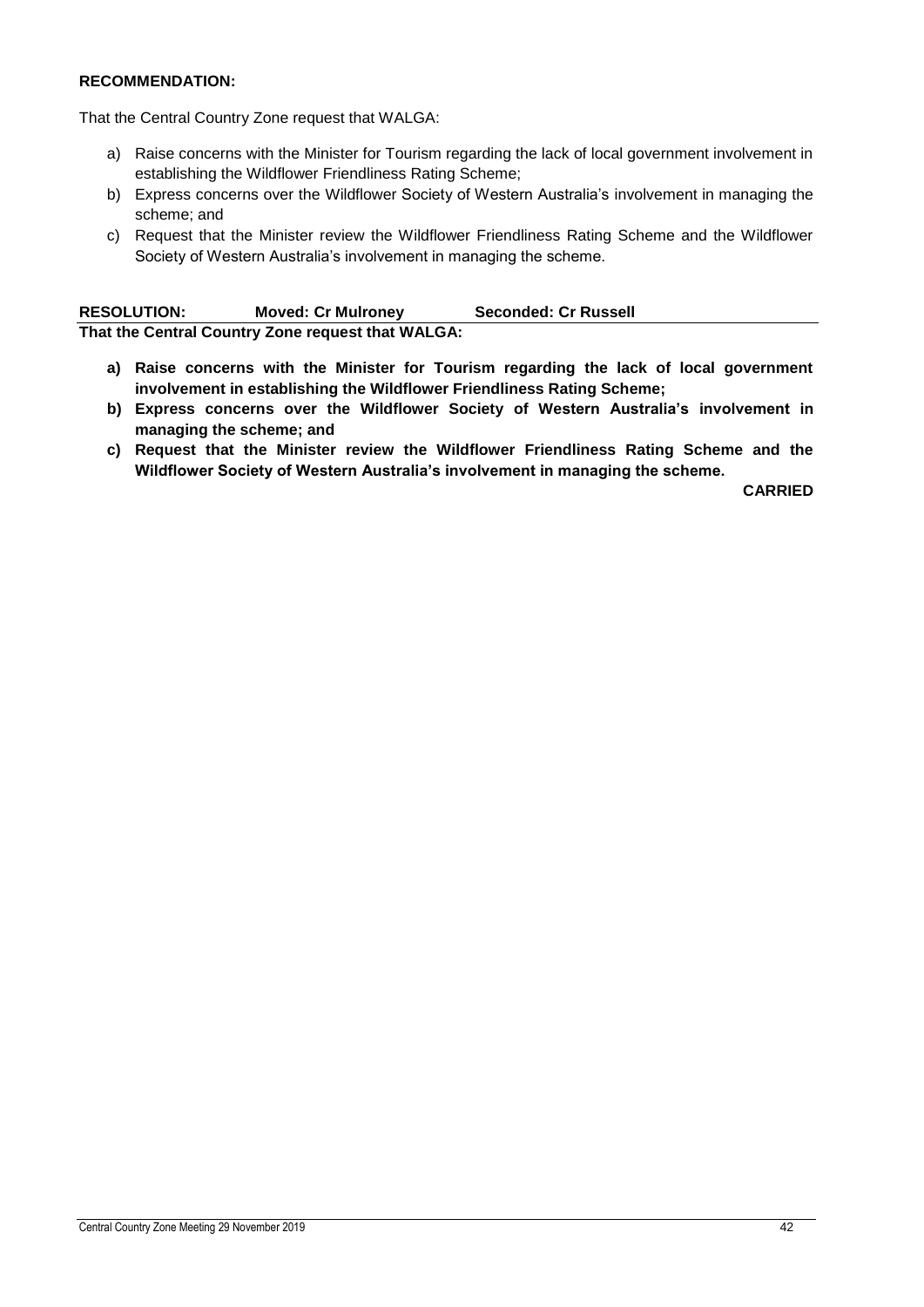#### <span id="page-43-0"></span>**10.7 Funding to Support and Mentor Local Governments to Assist in the Development of Public Health Plans**

| <b>Reporting Officer:</b>      | <b>Bruce Wittber, Executive Officer</b> |
|--------------------------------|-----------------------------------------|
| <b>Disclosure of Interest:</b> | Nil                                     |
| Date:                          | 21 November 2019                        |
| <b>Attachments:</b>            | Nil                                     |

#### **Background:**

Following its discussions with Dorte Hansen from the Public Health Advocacy Institute of WA (PHAIWA), the Zone may wish to discuss what further action, if any, is required in seeking further assistance from PHAIWA as Member Councils look to develop their Public Health Plans.

#### **Executive Officer Comment:**

Through work the Executive Officer has undertaken with another group of local governments, the possible development of a template, to assist rural and remote local governments with developing local public health plans has been raised with WALGA. Whilst WALGA continues to advocate for appropriate resources to assist local government it is of the view that the WA Country Health Service is better placed to assist.

The matter is presented for discussion and decision.

**Noted**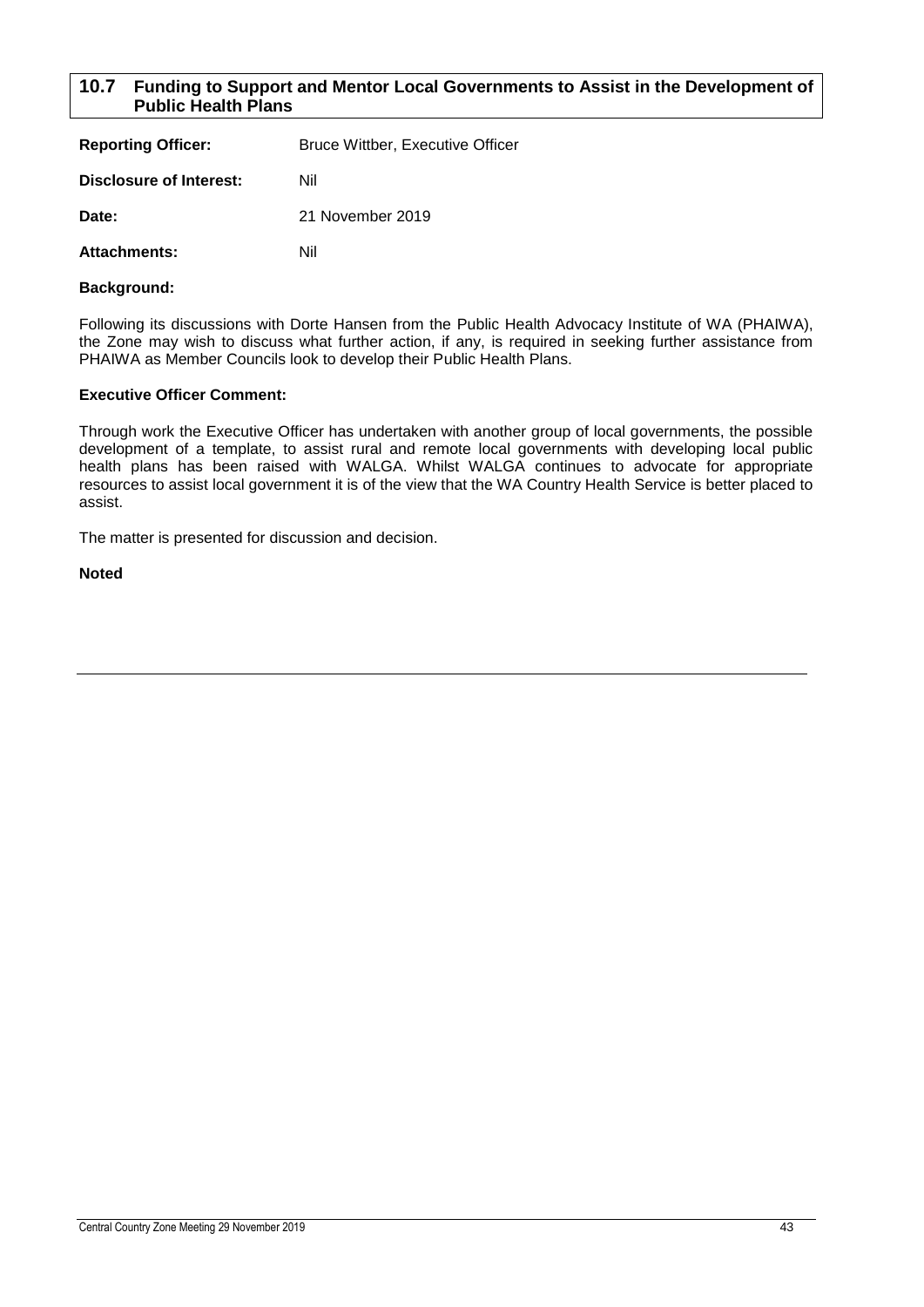**RESOLUTION: Moved: Cr Carne Seconded: Cr Turton**

**That the Central Country Zone consider the late item 10.8 Western Australia's Share of Fuel Excise — Shire of Wagin.**

**CARRIED**

#### <span id="page-44-0"></span>**10.8 Western Australia's Share of Fuel Excise — Shire of Wagin**

| <b>Reporting Officer:</b> | Peter Webster, CEO Shire of Wagin |
|---------------------------|-----------------------------------|
| Disclosure of Interest:   | Nil                               |
| Date:                     | 27 November 2019                  |
| <b>Attachments:</b>       | Nil                               |

#### **Background:**

The Shire of Wagin has provided the following information in support of this item.

The motion shown below is a response to the release of a Federal Government report "An Assessment of Australia's Future Infrastructure Needs".

A recently commissioned report by the RAC reveals that over the past 12 years, for every dollar of motoring taxation collected by successive Federal Governments, WA has received an average of just 34 cents toward road and transport projects.

The report, by Acil Allen Consulting, also shows Western Australia is set to receive its lowest return from federal motoring tax in over a decade.

**In 2021/22, WA is projected to pay \$3.3 billion in motoring taxes, however in that same year only \$562 million is forecast to be returned to fund road and transport projects – a return of just 17 cents in the dollar, the lowest level since 2007/08.**

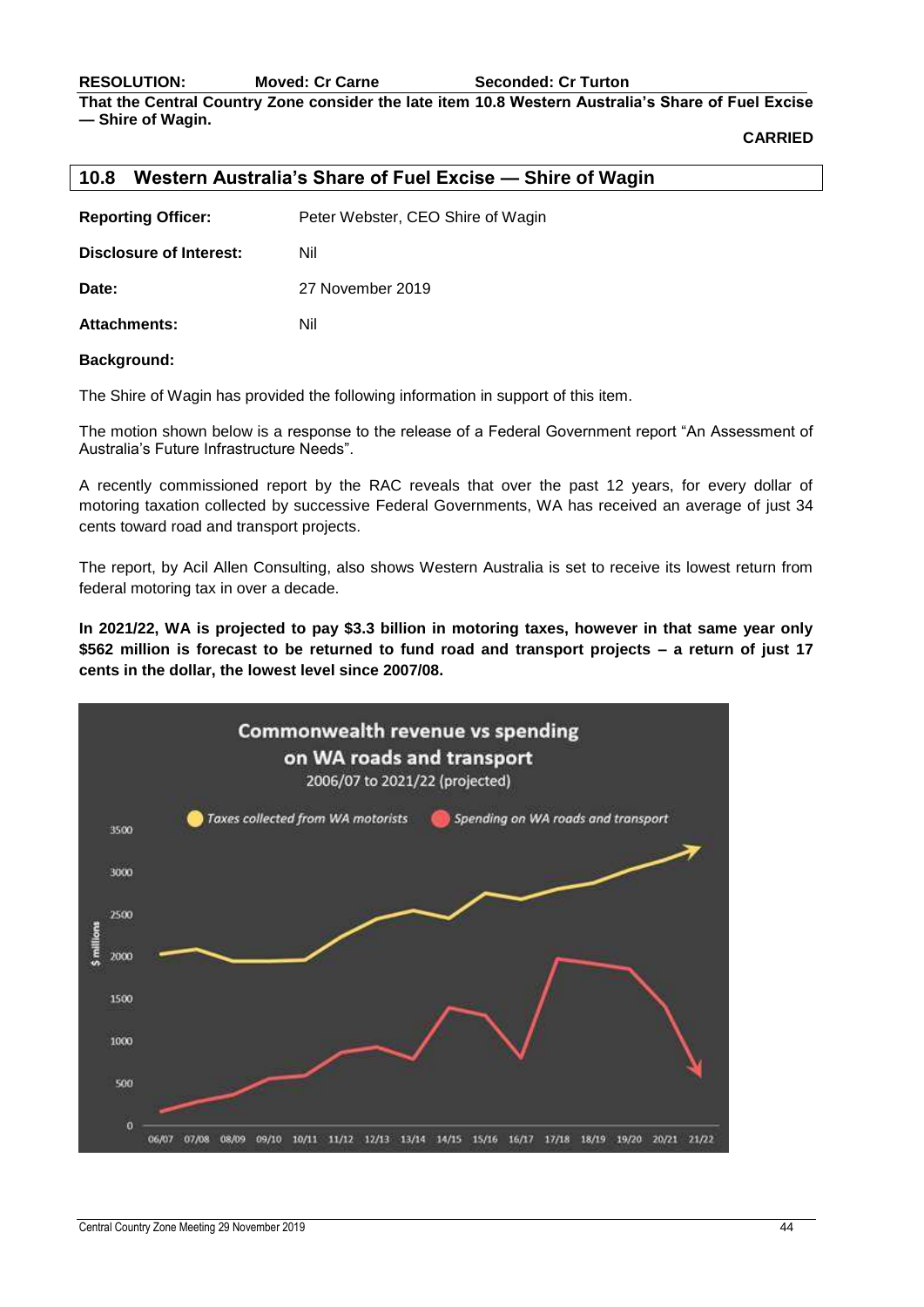In commenting on the report, RAC General Manager Corporate Affairs, Will Golsby, said the upcoming Budget provides the opportunity for the current Federal Government to address the forecast shortfall and substantially increase its investment into the transport projects WA urgently needs.

"GST isn't the only area where WA's not been getting our fair share," Mr Golsby said.

"Billions of dollars are being paid by WA motorists through taxes like fuel excise, yet this report clearly shows our State has been continually short changed by successive governments.

"WA is in desperate need of road and transport funding – we have a road fatality rate 33 per cent higher than the national average and 84 per cent higher than Victoria and, according to Infrastructure Australia, by 2031 we'll be home to seven of the 10 most congested roads in the country.

"It is critical that current and future governments acknowledge these pressures and adequately fund the road and transport projects WA desperately needs.

"Urgent action is required to help reduce the high rate of deaths and serious injuries on our roads and manage the increasing social burden and economic impact of congestion."

#### **Zone Executive Officer Comment:**

The Federal Government report "An Assessment of Australia's Future Infrastructure Needs" is available by following the link shown below:

<https://www.infrastructureaustralia.gov.au/publications/australian-infrastructure-audit-2019>

The Shire of Wagin believes that WALGA, as the local government sector's peak body, should be asked to advocate for a full return of all fuel excise raised within Western Australia.

#### **RECOMMENDATION:**

That WALGA be requested to vigorously pursue a 100% return of all fuel excise raised within Western Australia.

**RESOLUTION: Moved: Cr Blight Seconded: Cr Ball**

**That WALGA prepares and endorses a strategy to obtain transparency of the distribution of the fuel excise with the intent to maximise the return to Western Australia for road maintenance.**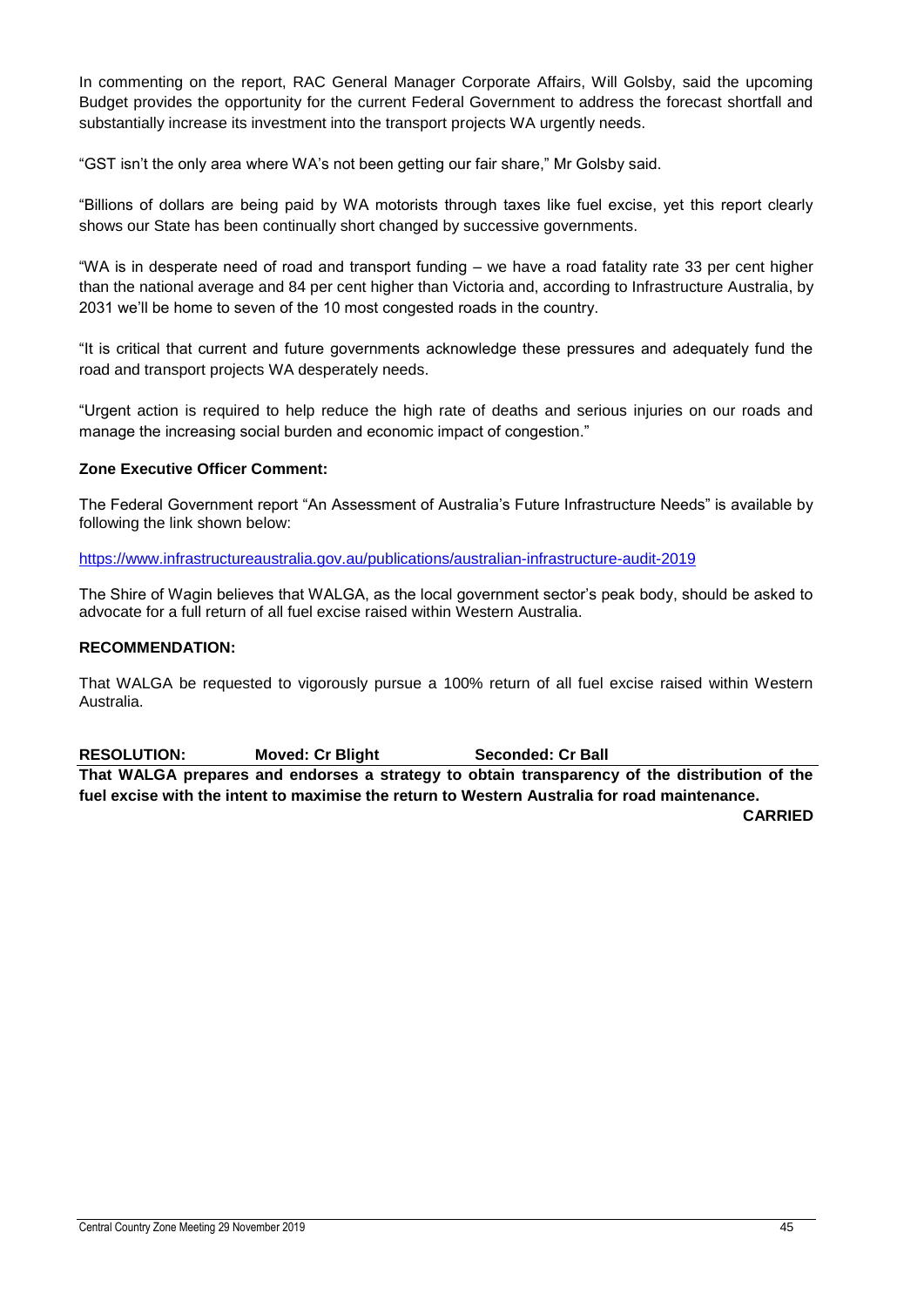## <span id="page-46-0"></span>**11.0 ZONE BUSINESS - OTHER BUSINESS/URGENT BUSINESS**

**The matter of the appointment of a further members of the Executive Committee was considered at this point in the meeting but is recorded under Item 4.3**

## <span id="page-46-1"></span>**12.0 ZONE BUSINESS - EMERGING ISSUES**

*(The intent of the item is to enable Member Councils to bring to the attention of the delegates a matter that is developing. It is proposed that the matter will be tabled for discussion but not decision and then enable Member Councils to take the information away and consider an outcome for possible consideration at the next Zone meeting.)*

Nil

## <span id="page-46-2"></span>**13.0 MEMBERS OF PARLIAMENT**

Nil

## <span id="page-46-3"></span>**14.0 OTHER REPRESENTATIVES REPORTS**

#### <span id="page-46-4"></span>**14.1 Department of Local Government, Sport and Cultural Industries**

Presenting the November 2019 WALGA Zone Update

The Department's update can be accessed by following the following link:

#### [Zone Update from DLGSC](https://aus01.safelinks.protection.outlook.com/?url=https%3A%2F%2Fus7.campaign-archive.com%2F%3Fu%3D6b3a3f7b848e66bfa0f6fc583%26id%3D4837dfeee1&data=02%7C01%7Cliz.toohey%40dlgsc.wa.gov.au%7C38c288179a634161369308d76bf8b3f5%7Cc1ae0ae2d5044287b6f47eafd6648d22%7C1%7C0%7C637096588216167272&sdata=ZbFAosgULCDMU%2FF8AQmCdPzYZn24FRfxxmDtIRwUG3E%3D&reserved=0)

Ms Jenifer Collins, Regional Manager Wheatbelt, Department of Local Government, Sport and Cultural Industries

#### <span id="page-46-5"></span>**14.2 Wheatbelt Development Commission**

Nil report

#### <span id="page-46-6"></span>**14.3 Regional Development Australia (RDA) Wheatbelt (Attachment)**

Presenting the Wheatbelt RDA Update Report

Ms Mandy Walker, Director Regional Development, RDA Wheatbelt Inc

#### **Noted**

#### <span id="page-46-7"></span>**14.4 Main Roads WA**

**Cr Russell requested that it to be noted that the Central Country Zone congratulates the Wheatbelt Secondary Freight Project on winning the Making a Difference Award at the recent Regional Achievement and Community Awards and further congratulates the 42 local governments for their commitment to the project.**

#### **CARRIED WITH ACCLAMATION**

## <span id="page-46-8"></span>**15.0 DATE, TIME AND PLACE OF NEXT MEETING**

Central Country Zone Meeting - Friday 21 February 2020, Shire of Dumbleyung Central Country Zone Executive Committee Meeting – Wednesday 12 February 2020 - TBA